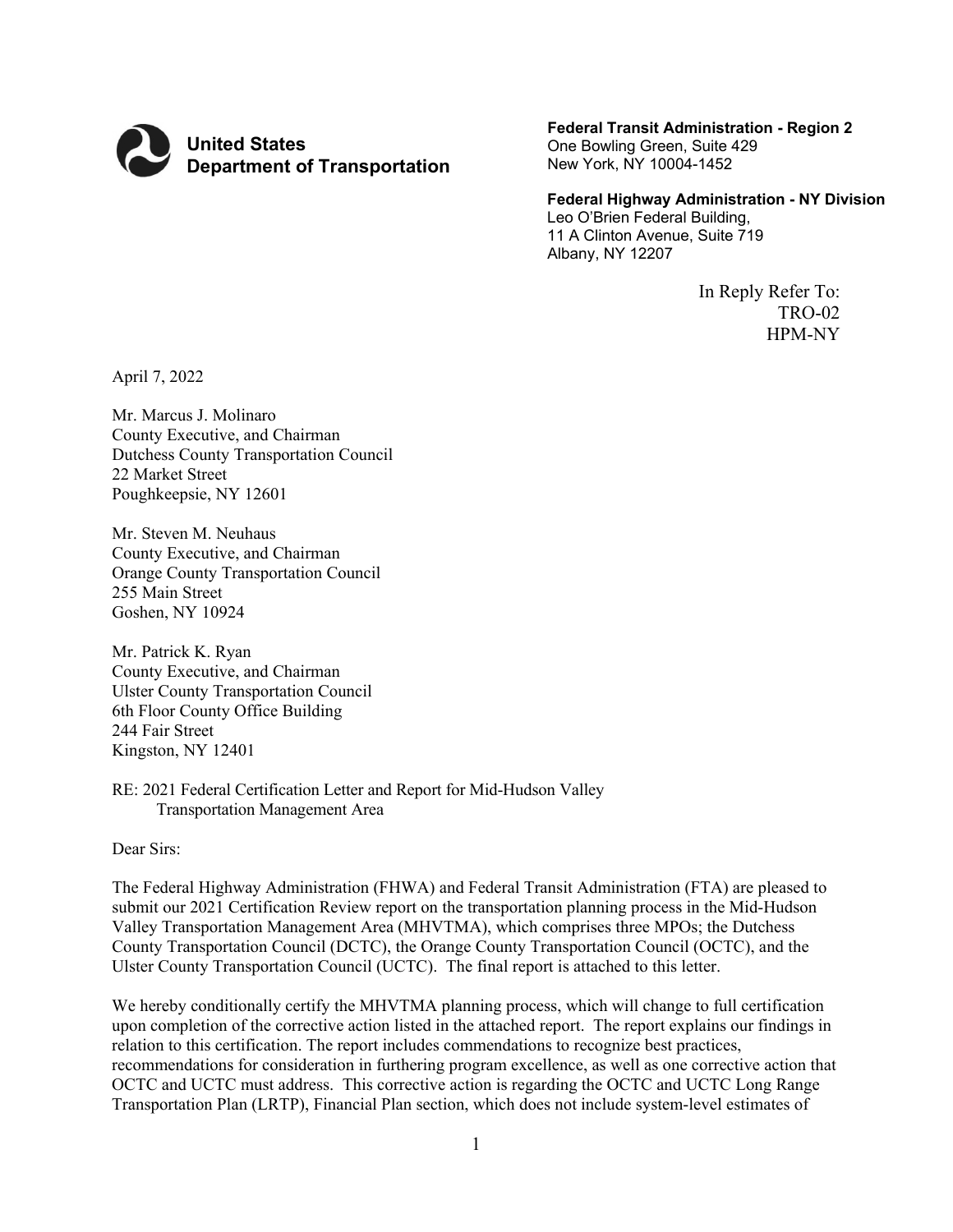costs as required by 23 CFR 450.324(f)(11). Additionally, OCTC's LRTP financial plan does not include system-level estimates of revenue sources that are reasonably expected to be available to adequately operate and maintain the federally funded highways and public transportation.

The conditional certification will remain in effect until the corrective action, highlighted in the adjoining final report, is satisfied. FHWA and FTA are confident that measures to address this corrective action will be put in place. As long as this corrective action is sufficiently addressed by the deadlines in the report, MHVTMA will be fully certified.

Overall, we find that the transportation planning process meets or exceeds many of the requirements contained in 23 CFR 450.336 and 49 U.S.C. 5303. Included in the Certification Review report are thirteen (13) topic areas related to the federal metropolitan transportation planning process with thirteen (13) recommendations for consideration in furthering program excellence, and seven (7) commendations to recognize best practices.

Our report recognizes many noteworthy achievements. These include: 1) MHVTMA's data-driven Congestion Management Process approach, 2) innovative online tools in publishing the DCTC LRTP and conducting Virtual Public Involvement for the Poughkeepsie 9.44.55 Planning Study, 3) the excellent work in Bicycle, Pedestrian, Trails, and Transit planning emphasizing connections between non-motorized modes and transit to continue building on the infrastructure to be truly a multi-modal transportation system, and 4) DCTC, OCTC, and UCTC's commitment to the transportation planning process during this global pandemic.

We would like to discuss our conclusions and recommendations with the DCTC, OCTC, and UCTC Policy Boards after the three MPOs have had an opportunity to review our findings. Our goal remains to help the Mid-Hudson Valley TMA fulfill the requirements for an effective metropolitan transportation planning process for the good of the public and the overall transportation system.

These past two years have been particularly challenging with a global pandemic and controversies that have impacted many metropolitan areas nationally, including Dutchess, Orange, and Ulster counties and the Mid-Hudson Valley Region. We would like to especially thank Mark Debald, Julie Richmond, Alan Sorensen, and Dennis Doyle and the DCTC, OCTC, and UCTC staff for their assistance in working with us to conduct the virtual certification review. The professionalism of the MPO staff and the products produced are clear examples of what an effective metropolitan planning processes can achieve.

We thank you for meeting with FHWA and FTA virtually to discuss DCTC, OCTC, and UCTC's planning process. Additionally, we would like to thank the Policy Board members, the Planning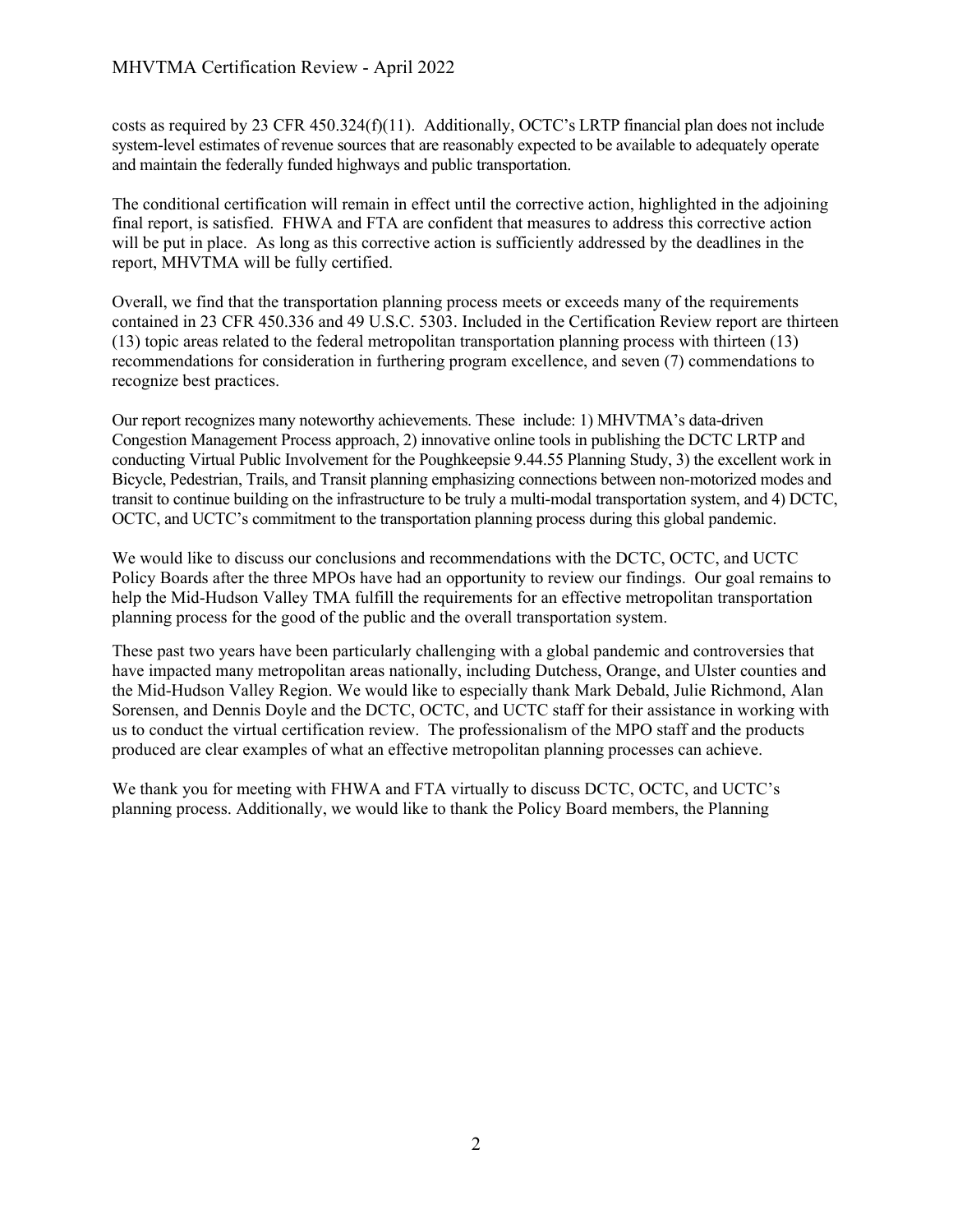Committee members, and all stakeholders who participated in the roundtables we conducted, as well as for providing comments during the certification review.

If you have any questions concerning this review, please contact Maria Hayford (FHWA) at [Maria.Hayford@dot.gov](mailto:Maria.Chau@dot.gov) or Jennifer Terry (FTA) at [Jennifer.Terry@dot.gov.](mailto:Jennifer.Terry@dot.gov)

Sincerely,

**RICHARD** JOSEPH MARQUIS

 $\blacksquare$ Digitally signed by RICHARD JOSEPH MARQUIS Date: 2022.04.13 13:14:03 -04'00'

Richard J. Marquis Stephen Goodman Division Administrator Regional Administrator Federal Highway Administration Federal Transit Administration New York Division Region II

Digitally signed by STEPHEN C GOODMAN Stal Cent Date: 2022.04.12 16:42:39 -04'00'

Enclosure

cc: Lisa Garcia *Regional Administrator*, Environmental Protection Agency, Region 2 Dennis Doyle, *Director*, Ulster County Transportation Council Mark Debald, *Director*, Dutchess County Transportation Council Alan Sorensen, *Director*, Orange County Transportation Council Lance MacMillan, PE, *Regional Director*, NYSDOT Region 8 Sandra Jobson, RA, RLA, AICP, *Regional Planning and Program Manager*, NYSDOT Region 8 Ron Epstein, *Director the Policy and Planning Division*, NYSDOT Main Office Michael Flynn, *Acting Director*, NYSDOT Statewide Planning Bureau Harriet Lewis, NYSDOT Statewide Planning Bureau Robert C. Parrington, *Senior Transit Planner*, Orange County Department of Planning Michael Grattini, *Dutchess County Public Transit Administrator* Toni Roser, *Interim Director of Transportation*, Ulster County Area Transit Anna Price, FHWA NY Division, *Director*, Office of Program Management Donald Burns, FTA Region 2, *Director*, Office of Planning and Program Development

bcc: Corbin Davis, *Planning Oversight & Stewardship Team*, FHWA, Washington, DC (HEPP-10) (Room E72-109) (enclosure via email) Victor Austin, *Office of Planning and Environment*, FTA, Washington DC (TPE-10) (Room E43-303)

MPO File: Planning Day File Reading File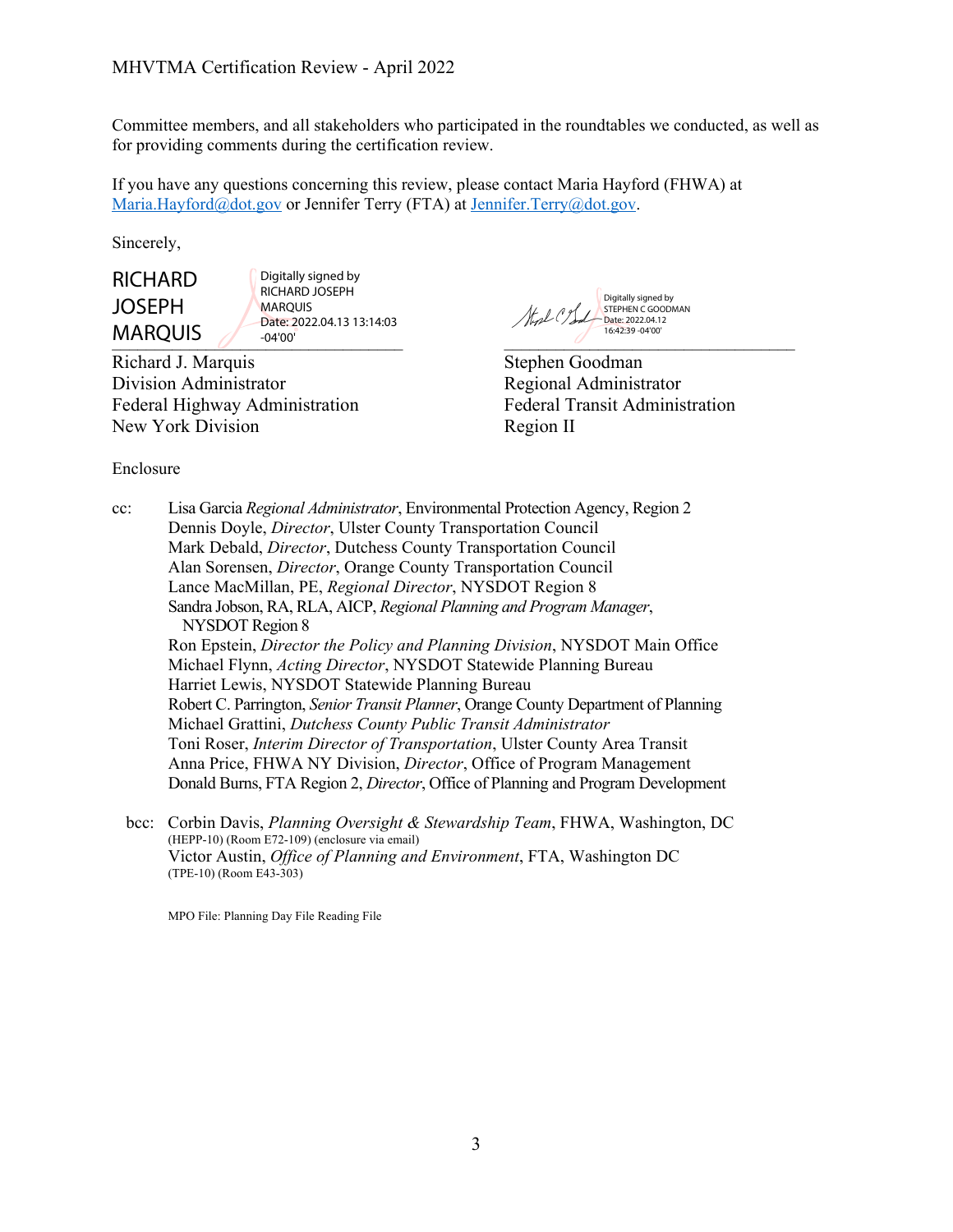# *Mid-Hudson Valley TMA Certification Review Report*

# *April 2022*

### **Overview of Federal Certification Requirements**

In accordance with 23 U.S.C. 134(k) and 49 U.S.C. 5303(k), the Federal Highway Administration (FHWA) and the Federal Transit Administration (FTA) are required to review, evaluate, and certify the metropolitan transportation planning process in each Transportation Management Area (TMA), an urbanized area of 200,000 population or more, at least every four years.

As a result, FHWA and FTA jointly undertook the review of metropolitan transportation planning process of the Mid-Hudson Valley TMA which includes the three Metropolitan Planning Organizations (MPOs) of Orange County Transportation Council (OCTC), Dutchess County Transportation Council (DCTC), and Ulster County Transportation Council (UCTC). The intent of the statutory and regulatory requirements is to develop a transportation system that serves the mobility interests of people and freight through a multifaceted metropolitan planning process. The certification review is to assure that the planning process is addressing the major issues facing the area, and that the planning process is being conducted in accordance with:

- *(1) 23 U.S.C. 134, 49 U.S.C. 5303, and this subpart;*
- *(2) In nonattainment and maintenance areas, sections 174 and 176(c) and (d) of the Clean Air Act, as amended (42 U.S.C. 7504, 7506(c) and (d)) and 40 CFR part 93;*
- *(3) Title VI of the Civil Rights Act of 1964, as amended (42 U.S.C. 2000d-1) and 49 CFR part 21;*
- *(4) 49 U.S.C. 5332, prohibiting discrimination on the basis of race, color, creed, national origin, sex, or age in employment or business opportunity;*
- *(5) Section 1101(b) of the FAST Act (Pub. L. 114-357) and 49 CFR part 26 regarding the involvement of disadvantaged business enterprises in DOT funded projects;*
- *(6) 23 CFR part 230, regarding the implementation of an equal employment opportunity program on Federal and Federal-aid highway construction contracts;*
- *(7) The provisions of the Americans with Disabilities Act of 1990 (42 U.S.C. 12101 et seq.) and 49 CFR parts 27, 37, and 38;*
- *(8) The Older Americans Act, as amended (42 U.S.C. 6101), prohibiting discrimination on the basis of age in programs or activities receiving Federal financial assistance;*
- *(9) Section 324 of title 23 U.S.C. regarding the prohibition of discrimination based on gender; and*
- *(10) Section 504 of the Rehabilitation Act of 1973 (29 U.S.C. 794) and 49 CFR part 27 regarding discrimination against individuals with disabilities.*
- *(11) Super Circular Reference - 2 CFR Part 200*
- *(12) All other applicable provision of Federal law*.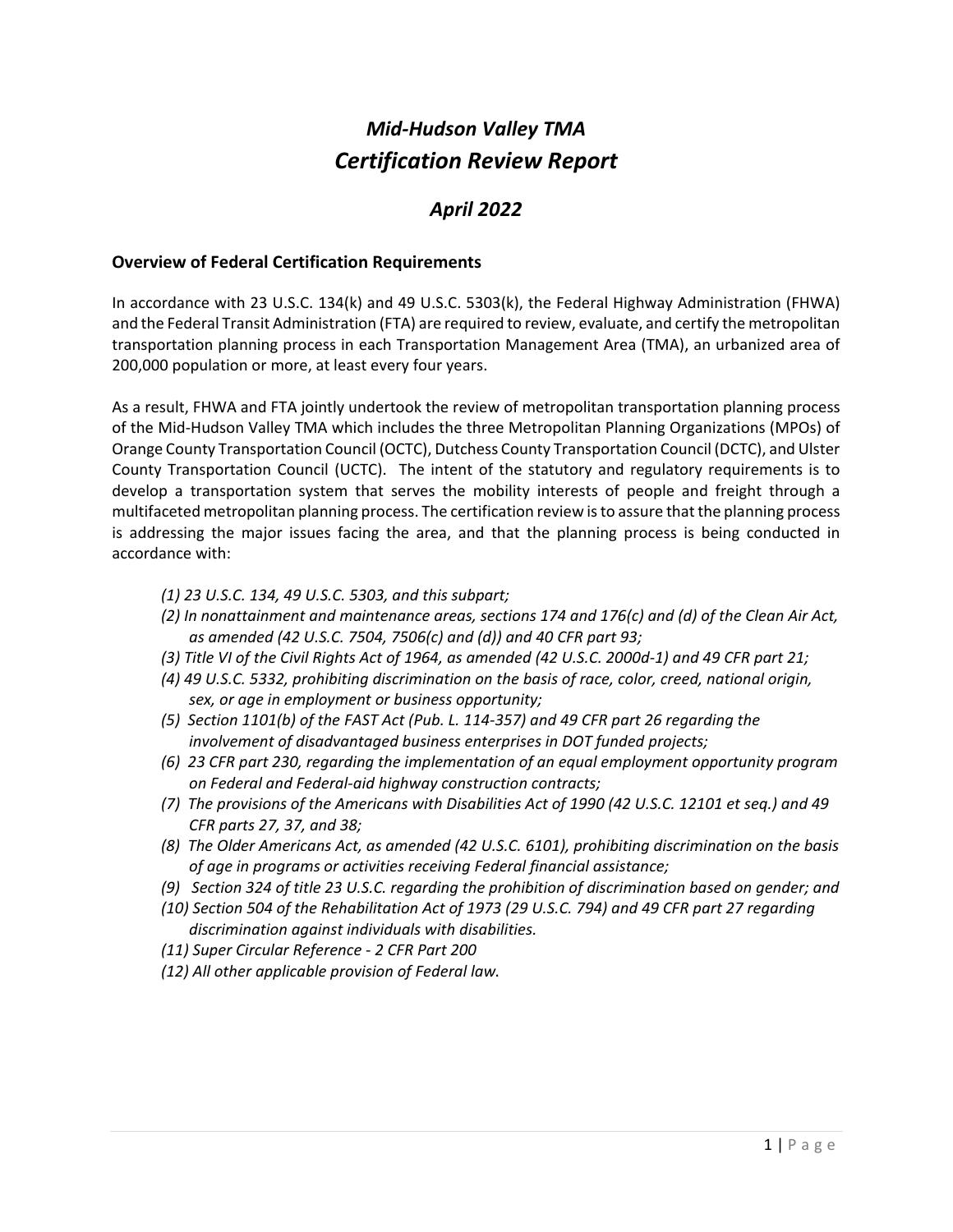# **Background on Federal Finding Actions**

The Federal certification review evaluates a Metropolitan Planning Organization (MPO's) transportation planning process, identifies strengths and weaknesses (as appropriate), and makes recommendations for improvements. Following the review and evaluation, FHWA and FTA can take one of four certification actions:

- Full certification of the transportation planning process: this allows federally funded programs and projects of any type to be approved in the TIP over the next three years in accordance with the continuing planning process.
- Certification subject to specified corrective actions being taken: this allows all projects to move forward in the process while corrective actions are taken; this option may take the form of a temporary certification for a certain number of months rather than the full three years.
- Limited certification: this allows only certain specified categories of program and project funding to move forward while corrective actions are being taken.
- Certification withheld: approval of funding in whole or in part for attributed FHWA and FTA funds that the metropolitan area receives is stopped until the deficiencies in the planning process are corrected.

Within the context of the certification review, the following terms may be used: Corrective Actions, Recommendations, and Commendations.

- Corrective Actions include those items that fail to meet the requirements of the transportation statute and regulations, thus seriously impacting the outcome of the overall process. The expected change and timeline for accomplishing it are clearly defined.
- Recommendations are those items that, while somewhat less substantial and not regulatory, are still significant enough that FHWA and FTA are hopeful that State and local officials will consider taking some action. Typically, recommendations involve the state of the practice or technical improvements instead of regulatory requirements.
- Commendations and noteworthy practices are those elements that demonstrate innovative, highly effective, well-thought-out procedures for implementing the planning requirements. Elements addressing items that have frequently posed problems nationwide could be cited as noteworthy practices.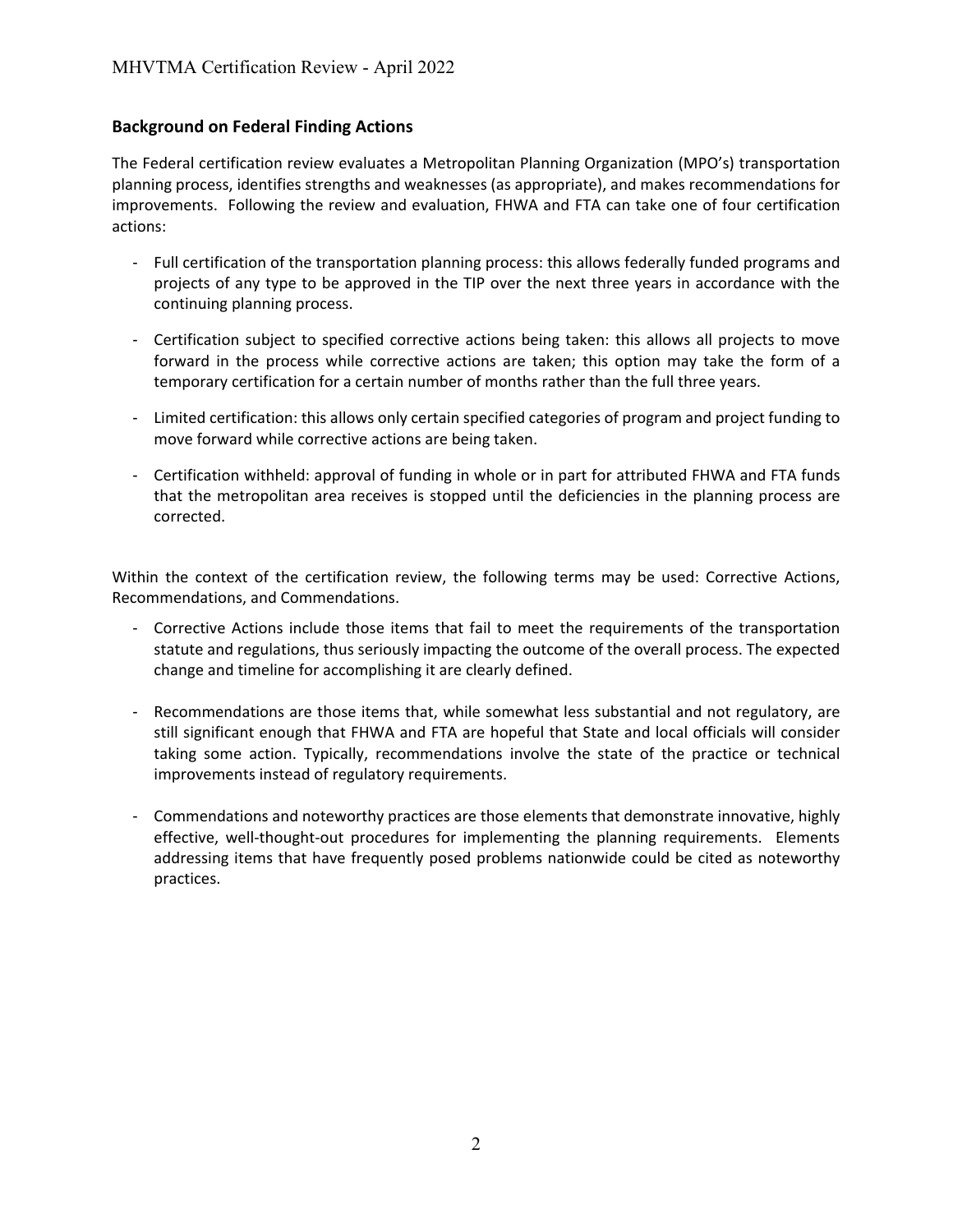# **Overview of the 2021 Certification Review**

The 2021 certification review of the Mid-Hudson Valley TMA began June  $29<sup>th</sup>$ , 2021 with a joint FHWA/FTA letter to County Executive Marcus J. Molinaro (Dutchess), County Executive Steven M. Neuhaus (Orange), and County Executive Patrick K. Ryan (Ulster), Chairpersons of the Dutchess County Transportation Council (DCTC), Orange County Transportation Council (OCTC), and Ulster County Transportation Council (UCTC) Policy Boards respectively, informing the TMA of the upcoming review and identifying the primary topics for the review (Appendix A). The dates of the site visit were coordinated with Mr. Mark Debald, Ms. Julie Richmond, and Mr. Dennis Doyle, the Executive Directors of DCTC, OCTC, and UCTC. The New York State Department of Transportation (NYSDOT), the Dutchess County Public Transit (DCPT), Ulster County Area Transit (UCAT), Transit Orange (TO), and the New York State Department of Environmental Conservation (NYSDEC) received individual copies of the letter via email. The MPO staff notified the DCTC, OCTC, and UCTC member agencies and the public about this review.

In preparation for the certification review, FHWA and FTA conducted an internal desk review of the DCTC, OCTC, and UCTC materials listed in the accompanying 2021 individual MPO Desk References.

# **Virtual Face to Face Certification Review**

Due to the global pandemic, the Federal Team did not meet in person for a site visit with DCTC, OCTC, and UCTC, but conducted a Virtual Certification Review from September  $27<sup>th</sup>$  – October  $1<sup>st</sup>$ , 2021. The joint virtual face-to-face review was hosted by UCTC, with individual MPO reviews hosted by DCTC, OCTC, and UCTC on Zoom and Microsoft Teams. The Federal Team consisted of Jennifer Terry (FTA, Region 2 Office), Maria (Chau) Hayford, Gautam Mani, Nicole McGrath, Kara Hogan, Tim Crothers, and Tricia Millington (FHWA New York Division Office).

Detailed discussions were primarily with Mark Debald, Julie Richmond, Alan Sorensen, and Dennis Doyle (MPO Directors of DCTC, OCTC, and UCTC respectively), members of the DCTC, OCTC, and UCTC staff, and NYSDOT Representatives (NYSDOT Statewide Planning Bureau and Region 8 Planning and Program Management Group). The members of the DCTC, OCTC, and UCTC Policy Boards and Planning Committees were invited to join the review at their discretion to discuss their perspective and observations on the overall transportation planning process in the region as well as their comments on the DCTC, OCTC, and UCTC Central Staff activities. An agenda of the meeting and a list of participants are in Appendix C & D.

# **Members, Stakeholders, and Public Input**

As part of the certification review process, the Federal Team solicits input from the communities and stakeholders within the region. Stakeholders and members of the public were offered opportunities to participate in a virtual roundtable meeting via Zoom and/or submit written comments via email or postal mail on DCTC, OCTC, and UCTC's transportation planning process. These opportunities were publicized through the press release service from DCTC, OCTC, and UCTC (Appendix E).

FHWA and FTA conducted interviews with the Policy Board Chairs: County Executive Patrick K. Ryan (UCTC) on September 22<sup>nd</sup>, 2021, County Executive Steven M. Neuhaus (OCTC) on September 28<sup>th</sup>, 2021, and County Executive Marcus J. Molinaro (DCTC) on September 30<sup>th</sup>, 2021 separately. These virtual faceto-face meetings took place on Microsoft Teams and were scheduled with the assistance from DCTC, OCTC, and UCTC staff.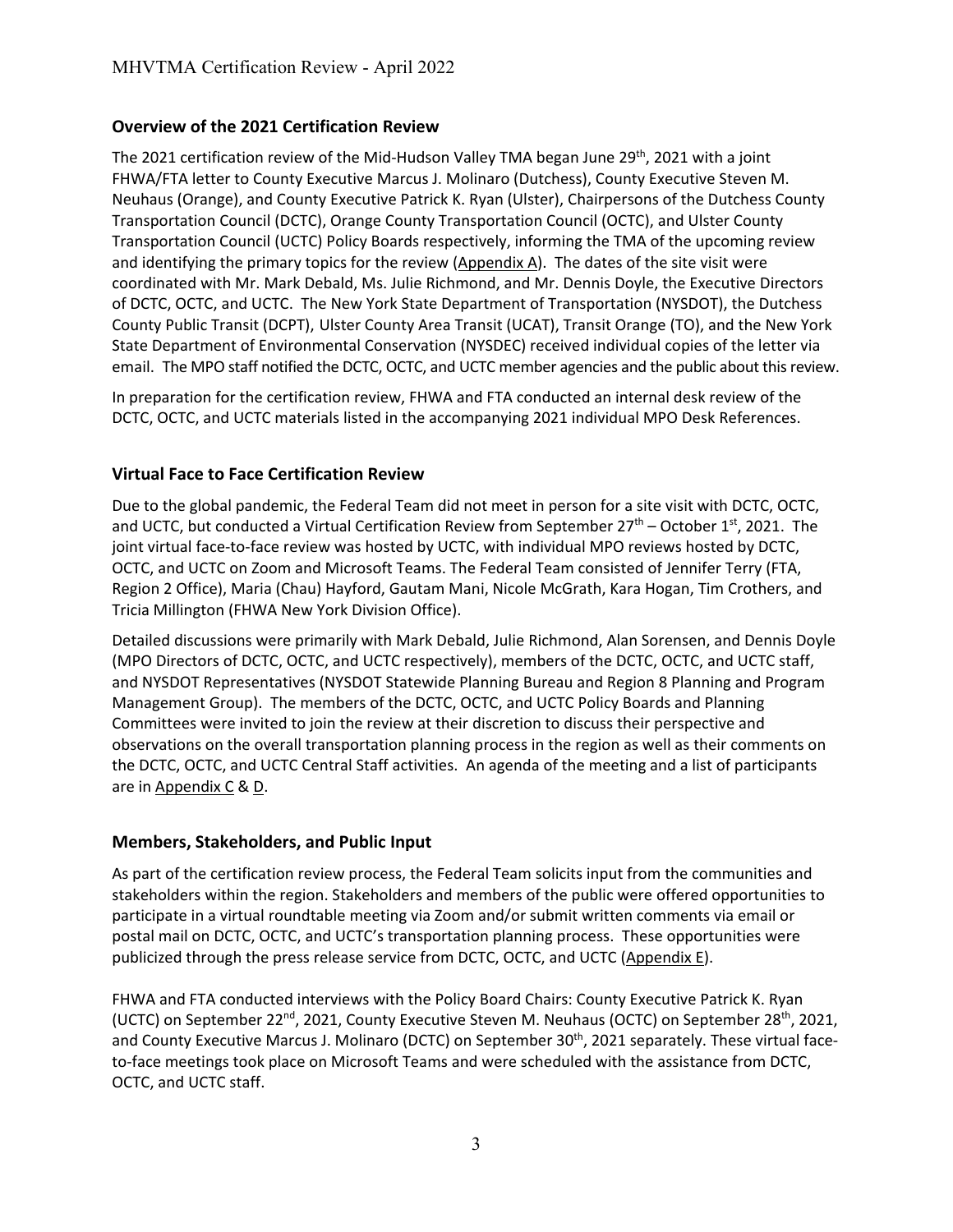Additionally, FHWA and FTA met virtually with Policy Board and Planning Committee members for the DCTC on Wednesday, September 22<sup>nd</sup>, 2021, the Policy Board and Planning Committee for OCTC on Friday, September 24<sup>th</sup>, 2021, and the Policy Board and Planning Committee for UCTC on Wednesday, September 29<sup>th</sup>, 2021. FHWA and FTA met with Stakeholders and the Public of the Mid-Hudson Valley TMA on September 22<sup>nd</sup>, 2021 via Zoom, hosted by UCTC. The arrangements for these roundtables were made through the generous assistance of DCTC, OCTC, and UCTC staff. A summary of comments received through these interviews is in Appendix F along with written comments received for the review.

Generally, comments received on how the Mid-Hudson Valley TMA conducts the planning process were positive which demonstrates that DCTC, OCTC, and UCTC enjoy an excellent working relationship with their members and stakeholders.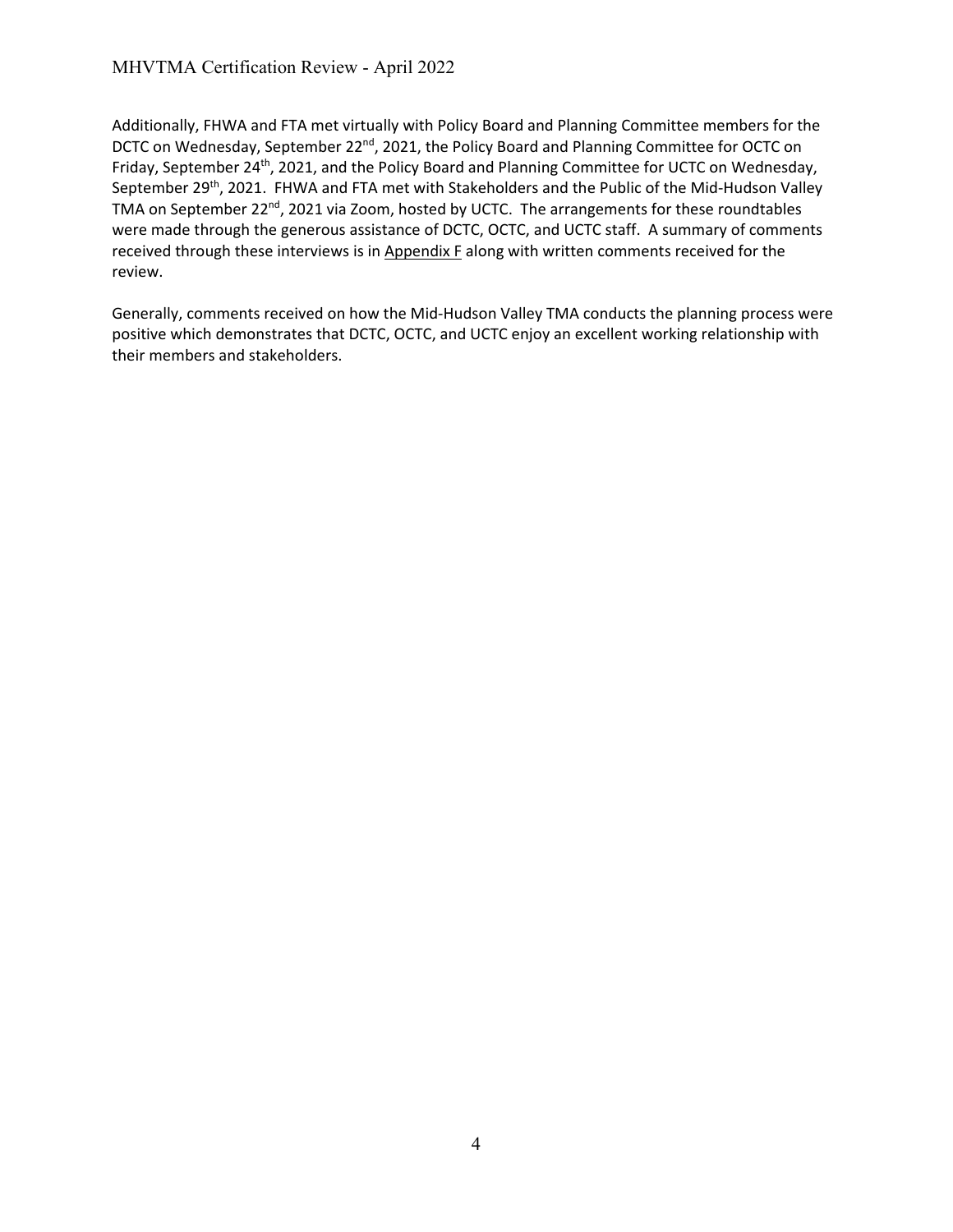# **Summary of Commendations, Recommendations, and Corrective action**

This section includes the compiled list of corrective action(s), recommendation(s) and commendation(s) from the Federal Team's review of work products and processes that are the result of the MPO transportation planning process. Each of these comments correlate to the finding for the respective Certification topics in the next section. There is one corrective action, 13 recommendations, and seven commendations for DCTC, OCTC, and UCTC as a result of this review. A status of the findings from the previous Certification Review in 2017 can be found in Appendix B.

#### **Corrective Action (1)**

#### *Long Range Transportation Plan*

# **OCTC & UCTC**

(1) OCTC and UCTC's LRTP financial plan does not include system-level estimates of costs as required by 23 CFR 450.324(f)(11). Additionally, OCTC's LRTP financial plan does not include cost estimates of revenue sources that are reasonably expected to be available to adequately operate and maintain Federal-aid highways and public transportation, and there isn't a clear demonstration of a fiscally constrained LRTP. OCTC must develop a work plan to address the requirements of 23 CFR 450.324(f)(11) LRTP Financial Plan and submit them to FHWA and FTA by July29th, 2022 in preparation of their 2023 LRTP update. UCTC must update their LRTP Financial Plan to fulfill the requirements of the aforementioned regulations by September  $30<sup>th</sup>$ , 2022 and submit the changes to FHWA and FTA prior to amending their LRTP.

#### **Recommendations (13)**

# *Long Range Transportation Plan* **OCTC & UCTC**

(1) The Federal Team encourages OCTC and UCTC to use the guidance on LRTP & Financial Planning in development of the updates needed in their financial plan and/or take a training course on developing financial plans that meet Federal requirements such a course from NHI, NTI, or request training from FTA and FHWA resources.

#### **OCTC**

(2) The Federal Team recommends that OCTC consider listing the transportation projects to improve access to Legoland amusement park as a Regionally Significant project as its impact is transformative to the region and consider listing the other two major projects as illustrative projects which would help define these projects more clearly.

#### *Transportation Improvement Program*

(3) For the upcoming TIP update DCTC, OCTC, and UCTC should coordinate with each other to develop a consistent narrative for their financial plan. It should include how the State, MPOs and Public Transit operators cooperatively developed estimates of funds that are reasonably expected to be available to support the TIP for their MPA. This may include a discussion on Region 8's fairness formula found in DCTC's financial plan to provide clarity on how much funding is available to be programmed for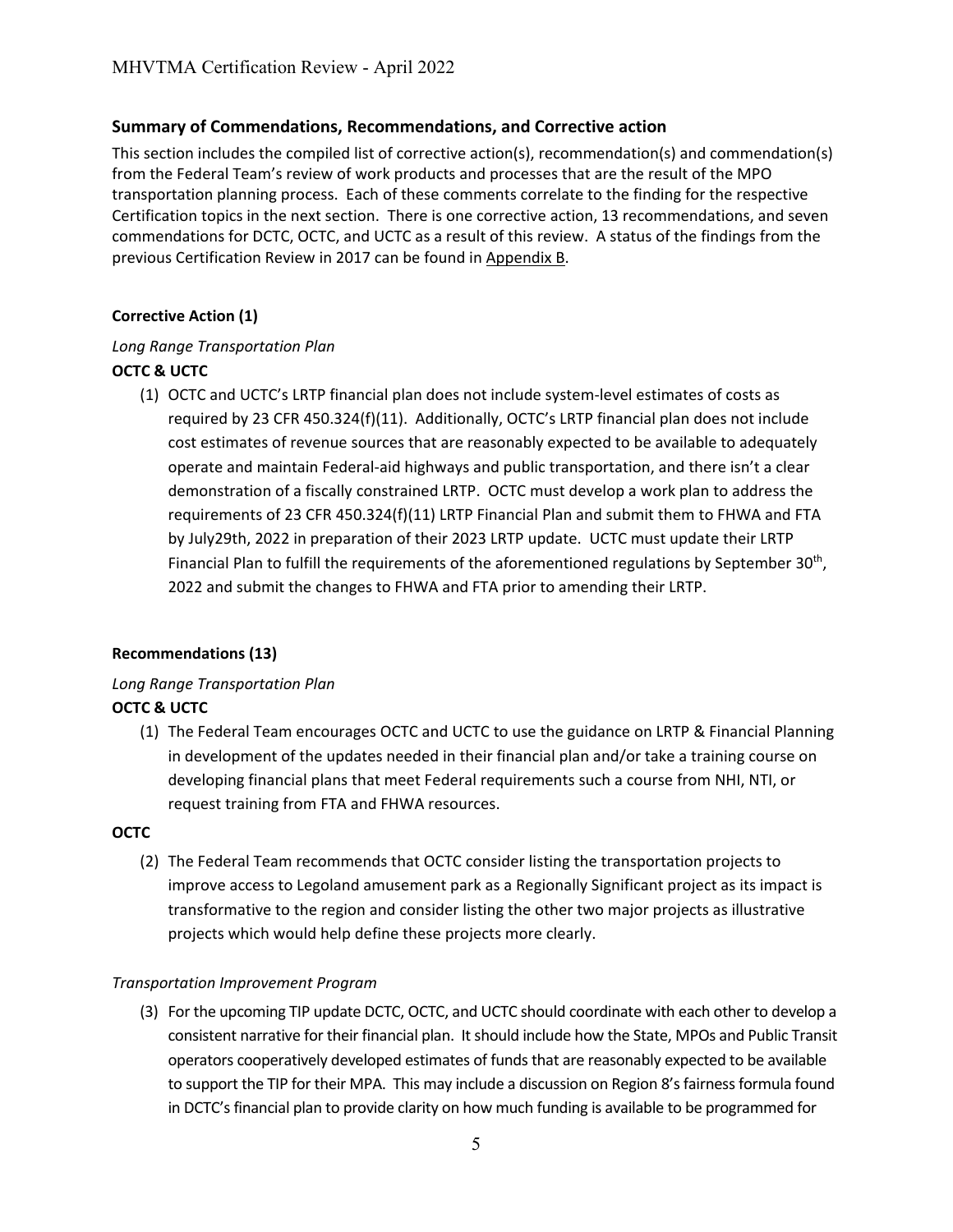each MPO. Additionally, as each MPO has a defined MPA, DCTC, OCTC, and UCTC should demonstrate fiscal constraint using estimates of funds that are reasonably expected for their MPA.

# *Transit Activities - Human Services Transportation Plan*

(4) The Federal Team is in agreement with and supportive of many of the recommendations in the Connect Mid-Hudson Regional Transit study, especially those pertaining to 1) Enhancing regional transit connectivity, 2) Helping residents use transit and non-motorized modes, and 3) Creating a Regional Transit Ombudsman, which is consistent with the recently released planning emphasis areas for FTA-FHWA. Additionally, we recommend that the MPOs develop a relationship with Amtrak and Federal Railroad Administration to share comments with them from the public that MHVTMA received and invite them to their planning meetings.

# *Coordination Cooperation/Public Participation Plan*

- (5) Based on comments received during the Certification Review *Policy Board and Planning Committee Roundtable* discussions, the Federal Team recommends that the three MPO Policy Boards consider if the TMA should expand their coordination and cooperation by working together to address larger regional transportation issues such transportation across the three counties to Stewart International Airport or ferry services to NYC to better serve the Region. The TMA should assess if it would be advantageous for the Policy Board members of all three counties to meet once or twice a year to address larger regional issues as a TMA to be more competitive economically and if necessary, consider revising the MHVTMA MOU to reflect the nature of the coordination and cooperation.
- (6) As 23 CFR 450.316(a)(1)(x) cites that MPOs should periodically review the effectiveness of the procedures and strategies contained in the participation plan to ensure a full and open participation process, the Federal Team recommends that DCTC and UCTC revisit and update their public participation plan which was last updated in 2016 and 2015 respectively.

# *Tribal Nations Consultation*

- (7) The Federal Team recommends the following:
	- DCTC, UCTC, and OCTC should work with FHWA and FTA to establish relationships with the four Tribal Nations with tribal interest in their MPA which include the 1) Delaware Nation, 2) Delaware Tribe, 3) Stockbridge Munsee Community, and 4) Saint Regis Mohawk Tribe. One opportunity that has been offered is to participate in the upcoming FHWA Tribal Nation Summit.
	- Additionally, the TMA should work with FTA-FHWA to establish a Tribal Nation Consultation Procedure, in consultation with the Delaware Nation, the Delaware Tribe, Stockbridge Munsee Community, and Saint Regis Mohawk Tribe

# *[Title VI - Civil Rights](#page-37-0)*

(8) We recommend all three MPOs copy the following updated guidance provided by FHWA Headquarters Office of Civil Rights into plans and websites regarding the Title VI complaints process: [https://www.fhwa.dot.gov/civilrights/programs/title\\_vi/titleviqa.cfm.](https://www.fhwa.dot.gov/civilrights/programs/title_vi/titleviqa.cfm) At this time, FHWA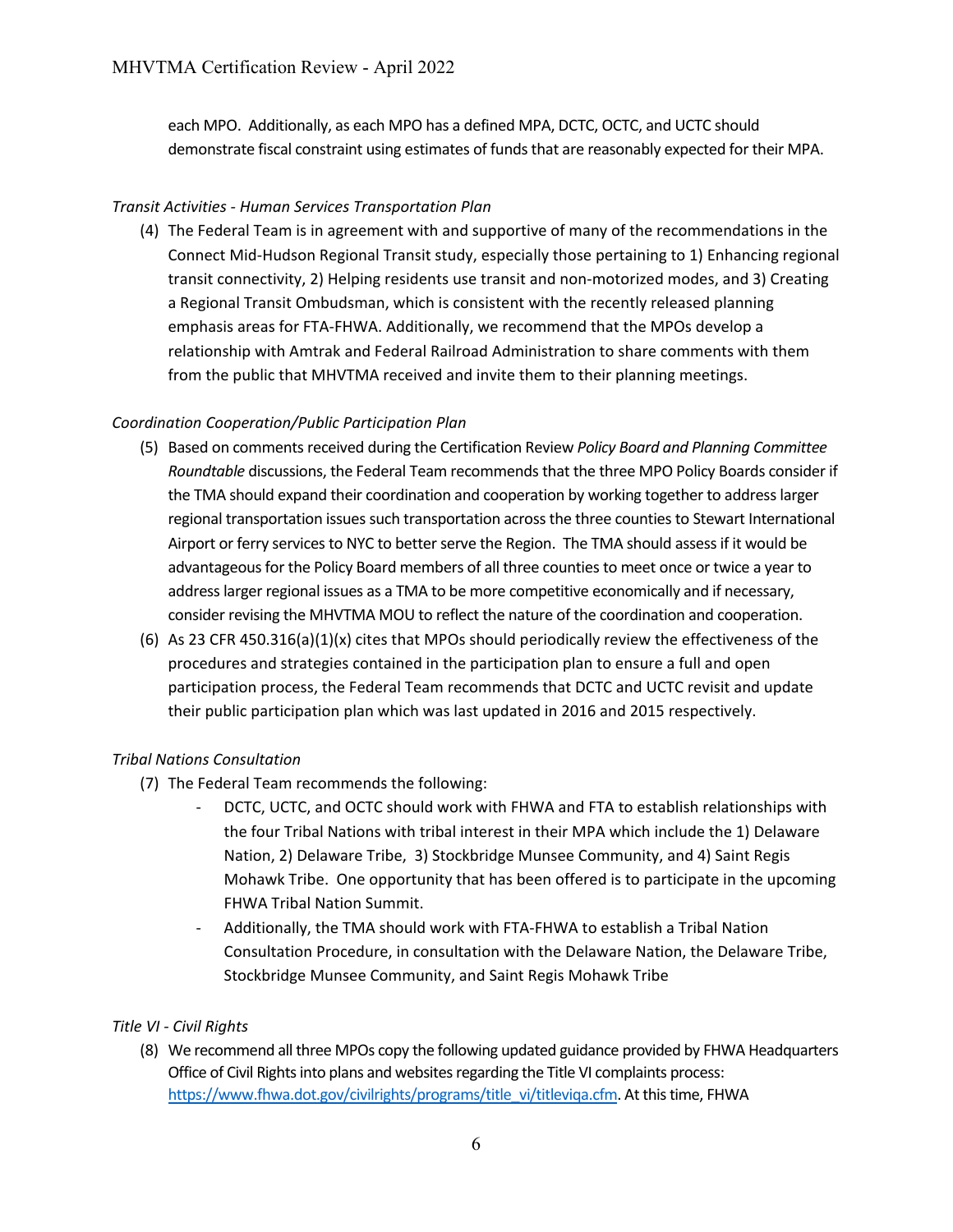Headquarters Office of Civil Rights will handle the processing of all Title VI complaints filed. In addition, be sure complaints language associated with Title VI only covers race, color, and national origin. If other protected classes are included, please cite the laws and regulations that cover those specifically.

# *[Bicycle,](#page-36-0) Pedestrian, Trails*

- (9) Given the strong track record for non-motorized transportation planning in the Region by DCTC, OCTC, and UCTC, the Federal Team recommends the following:
	- The MHVTMA consider formalizing their existing partnerships with the development of a regional bicycle and pedestrian/trails plan.
	- All three MPOs should also consider incorporating micromobility needs into future updates of their bicycle and pedestrian plans.
	- UCTC should consider updating their Non-Motorized Transportation Plan to complement their ongoing work on Complete Streets. The updated plan would establish a vision and goals for county-wide active transportation and identify additional strategies beyond engineering and design tools that would improve active transportation in the region.

# *Intelligent Transportation Systems – Congestion Management Process*

- (10) For ITS Operations and TSMO Planning the Federal Team recommends the following actions and activities for all three MPOs:
	- Consider forming a multi-agency committee or working group that could serve as a forum for discussion, coordination, and development of transportation system operations strategies.
	- Consider supporting the use of Traffic Signal Performance Measures.
	- Ensure that key planning deliverables are consistent with and informed by the Regional ITS Architecture (RITSA).

# *[Resiliency, and Security Planning](#page-39-0)*

- (11)The Federal Team recommends the DCTC, OCTC, and UCTC conduct a regional resiliency study following the completion of the individual MPO resiliency studies. Some examples of regional resiliency plans that could be used as examples include:
	- South Florida Transportation Vulnerability Assessment: https://www.fhwa.dot.gov/environment/sustainability/resilience/pilots/2013-2015\_pilots/south\_florida/
	- Climate Change/Extreme Weather Vulnerability and Risk Assessment for Transportation Infrastructure in Dallas and Tarrant Counties: [https://www.fhwa.dot.gov/environment/sustainability/resilience/pilots/2013-](https://www.fhwa.dot.gov/environment/sustainability/resilience/pilots/2013-2015_pilots/nctcog/final_report/nctogfinal.pdf) [2015\\_pilots/nctcog/final\\_report/nctogfinal.pdf](https://www.fhwa.dot.gov/environment/sustainability/resilience/pilots/2013-2015_pilots/nctcog/final_report/nctogfinal.pdf)
	- Genesee-Finger Lakes Regional Critical Transportation Infrastructure Vulnerability Assessment [https://www.fhwa.dot.gov/environment/sustainability/resilience/case\\_studies/genesee/index.cfm](https://www.fhwa.dot.gov/environment/sustainability/resilience/case_studies/genesee/index.cfm)
	- Post-Hurricane Sandy Transportation Resilience Study of NY, NJ, and CT [https://www.fhwa.dot.gov/environment/sustainability/resilience/publications/hurricane\\_sandy/](https://www.fhwa.dot.gov/environment/sustainability/resilience/publications/hurricane_sandy/)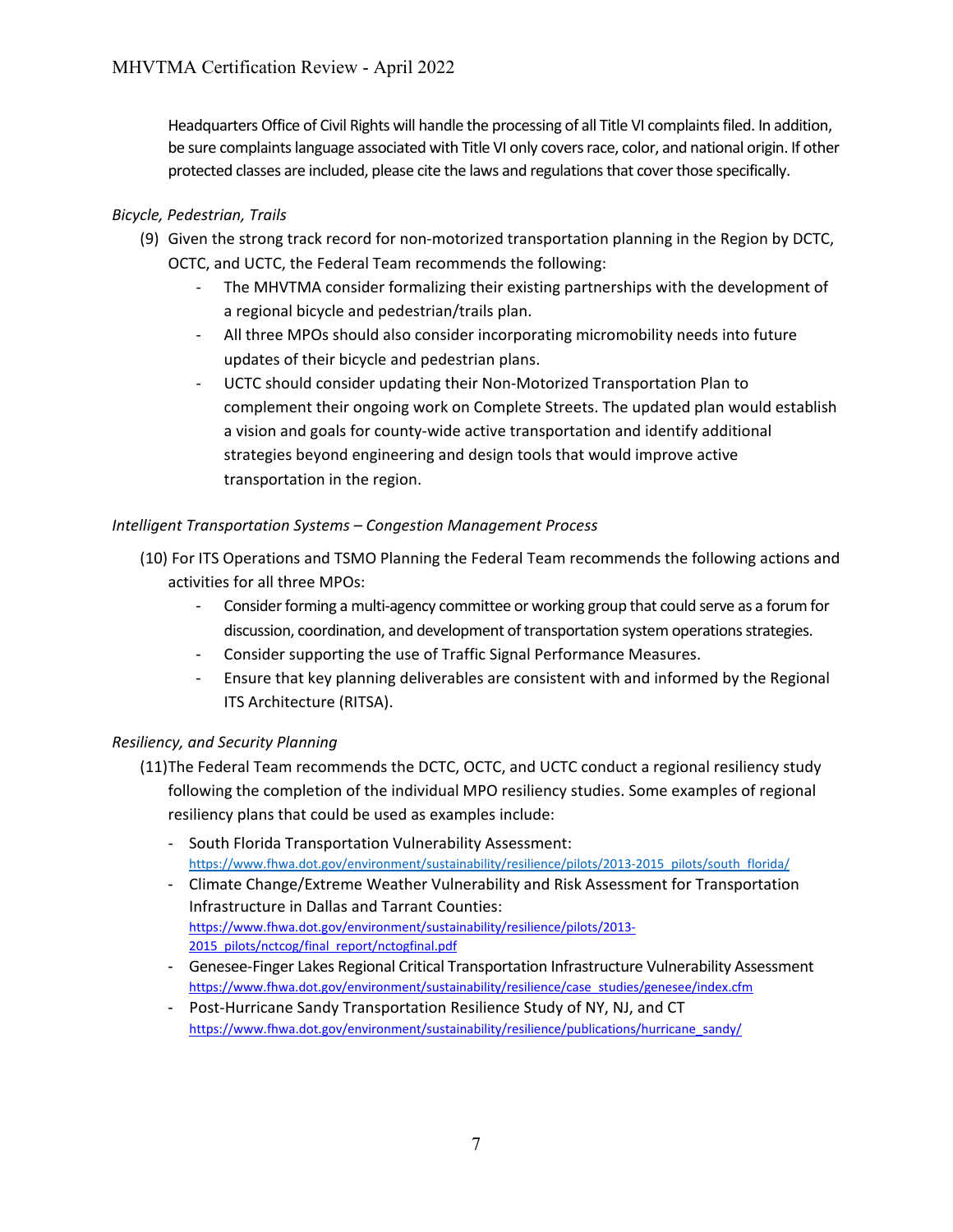### *Performance-Based Planning*

- (12)The Federal Team recommends that DCTC, OCTC, and UCTC each ensure that their PBPP agreements with the transit providers and NYSDOT are in a publicly accessible place on their respective websites, to increase transparency of the performance-based planning and programming process.
- (13)The Federal Team recommends that DCTC, OCTC, and UCTC each continue to look for opportunities to incorporate county-specific data for the FHWA-required performance measures in their LRTP System Performance Reports. Using data at a smaller scale can help make the outcomes of the LRTP process more transparent and allow the MPOs to more easily track how their own investments are contributing towards achieving performance targets over time. Data at a more local scale can be helpful in monitoring system performance for the FHWA-required measures, even if the MPOs continue to choose to support the state targets rather than set their own.

# **Commendations (7)**

# *Long Range Transportation Plan* **DCTC**

(1) *Moving Dutchess Forward*, the Dutchess County Transportation Council's Long Range Transportation Plan, is an innovative and transformative online LRTP that effectively uses the online platform to better communicate to members of the public, stakeholders and member agencies the vision, goals, priorities and strategies to implement the plan. The plan has a special emphasis on equity, climate change, complete streets, and safety, which are part of FTA-FHWA's Planning Emphasis Areas. The materials are thoughtfully presented to encourage visitors to engage with the well-written content, video presentations, drop down tables, graphics, and interactive maps.

# *Regionally Significant Project (Public Involvement)* **DCTC**

(2) DCTC is commended for their work on developing a well-designed and innovative online Virtual Public Involvement tool for the Poughkeepsie 9.44.55 Planning Study. This tool was shared with others around the country during a FHWA/NYSDOT Equity and Virtual Public Involvement Peer Exchange in March 2021 as an example of an interactive planning study site that is user friendly and designed well for public engagement.

# *Public Participation Plan*

# **OCTC**

(3) OCTC recently developed a new standalone Public Participation Plan (PPP) to address the communication and public involvement strategies for the growing communities in the Orange County Metropolitan Planning Area with a section focused on traditionally underserved and hard to reach populations. This is an excellent example of the type of content that is helpful in being included in a Public Participation Plan and in alignment with FTA-FHWA's Planning Emphasis Area on Equity, Diversity & Inclusion.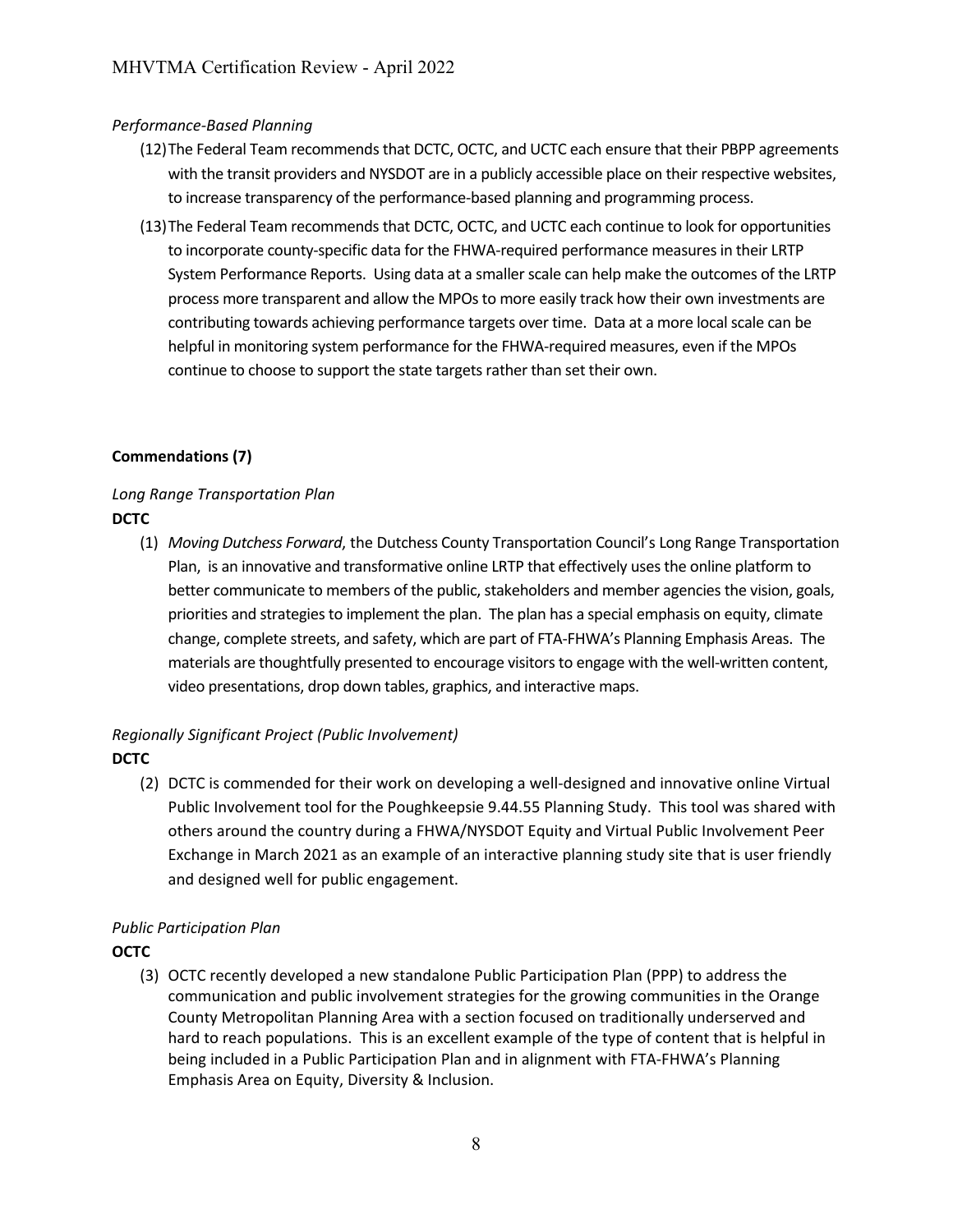#### *[Bicycle,](#page-36-0) Pedestrian, Trails, & Transit*

(4) The MHVTMA and the bicycle, pedestrian, and trails organizations and advocates are commended for their efforts in transforming the Region's transportation system to support and integrate infrastructure to meet walking and bicycling needs for commuting and recreational purposes. Specifically, these efforts include MHVTMA's support in 1) the completion of the Empire State Trail and their continued efforts to provide connections to the trail, 2) data collection efforts, including the digitization of their bicyclist and pedestrian facilities and their respective count programs, 3) completing a regional transit study resulting in concrete ideas to connect rural areas to regional centers and to improve cross-county travel, and 4) emphasizing connections between non-motorized modes and transit leading to opportunities to create effective multi-modal transportation.

#### *Intelligent Transportation Systems – Congestion Management Process*

(5) The MHVTMA MPO staff are to be commended for their data-driven Congestion Management Process approach and associated analyses that address their objectives of analyzing highway congestion, analyzing highway travel time reliability, analyzing freight congestion and reliability, analyzing transit congestion and reliability, and evaluating multi-modal accessibility. In particular, this commendation recognizes the halo effect that their efforts have had on the ability of MPOs statewide to use NPMRDS data with the constantly evolving AVAIL Platform. The development of the MHVTMA CMP was a catalyst to improve the data analysis methods where interaction between the transportation planning practitioner, MHVTMA MPO staff, and data scientist and programmer, AVAIL Team from University at Albany, SUNY, resulted in subsequent improvements to the AVAIL tools to better enable these tools to be used for conducting analyses as part of the CMP, itself a living document. MHV MPO staff have shared these experiences with transportation agencies across New York State, including in a wellreceived presentation as part of a planning for reliability through transportation systems management and operations workshop delivered by FHWA and NYSAMPO in July 2021.

#### *Resiliency Planning*

(6) In light of COVID-19, DCTC, OCTC, and UCTC are commended for their swift efforts in adapting to new working conditions and continuing the operations of the MPO transportation planning process with their members and stakeholders.

#### *Performance-Based Planning*

#### **DCTC**

(7) The Federal Team commends DCTC for its systematic approach to incorporating performance measures into its LRTP. DCTC carefully considered available data resources in choosing what to measure, linked measures specifically to key themes of the Plan and issues facing their MPA, and developed infographics in a web-based format that allows for more frequent updates as conditions in Dutchess County change. The website is easily accessible to the public thereby supporting transparency in the performance-based planning and programming process.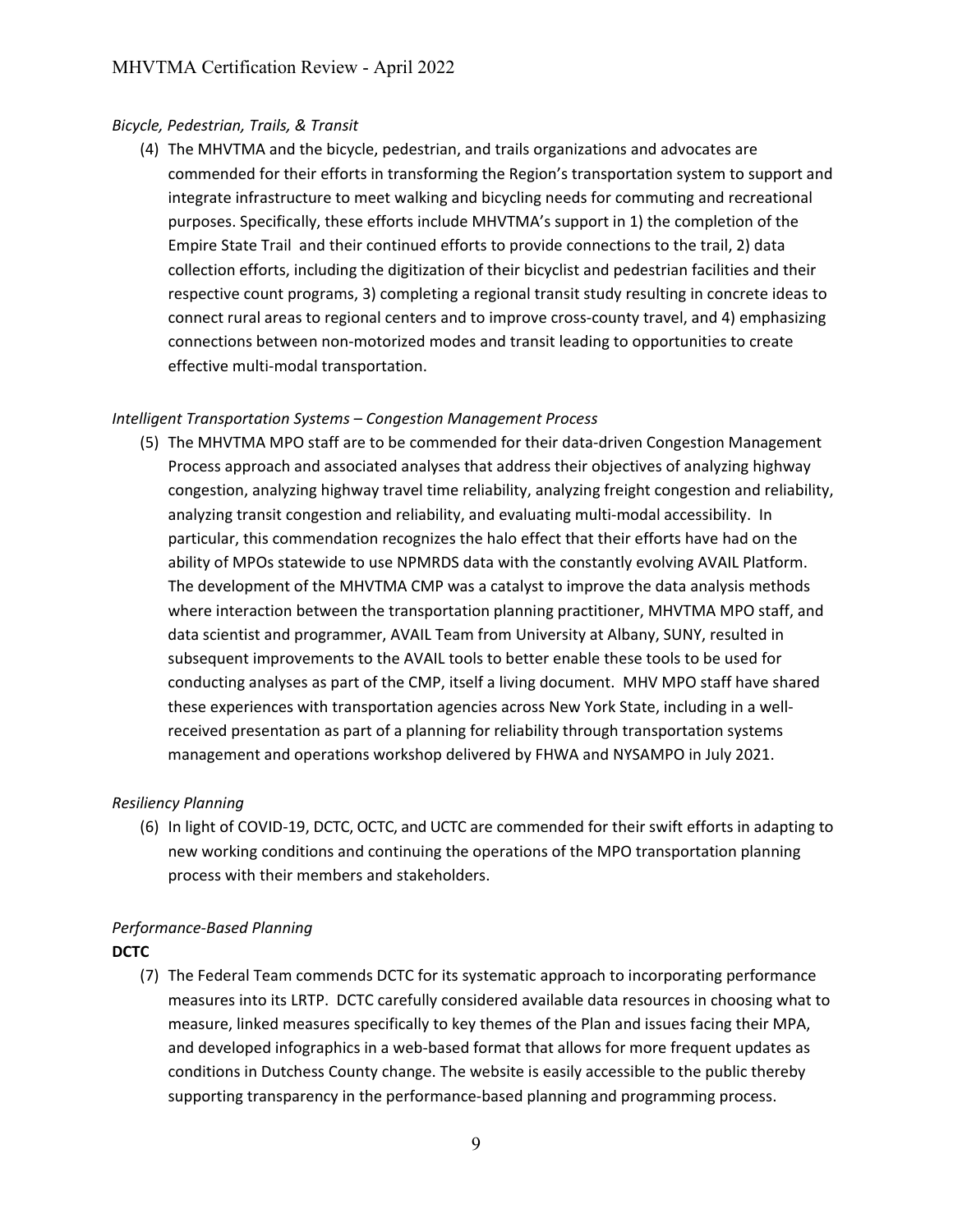# **2021 Certification Review Findings**

The Federal Team selected several topics to discuss with the MPOs during the certification review. These topics relate to the federal regulations governing MPOs. Topics are typically chosen if it is considered an area of emphasis, a high risk, a new initiative in transportation legislation, or a recurring challenge. They can also be selected to highlight a best practice. The following are the findings from our assessment of these activities. Information on the federal regulatory requirements for these topics can be found in [Reference 1.](#page-35-0) Additionally, for the reader's convenience, topic headings in this report are hyperlinked to their regulatory reference.

The following are the findings from our assessment of these activities and are the bases for *Commendations*, *Recommendations*, and *Corrective Actions* found in the previous *Summary* section. Where the MPO employs practices that the Federal Team considers very good but may not rise to the level of a commendation we notate them in these findings as *Notable*. The Federal Team recognizes 9 notable practices in this report.

#### **[Transportation Planning Process](#page-36-1)**

#### *[Long Range Transportation Plan](#page-35-0)*

The Metropolitan Transportation Plan or Long-Range Transportation Plan is the official multimodal transportation plan addressing no less than a 20-year planning horizon that the MPO develops, adopts, and updates through the metropolitan transportation planning process.

**DCTC**

- The *Moving Dutchess Forward* Dutchess County Transportation Council Long Range Transportation Plan 2045 was adopted by the DCTC Policy Board on July 27, 2021 with a planning horizon of 25 years.
- This version of the LRTP is well thought out, innovative, and completely a refresh from past LRTPs in two main ways.
- The first is that the content of the plan focuses on the needs of people, the users of the system, and not solely on the need to operate and maintain the existing infrastructure and transit system. In addition to sections on demographics and regional trends the plan categorizes and assesses the broader issues that impact travelers such as 1) *Barriers to Safety*, 2) *Barriers to Reliable Access* (transit, bicycle pedestrian, congestion), 3) *Barriers to Basic Needs* (housing, jobs, goods & services, education, and recreation), and 4) *Barriers to Equity*. The strategies to address these barriers are categorized into "Transformative Packages" and "Transformative Projects" [1](#page-12-0) which DCTC further stratifies into sub-categories or systems where estimates are derived for operation and maintenance costs as well as capital improvements.
- *Notable:* DCTC's assessments on *Barriers to Equity* and *Climate Change Trends* are excellent and DCTC thoughtfully weaves the importance of these areas into the fabric of the plan and identifies how DCTC plans on addressing them through their

<span id="page-12-0"></span> $1$  Some of which are Regionally Significant Projects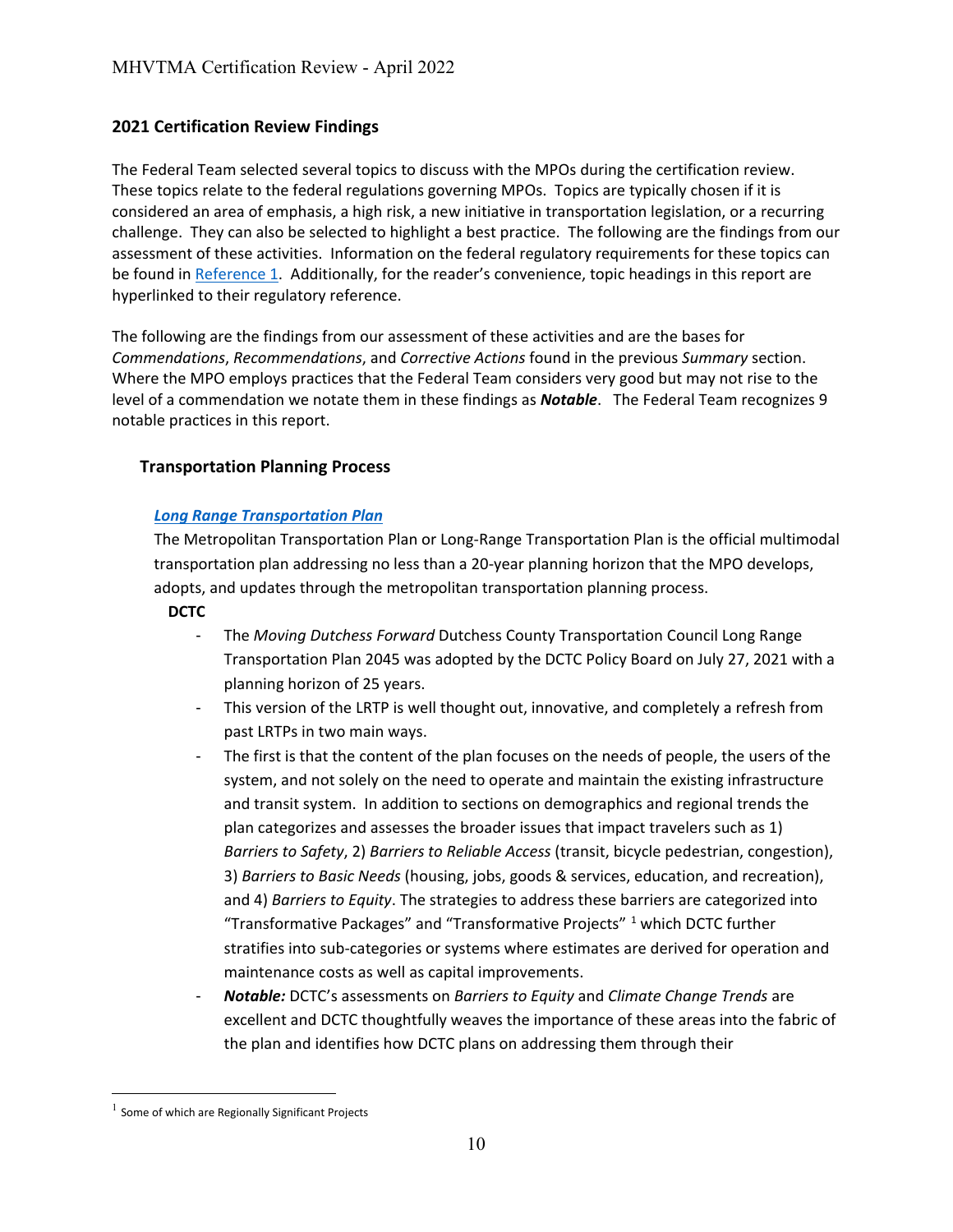transformative packages and projects. Particular to equity, the plan's interactive map viewer has the ability to overlay the location of EJ populations to high congestion segments, bus service frequency, high crash areas for pedestrians, bicyclists, and vehicles, to analyze the impacts to these populations.

- The Federal Team notes that the fiscal constraint table assumed transformative projects to obtain federal grants beyond reasonably anticipated federal funds. DCTC should consider moving some of these efforts to illustrative projects until full funding can be reasonably anticipated.
- The second way this LRTP is a significant transformation from previous plans is that it is completely online.<sup>[2](#page-13-0)</sup> DCTC was intentional to make this LRTP accessible in this manner to members, stakeholders, and the public. The plan is written in 'Plain English' rather than using transportation or regulatory terminology to make it easily understandable. It also was thoughtful to present materials to encourage visitors on their site to engage with the content through video presentations, drop down tables, graphics, and interactive maps.

# **OCTC**

- The *Orange County Long Range Transportation Plan 2045* was adopted by the OCTC Policy Board on November 26, 2019 with a planning horizon of 25 years.
- Contained within the document is a section on how the plan addresses federal planning regulations found in 23 CFR 450.324 and all 10 planning factors. Overall, the plan met many of these requirements and speaks to all the 10 Planning Factors.
- *Notable:* The OCTC completed their LRTP update shortly after Orange County had issued their Comprehensive Plan. They were able to leverage Virtual Public Involvement tools from the Comprehensive Plan to collect comments simultaneously as it pertained to transportation issues. All together there were over 600 comments collected.
- *Regionally Significant Projects*: Given that there are several major transportation infrastructure and transit project efforts being considered in the area the plan cited that it did not include Regionally Significant projects or illustrative projects. The plan highlights the Port Jervis Line Capacity Improvements and Route 17 to I-86 conversion as major projects and explains that specific projects are being developed for these major projects and will be included in future LRTPs and TIPs. The plan also includes that a major project to construct new exits, ramps, and intersection improvements are underway on Route 17 and Route 17M for access to LEGOLAND amusement park. This effort is funded through private developer monies but was not considered a Regionally Significant Project. With the substantial change to the operations of this exit and volume of traffic, this project should be considered a Regionally Significant Project and included in the financial plan.
- *Financial Plan and Fiscal Constraint*: The financial plan within the LRTP touches on the federal requirements but the substance of the financial plan does not satisfy the 23 CFR 450.324(f)(11). The plan should include system level estimates of costs and revenue sources that are reasonability expected to be available to adequately operate and

<span id="page-13-0"></span><sup>&</sup>lt;sup>2</sup> On the following website[: Moving Dutchess Forward – Planning for our transportation future.](https://movingdutchessforward.com/)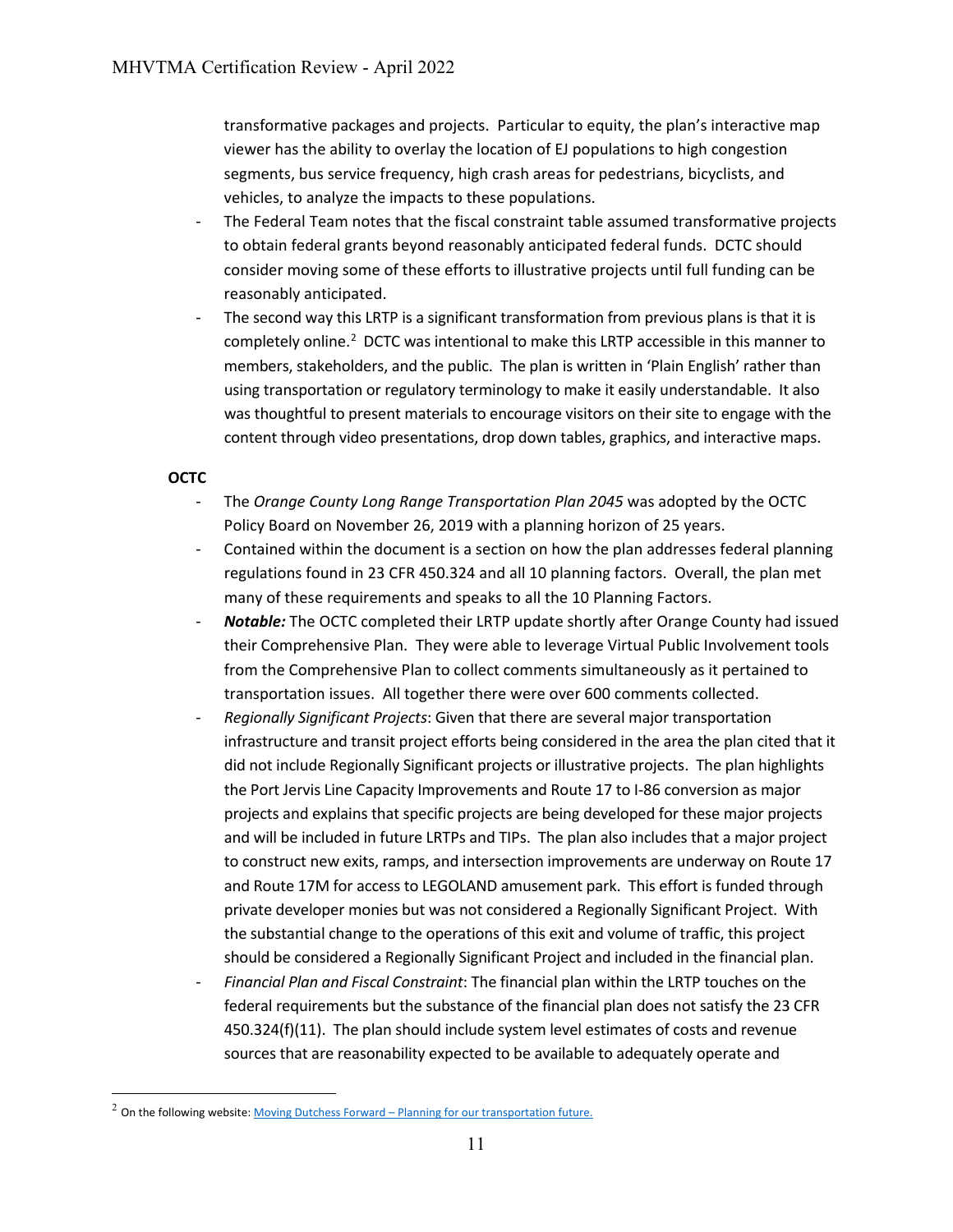maintain the Federal-aid highways and public transportation. Even though the discussion in Chapter 5 includes some aspects of capital, operational, and maintenance strategies for groups of specific projects, it doesn't include cost estimates and is not clear how the system is stratified under the three categories found in the financial plan section. The Federal Team found three categories listed in the financial plan section 1) *Operations and Maintenance of State Highway Systems*, 2) *Operations and Maintenance of Local Roads*, and 3) *Operations and maintenance of public transit services and infrastructure*, however it doesn't provide detail on the system itself, number of miles, functional classification, whether it included roads, bridges, other assets and stop short on developing cost estimates for each of the three categories to describe the needs of these three systems which they infrastructure information for in chapter 4. Instead, it provides one general total estimate at \$1.2 billion over the 25 years. It also does not include estimate of revenues that are reasonably expected to be available to adequately maintain the system. Page 165 does include the short term estimates on some of those cost but it is limited to the 2020-2024 TIP. While there is an adequate discussion on available revenue on identified federal, state, and local fund sources<sup>[3](#page-14-0)</sup> the cost estimates from these sources were not included in the financial plan.

- It is unclear how the LRTP is fiscally constrained given that the anticipated funding includes all of Region 8 and the anticipated programing only includes the portion of OCTC on this table. Additionally, Urbanized Area Formula Grant 5307 is consistently overprogrammed on this table.

**UCTC**

- The 2045 Long Range Transportation Plan of the UCTC was adopted by the UCTC Policy Board on September 22, 2020 with a planning horizon of 25 years.
- The plan is well written with helpful graphics and charts to understand the profile of the region, the transportation system, goals and objectives, system performance, financial plan, and the recommended plan of projects. There is a dedicated section on sustainability which includes an analysis on the impacts of climate change and measure the county is taking and considering in the plan to make their Region more resilient which is one of the recently published Planning Emphasis Areas of FTA-FHWA. Overall, the plan met many of these requirements and speaks to all the 10 Planning Factors.
- *Notable:* UCTC developed their LRTP during the COVID pandemic and used creative ways to conduct public involvement strategies such as online meetings and reaching out to minority populations through radio to provide the Spanish speaking population with opportunities to participate in the development of the plan. The plan highlights the comments from the public and how UCTC used their comments to shape the plan's goals and visions.
- *Notable:* During the virtual Certification Review, UCTC illustrated examples and demonstrated the effectiveness of their planning process in the alignment of the goals and objectives of the LRTP to the development of planning studies and public outreach, to project selection and implementation to result in tangible improvements to the City of Kingston and Ulster County.

<span id="page-14-0"></span> $3$  Federal Transit and Federal-aid Highway program funds, MEP, CHIPs and Marchiselli, federal and state administered grants such as BUILD, NYSERDA, REDC, and types of local funding sources such as Developer Contributions, Tax Incremental Financing, taxes on vehicle fleets,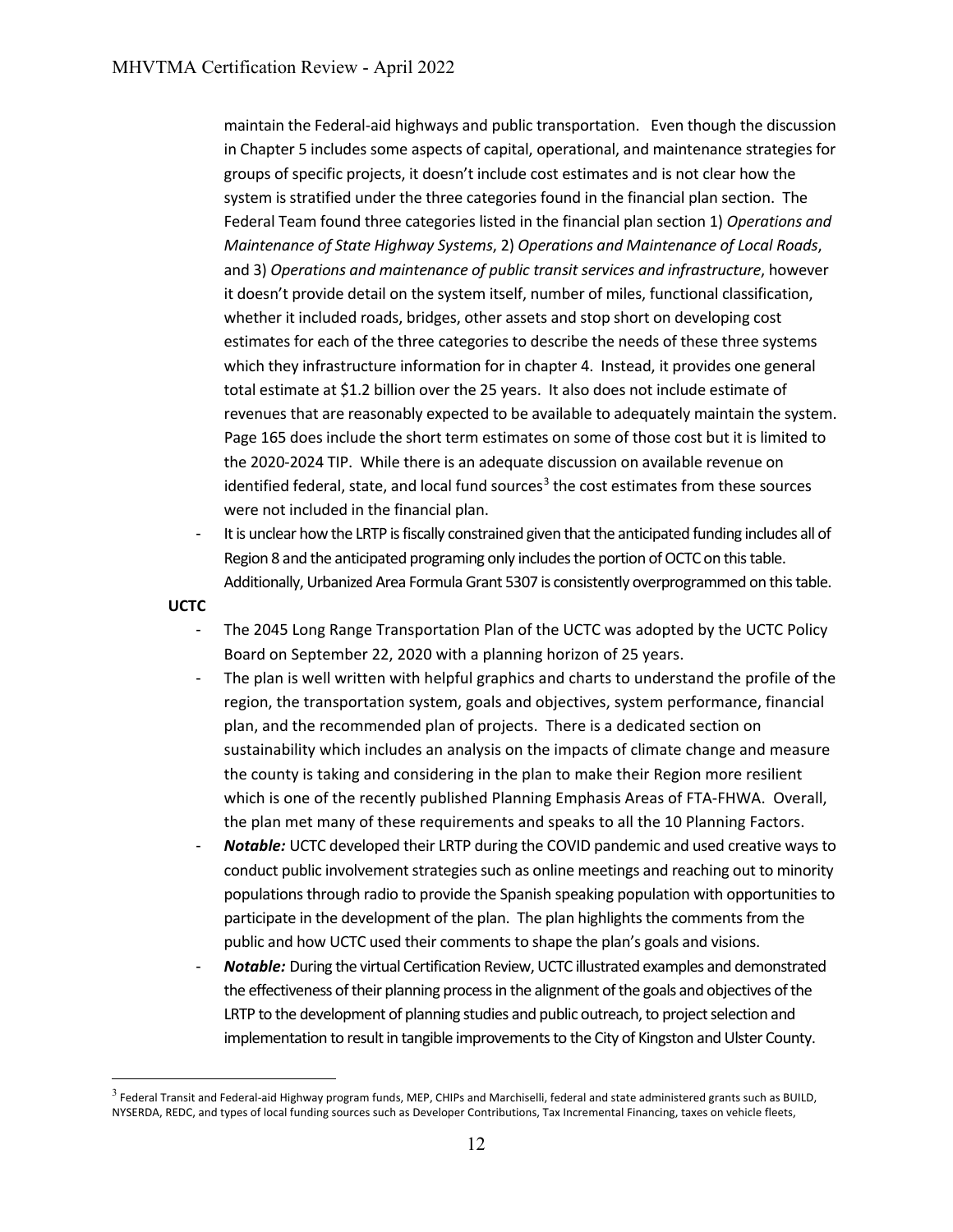- *Financial Plan and Fiscal Constraint*: UCTC's LRTP financial plan provides a robust discussion on available federal, state, and local revenue sources and includes a reasonable estimate of these revenues for the duration of the LRTP. However, it was not apparent that a system-level estimate of costs was included. A discussion on system level estimate of cost should include a definition of the system being classified, what are the costs associated in maintaining and operating these systems, and then a stratified list or table of these costs estimates in comparison to the estimate of revenues.

#### *[Transportation Improvement Program](#page-35-1)*

- The Transportation Improvement Program (TIP) is a prioritized listing/program of transportation projects covering a period of 4 years that is developed and formally adopted by an MPO as part of the metropolitan transportation planning process, consistent with the metropolitan transportation plan, and required for projects to be eligible for funding under Title 23 U.S.C. and Title 49 U.S.C. Chapter 53.
- In the Mid-Hudson TMA, the three MPOs develop and manage their TIPs separately though they meet regularly concerning the TMA requirements. The DCTC and UCTC Policy Boards approved their 2020 – 2024 TIP in June 2019. OCTC's Policy Board approved their 2020 – 2024 TIP in August 2019. The TIPs are programmed for 5 years and overall meet the TIP federal requirements.
- *Financial Planning and Fiscal Constraint:* The Federal Team reviewed the financial plan and fiscal constraint demonstration of the three MPO TIPs and found that it was unclear how fiscal constraint was demonstrated for two of the MPOs and inconsistent between the three MPOs. In the development of the STIP NYSDOT provides planning targets to the 11 Regions in New York State. From these planning targets, each NYSDOT Region is allocated a certain amount of funding from Federal-aid Highway Program fund sources to program projects for their Region. All three MPOs discussed that they share a portion of NYSDOT Region 8 planning targets which consists of 7 counties including non-metropolitan areas, the lower Hudson portion of NYMTC, and the DCTC, OCTC, and UCTC Metropolitan Planning Areas. The understanding between the NYSDOT Region 8 and the MPOs is that fiscal constraint is maintained at the NYSDOT Regional level<sup>[4](#page-15-0)</sup>, however the federal requirement is that the demonstration of TIP fiscal constraint is for the Metropolitan Planning Area (MPA).
- DCTC includes a holistic discussion in their TIP financial plan of the method used in Region 8 to distribute the planning targets through a fairness formula<sup>[5](#page-15-1)</sup> which incorporates population and other highway data to calculate program targets for each MPO or county. They further discuss the sources of funding and percentage of the Region 8 planning targets that ultimately served as DCTC's program target or suballocation which they used to program projects. DCTC's financial plan includes the distribution of program targets in Table 8 titled *Programmed Federal Transportation Funding* for DCTC, OCTC, UCTC, Columbia County, and MHSTCC (NYMTC) which represents the total funding over the 2020 – 2024 TIP period by fund source. To demonstrate fiscal constraint, DCTC includes the total Region 8 Planning targets by year and fund source, which

<span id="page-15-0"></span><sup>4</sup> OCTC p.22 Fiscal Constraint rests at the Region 8 Level

<span id="page-15-1"></span><sup>5</sup> DCTC 2020-2024 TIP p. 12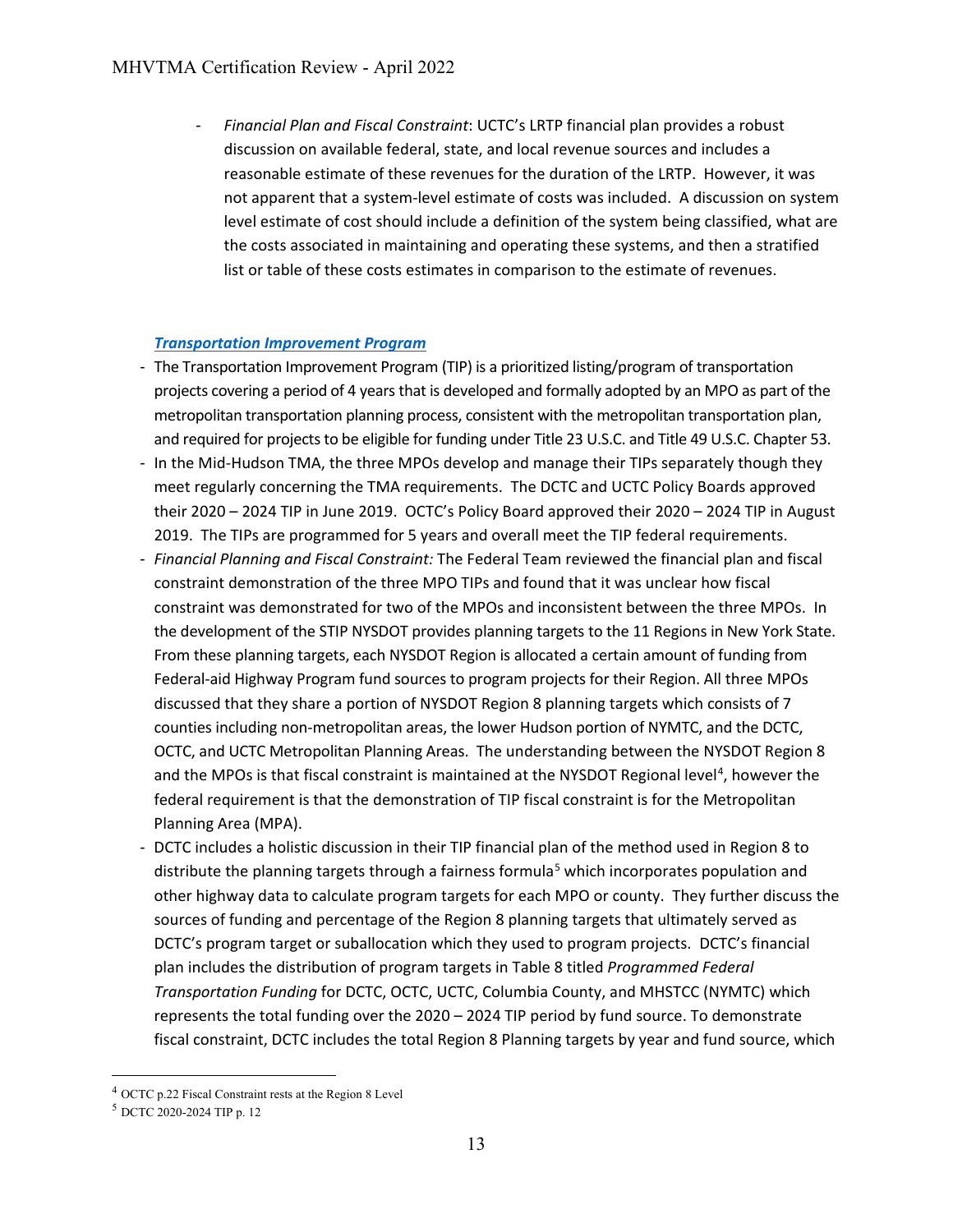DCTC uses as their anticipated funding amount while showing their programmed amount by year and fund source. This may have been a sufficient discussion on how NYSDOT Region 8, the MPOs, and county managed the planning targets and could deduce the programmed targets of the MPOs to demonstrate fiscal constraint for the TMA, however, when the Federal Team reviewed OCTC and UCTC fiscal constraint tables their programmed totals were different from DCTC's Table 8.

- Both UCTC and OCTC include in their fiscal constraint tables a comparison of the *funds available* by *funds programmed* by *fund source* but it is not totaled by year which is what is federally required<sup>[6](#page-16-0)</sup>. UCTC provides bar charts that illustrates the breakdown of project sponsors by dollar value, by year, and project type by dollar value, by year and the listing of associated projects, but like OCTC their financial plan does not discuss the process for how their programmed funds were estimated to be available for the MPA.
- It would be helpful for the three MPOs to have a similar discussion in their financial plan on how the State, MPO and Public Transit operators cooperatively developed estimates of funds that are reasonably expected to be available to support the TIP for their MPA such as the discussion on Region 8's fairness formula from DCTC's financial plan. This would provide clarity on how much funding is available to be programmed for each MPO and be consistent across the three MPOs for this TMA. It was unclear how the Transportation Improvement Plan of DCTC, OCTC, and UCTC are fiscally constrained per 23 CFR 450.326(k), as the reasonably anticipated funds uses the planning targets for all of the New York State Department of Transportation's Region 8, which includes several counties not included in the MHV MPA.
- *Obligation Rate of Unamended TIP:* Project delivery continues to be an important focus for FHWA and FTA. FHWA monitors the performance of the STIP annually by the obligation rate of the unamended S/TIP. This includes the number of projects programmed for the construction phase for that federal fiscal year compared to the portion that was obligated. This percentage serves as an indicator that the State and MPO have considered the deliverability of projects during the planning process before it is included in the S/TIP for the year it is programmed. The FHWA National target is 75% obligation on the unamended S/TIPs.

# **DCTC**

- For FFY 2018, 2019, 2020 and 2021, DCTC's obligated rate is 11%, 81.3%, 40%, and 40% respectively, of their unamended TIP. There was no change from 2020 to 2021, but there was a 41.3% drop from 2019 to 2020, their highest obligation rate for the unamended TIP. DCTC staff offered that their amended rate was higher at 65%.
- While DCTC works with their members to monitor the progress of the TIP and right size their program before the beginning of the Federal Fiscal Year (FFY), DCTC staff expressed that the number of local Federal-aid projects in their MPA is very small and that if one or two are not delivered that could change the percentage significantly.

# **OCTC**

- For FFY 2018, 2019, 2020 and, 2021 OCTC's obligated rate is 20%, 26.1%, 54.5% and 45.5% respectively, for their unamended TIP. While there was a 9% drop from 2020 to 2021, OCTC has made steady improvement in raising their unamended obligation over the year by

<span id="page-16-0"></span><sup>6</sup> 23 CFR 450.326(k)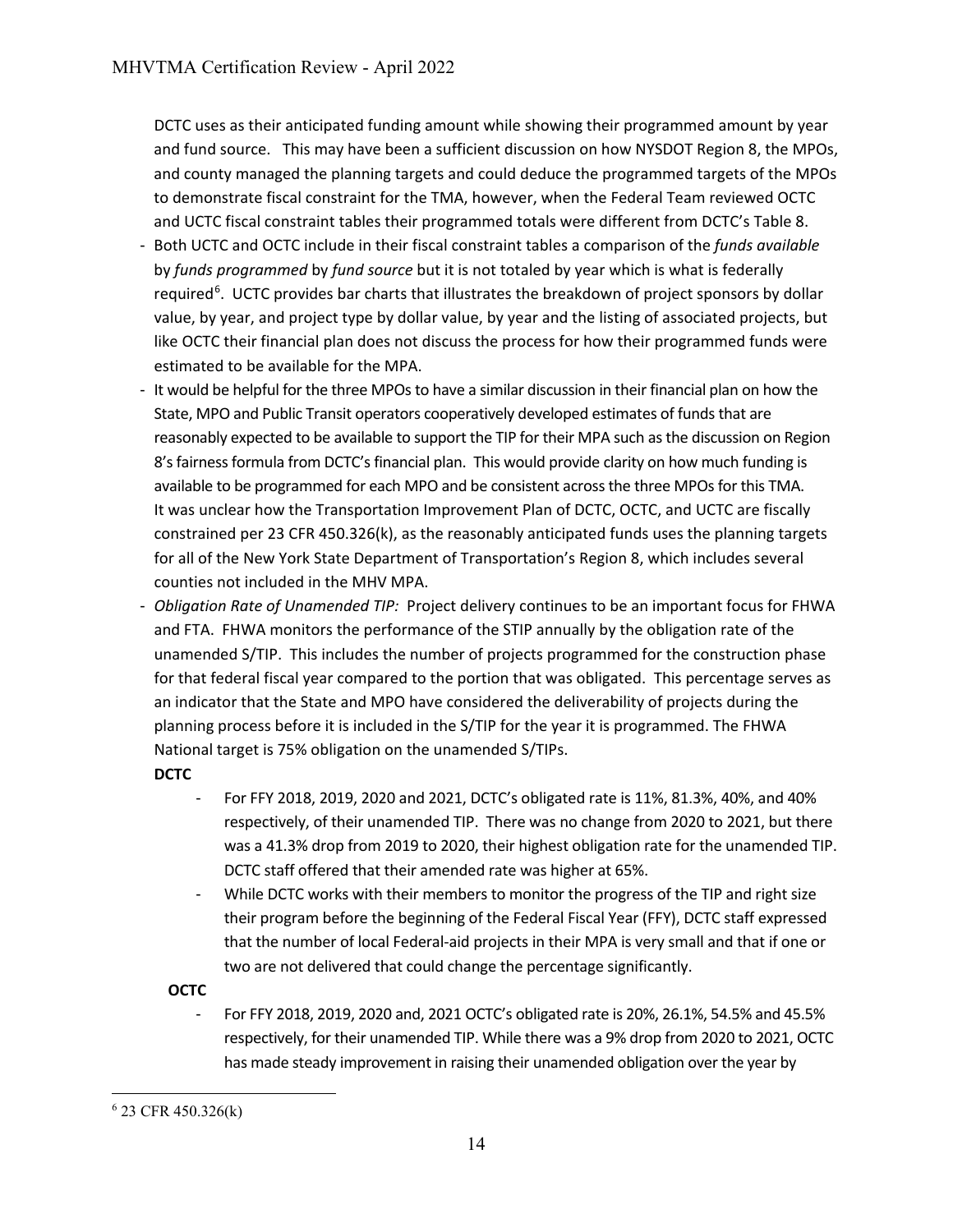developing an excellent process where members understand that unobligated Federal-aid funds are missed opportunities for the MPA, members work together to optimize Federalaid funding annually, and regularly meet to hold each other accountable to realistic project schedules, cost estimates, funding available, the overall project readiness.

Notable: In addition to these measures OCTC staff worked with NYSDOT to bring in project cost estimation training for their members on NYSDOT's new Pavement Cost Estimation Tool (PCET). This training was offered Regionwide and DCTC and UCTC members attended and benefited from the training as well.

#### **UCTC**

- For FFY 2018, 2019, 2020 and, 2021 UCTC's obligated 16.7%, 14.3%, 42.9%, and 40% respectively, of their unamended TIP. UCTC has seen a steady improvement to their overall unamended obligation rate. UCTC also meets with their members to review the group of projects in the TIP for the following FFY for project readiness. UCTC offered that while they've seen improvements to the obligation rate with a small number of projects that percentage can the swing either way if one or two projects are not delivered. They haven't had a TIP solicitation for years and are working with a collection of legacy projects that may take several years to deliver those projects and may have a solicitation for new projects if additional Federal aid is available in the future.

#### *[Regionally Significant Projects](#page-36-2) / Planning [Environmental Linkage \(PEL\)](#page-36-3)*

- Regionally Significant Projects (RSP) is a focus area for certification reviews due to their complexity and substantial cost. These are major transportation projects that impact the Region and require federal approval. Planning discussions and decisions to embark in Regionally Significant Projects should be jointly reviewed by the MPO Policy Board members and their state or municipal staff to assess the project's benefit, feasibility, and cost to the Region. Each MPO Policy Board member is an empowered decision-maker on the application of the RSP in their MPA and should vote on the approval of the project based on the assessment of their review.
- RSP should be address during the Federal-aid transportation planning process. They should be included in the Long-Range Transportation Plan and other planning studies either on the program, corridor, and project specific level, and must be addressed in the Transportation Improvement Program.
- In the Mid-Hudson Valley TMA, there are several Regionally Significant Projects that are currently being studied and planned. These include the Poughkeepsie 9.44.55 arterial and interchange redesign and I-84/Route 9D projects in Dutchess County and Route 17 Planning and Environmental Linkage (PEL) Study that spans NYSDOT Region 8 and 9 across Orange and Sullivan County.

#### **DCTC**

- The Poughkeepsie 9.44.55 study focuses on the convergence of three major routes in Dutchess County that connect the City of Poughkeepsie to a major state highway and state route known as the Route 9/44/55 Interchange and Route 44/55 Arterials. This is one of the most important interchanges and arterials in the county with very high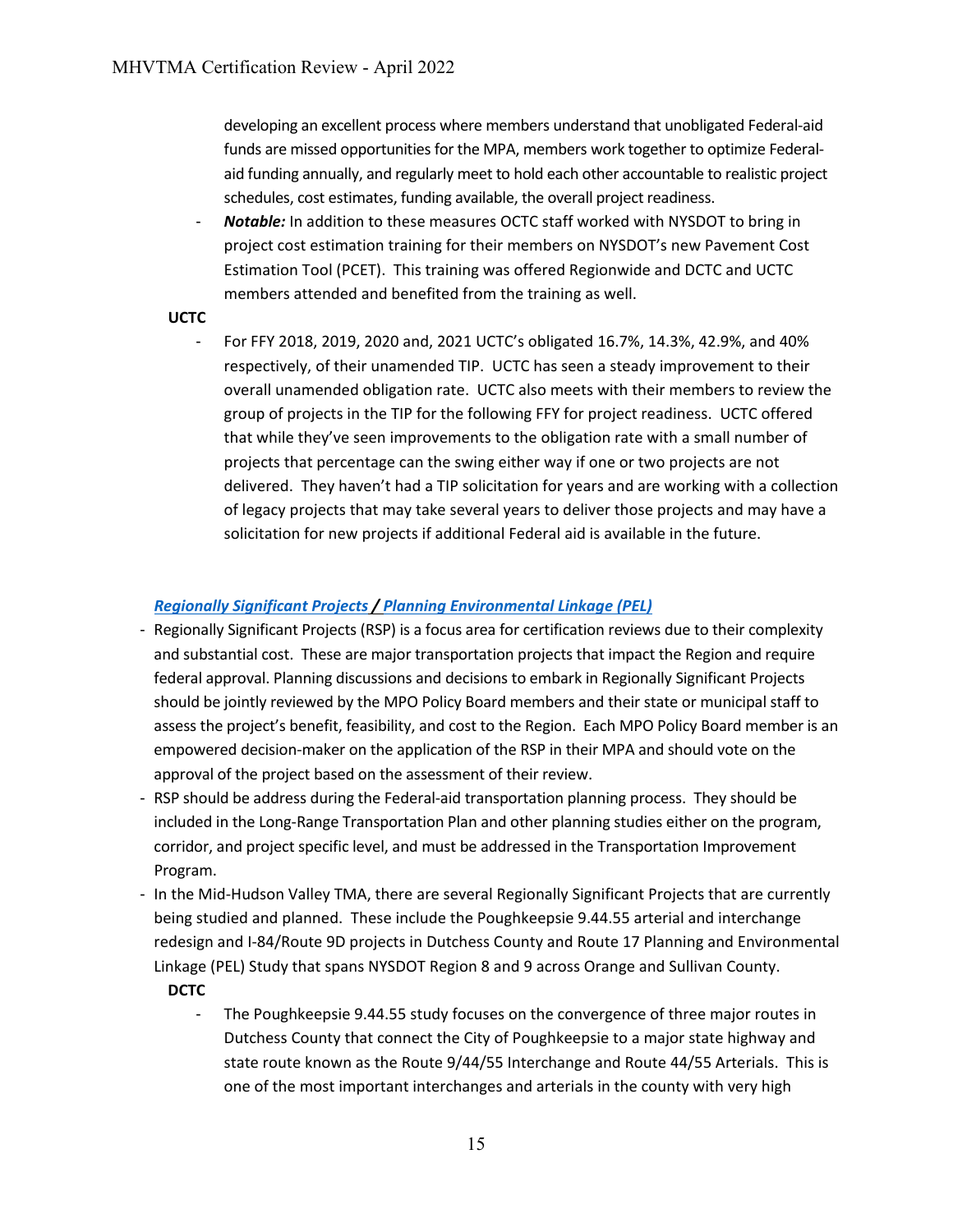volumes of traffic and a high rate of crashes. DCTC is working with NYSDOT, City of Poughkeepsie, and Town of Poughkeepsie with the mission to identify design alternatives for these facilities. The interchange and arterials are listed on their LRTP as Transformative Projects in the long term and medium term, respectively.

In the development of this study, DCTC created excellent online Virtual Public Involvement tools that were interactive and allowed for the public to participate. These included a sequence of well-designed virtual public meetings, with YouTube videos that display microsimulation of various existing conditions and alternatives and online surveys to engage with participants and collect their comments on travel options and traffic patterns, as well as an online interactive mapping tool. Hosting these opportunities virtually provided a highly accessible option for the public to comment whenever they were available during the commenting period. It was one of the main outreach opportunities in an environment where physical meetings were limited due to COVID restrictions. As a result, there were 408 participants in the interactive mapping tool. FHWA shared information about this well designed and user-friendly tool with participants during the NYSDOT FHWA Every Day Counts (EDC) workshop on Virtual Public Involvement (VPI) and Environmental Justice (EJ) in March of 2021.

#### **OCTC**

- PEL is an approach to decision-making that considers environmental and community goals early in the planning stage and carries them through project development, design, and construction.
- *Notable:* NYSDOT Region 8 is near completion of the *Route 17 Planning and Environmental Linkage Study* which is the first PEL study conducted in the State of New York. Region 8 led the study through consultant services and initiated PEL in 2019 prior to the pandemic. Over the two-year study they steadily collected comments from the public, stakeholders, municipalities, and community members across the route through Virtual Public Involvement meetings and other public input opportunities to develop *Purpose and Needs* statements and a range of alternatives. There were several hundred participants who joined in these VPI webinars where they were able to provide feedback through online virtual polls and word clouds. The study was finalized in October 2021.
- OCTC staff and members participated in virtual public involvement forums for the PEL and were fully engaged. OCTC staff worked closely with their members to collect feedback and jointly issue comments, concerns, and coordinate with NYSDOT Region 8 throughout the study.

# *Transit Activities and [Human Services Transportation Plan](#page-36-0)*

- In response to a recommendation from the September 2017 certification review, the TMA conducted the Connect Mid-Hudson Regional Transit Study, which concluded in January 2021. The three MPOs in the TMA pooled their UPWP planning funds for a consultant to create recommendations to focus the MPOs and transit operators the most critical transit needs.
- The result is a document and a website, both of which highlight regional transportation issues, planning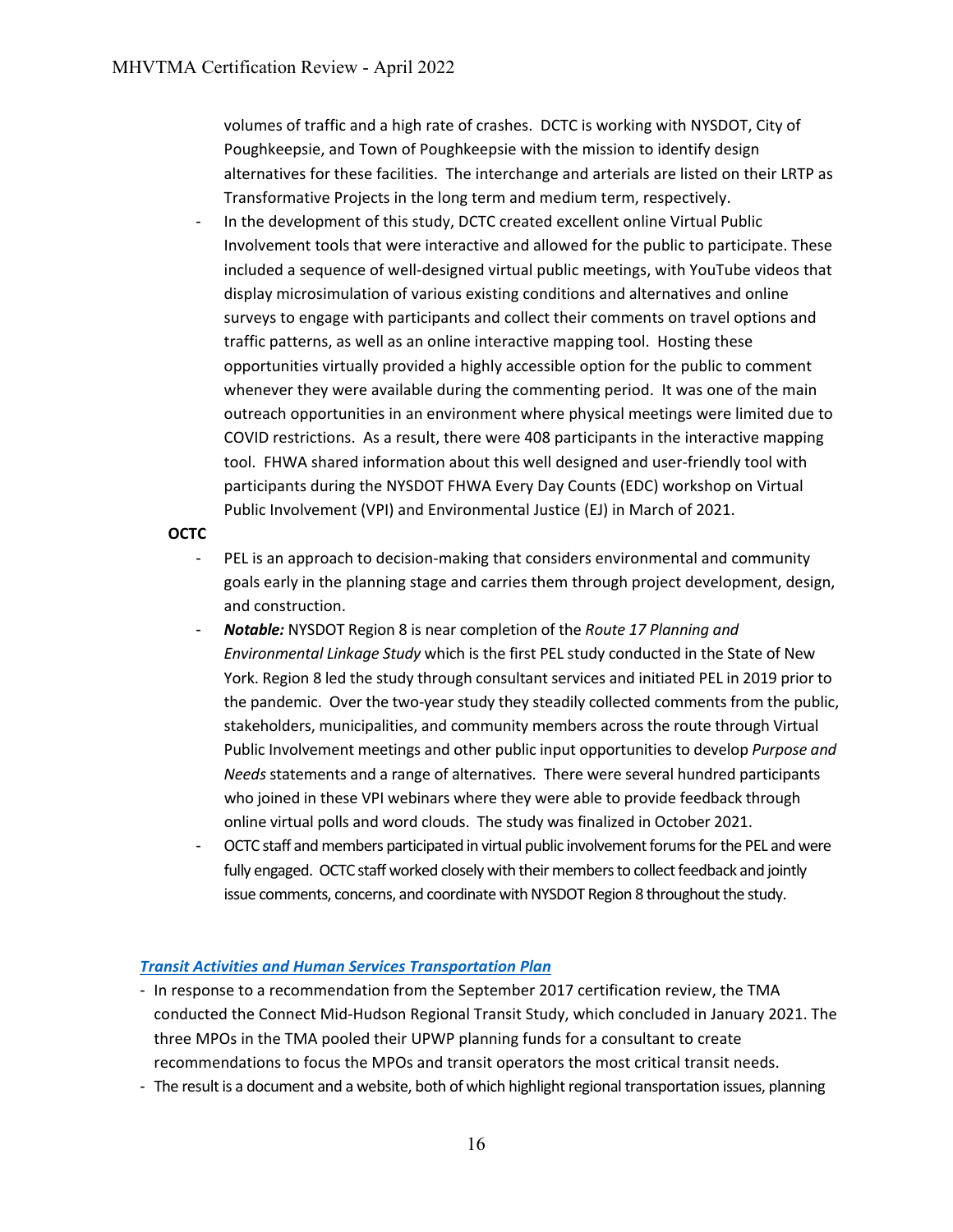products, concrete projects to improve transit service to meet riders' needs, and funding strategies to implement projects. The recommendations integrate private-sector transportation operators, publicly operated transit, micro transit, ferry, and bicycle-pedestrian infrastructure to improve local and regional transit for residents, workers, and visitors, thereby supporting the ten planning factors.

- The recommendations in the document start the work of integrating county-based transit into an equitable, regional transit system connecting users within and outside the TMA. Furthermore, the MPOs have begun to leverage data and analysis from the updated Congestion Management Plan to focus congestion mitigation efforts on roadways that host transit routes.
- Beyond the regional transit study, during the Federal Team's discussion with the three MPOs evidence was provided that the region is starting to integrate transit planning efforts organically. For example, the three MPOs:
	- Conducted relevant, local studies during the Connect Mid-Hudson process, which helped the MPOs prioritize which follow-up studies and projects to advance based on the results of regional and local planning efforts
	- Shared FTA Section 5307 urbanized area formula funds for transit planning, capital, and operating assistance to meet regional transit needs
	- Coordinated to choose projects for FTA Section 5310 formula funds to enhance mobility for senior citizens and people with disabilities
	- And are upgrading existing on-road and off-road bicycle and pedestrian facilities and building new facilities in a manner that facilitates access to local and regional transit as discussed further in the section on non-motorized transportation
- Despite the decreased ridership and revenue due to the pandemic, the TMAs transit operators, including private bus companies, have funding to continue operations for approximately another 1.5 years through this Administration's efforts to provide federal funding from the CARES Act, CRRSAA, and ARP. This is vital to serving transit users as individuals, families, businesses, and the region recover from the pandemic.
- *Future Opportunities and Challenges:* The three MPOs of the MHVTMA have increased their coordination for true regional planning for the Mid-Hudson Valley, like the recent Congestion Management Plan, the Connect Mid-Hudson Regional Transit Study and initiation of freight planning (ongoing). This should continue.
- One challenge is to reconcile the public's desire to understand and participate in the planning process for Amtrak intercity rail projects with the fact that these projects are not part of the MPO transportation planning process. Stakeholders also want improved coordination between intercity rail and commuter rail projects. Several stakeholders provided detailed written comments on this topic, which are included in report appendix. One strategy is for the MPOs to invite Amtrak and Federal Railroad Administration to their planning meetings. We encourage MPO staff to review these comments and respond or share with the entity best suited to respond.
- Likewise, other stakeholders provided written comments on challenges of using transit, especially for people with disabilities, and the challenges people with disabilities face to participate in the planning process when virtual and online events don't meet their needs. These comments are in the report appendix. Although these comments were specific to one of the MPOs, it would be beneficial if all three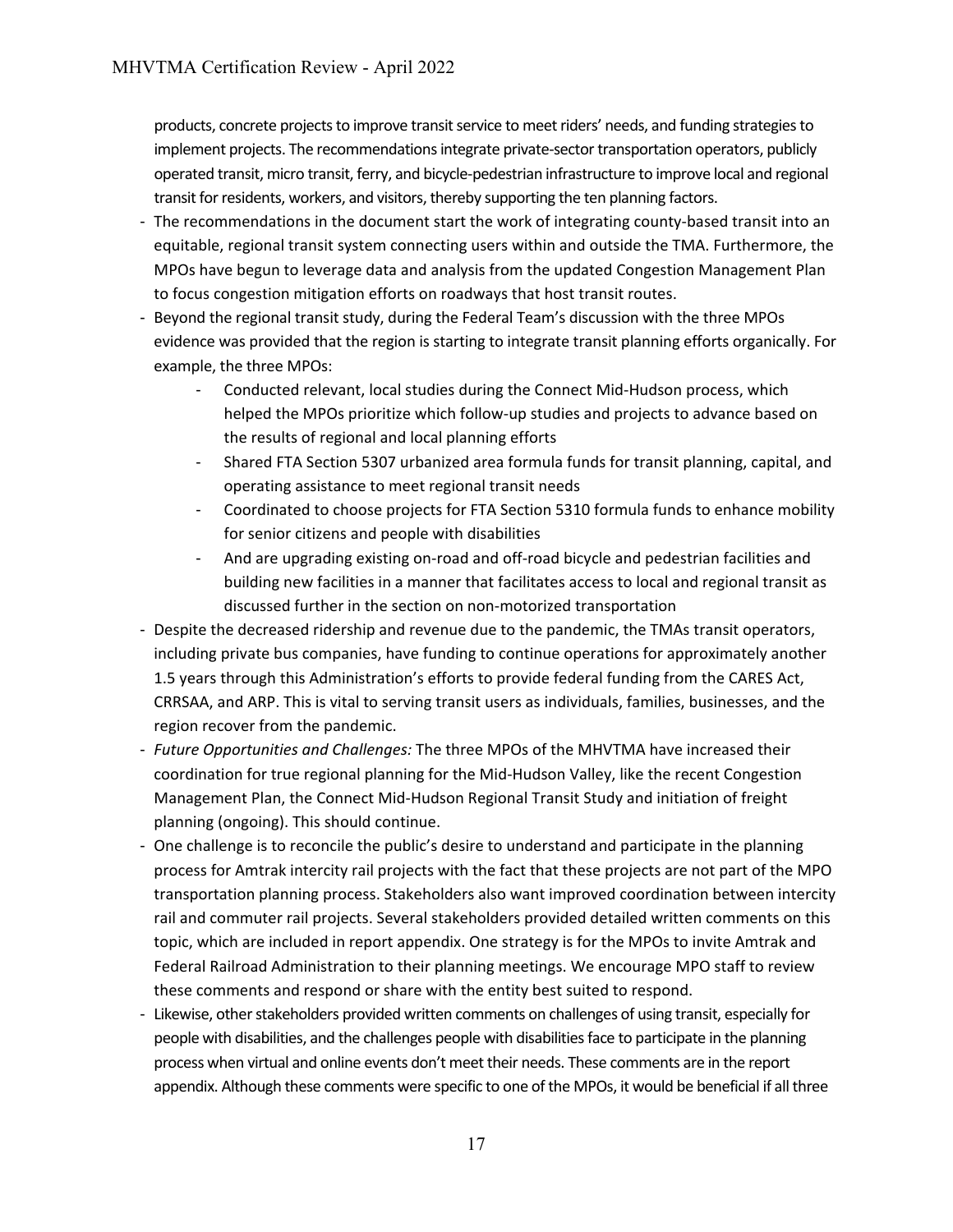MPOs review these comments and share with their transit and human services transportation providers.

- *Connect Mid-Hudson Regional Transit Study Recommendations*
	- 1) Enhance regional transit connectivity: Emerging shifts in commute patterns like reduced commuting to NYC, the closure of local healthcare facilities due to mergers, the construction of new warehousing and distribution facilities in the region and other trends present challenges and opportunities to re-imagine transit to serve the region's residents, businesses and visitors better.
		- Some stakeholders expressed a desire for the MPOs to think more regionally about transit access to rail, Stewart International Airport, and employment in the region and beyond. Noting that 25% of people have a mobility issue, other stakeholders hope the region will move beyond the minimum requirements of the law, adherence to ADA, to create options to serve people with disabilities who have challenges with fixed-route transit or cannot use it at all.
		- To address these issues, the three MPOs, the transit providers, and the human services transportation providers must coordinate fixed-route transit, paratransit, human services transportation and emerging micro-transit options in urban and rural areas to ensure that everyone can access healthcare, shopping, employment, education, government service and other activities of daily living within their counties, in other TMA counties, and key destinations outside the region.
		- Implementing the recommendations from Connect Mid-Hudson is a natural first step. The creation of a regional human services transportation plan to complement the regional transportation plan also could enhance regional connectivity.
	- 2) Help residents use transit and non-motorized modes: As the region develops its multi-modal transportation system, it is important that the MPOs, counties, transit providers, and other organizations explain the myriad benefits of transit and nonmotorized modes for individuals and the region. Key benefits to individuals include more physical activity and improved physical and mental health, more flexibility and resilience in travel options allowing independent living to later stages of life and reduced personal expenditure for transportation. For the region, benefits include supporting economic development and improving regional resilience to climate change and other environmental factors. Complementary to this, MPOs and transit providers should educate the public on transit and non-motorized transportation options including how to access and use the systems, services, and facilities. While this is critical to help aging residents to maintain their independence and "age in place," it is also critical to serve other people who are or may become unable to drive and dependent on transit and non-motorized modes.
	- 3) Create a Regional Transit Ombudsman: Implementing this recommendation from the Connect Mid-Hudson Regional Transit study can improve two-way communication with current riders and with people who do not use existing transit services. Improving communication is key to gathering feedback needed to create services to meet the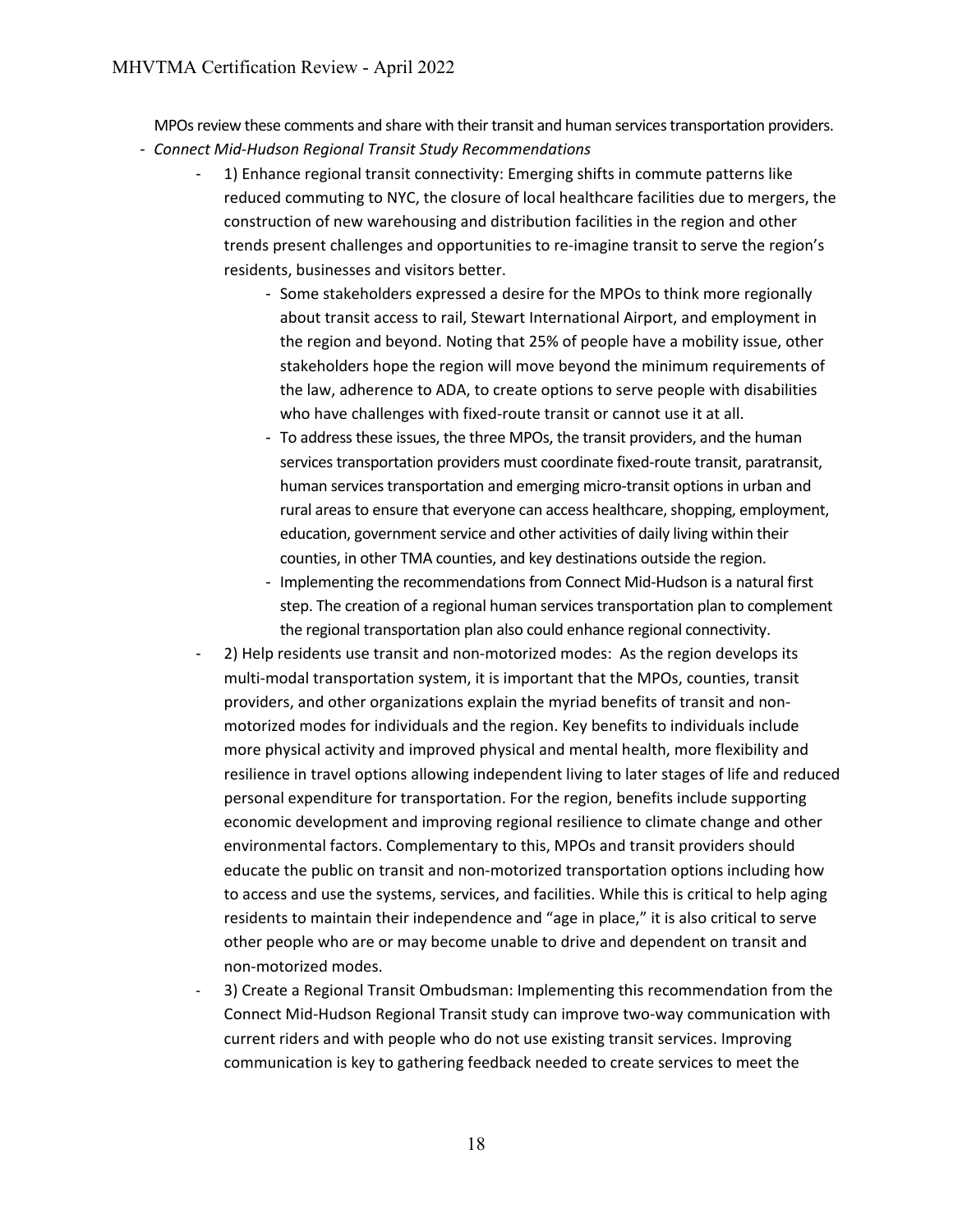needs of current riders and future riders. This is consistent with the recently released [planning emphasis areas](https://www.transit.dot.gov/regulations-and-programs/transportation-planning/2021-planning-emphasis-areas) for FTA-FHWA.

# *[Cooperation and Coordination](#page-36-1)*

- The Mid-Hudson Valley TMA is nestled between upstate New York, the Lower Hudson, and the Greater New York City Region. After UCTC became an MPO in 2003, DCTC, OCTC, and UCTC signed an agreement in 2006 to form Mid-Hudson Valley TMA. The agreement covered the areas the three MPOs would engage in cooperative and coordinated planning at the staff level which includes a coordinated and collaborative Congestion Management System, FTA 5307 funds and Federal TMA Certification Reviews, data and information sharing, and finance support, staffing, services and decision-making.
- The Federal Team observed that indeed for these areas the cooperation and coordination amongst the staff is well carried out. The staff meet three to four times a year and coordinate on the main work products cited in the agreement and additional ones as the transportation program has evolved to address Regional issues such as the Regional Transit Plan and the forthcoming freight plan.
- When the Federal Team interviewed the three County Executives, we learned that the three counties enjoy a high level of coordination amongst the County Executives with frequent meetings and connections on transportation and many civic areas, especially with concerns during the pandemic.
- The Federal Team also heard from at least one or two Policy Board member at the certification review roundtable, who suggested that with the population growth of the Mid-Hudson Valley since the pandemic, it would be advantageous for the Policy Board members of all three counties to meet once or twice a year to address larger regional transportation planning issues that would help the Region become more competitive economically and to compete for national grants. Areas that were brought up for consideration included ferry service to NYC and a serious discussion on how the Region could work together on transportation to Stewart International Airport to better serve the Region.
- OCTC also participates in the Metropolitan Area Planning (MAP) Forum, which was established to foster coordination among the eight MPOs within and adjacent to the New York City Metropolitan Area in New York, New Jersey, Connecticut, and Pennsylvania. Through this forum the staff are updated on the Greater NYC regional issues as it affects the three other states. They also work jointly on transportation issues, such as truck parking and data sharing. OCTC has found this forum useful as it also serves as a means for peer learning and exchange.

#### *[Tribal Nations Consultation Process](#page-37-1)*

The Tribal Nations consultation is a focus area for certification reviews given the importance of the MPO planning process in project selection. The Federal Team found that while there are no Tribal Nation territories within the boundaries of the Mid-Hudson Valley MPOs, there are four federally recognized Tribal Nations with ancestral history of habitation within the boundaries of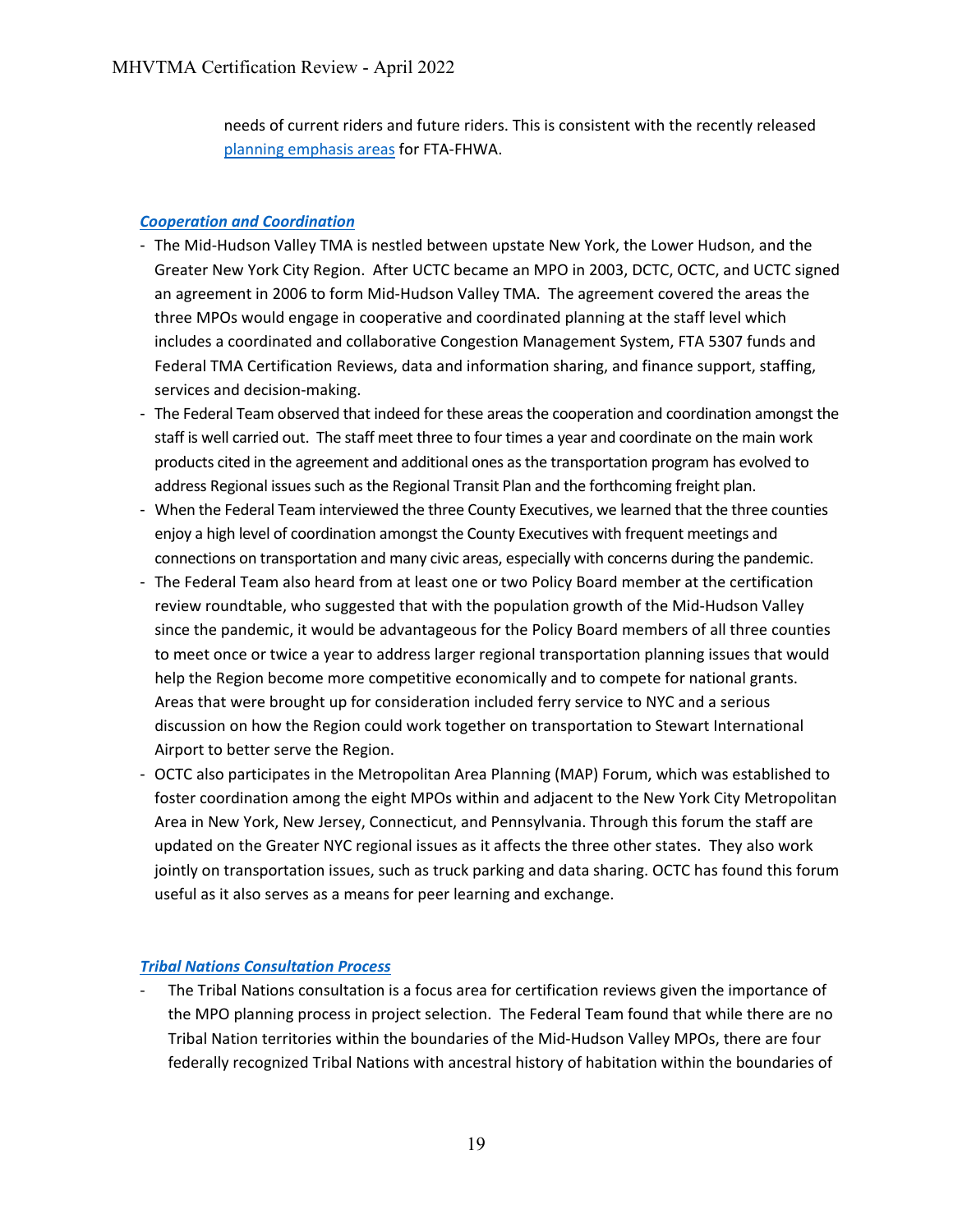the TMA. They include *Delaware Tribe*, *Delaware Nation*, *Stockbridge Munsee Community, and Saint Regis Mohawk Tribe*.

- As such, the Tribal Nations have an expressed interest in transportation projects that occur in this area from the perspective of cultural and historic preservation. These Nations have requested to receive project information earlier, with hopes of finding ways to avoid impacts to resources that are significant to them.
- In general, the three MPOs that make up the Mid-Hudson Valley TMA had some understanding of the Tribal Nation interests in their respective areas, though two had only heard of the interest due to recent discussions with FHWA. One MPO, the UCTC, had experience in working with one of the Tribal Nations, the *Stockbridge Munsee Community*, on mitigating an adverse effect to resources in one of their projects.
- With the *Delaware Tribe*, *Delaware Nation*, *Stockbridge Munsee Community*, and Saint Regis Mohawk Tribe ancestral history of habitation within the boundaries of the TMA, DCTC, OCTC, and UCTC should work to establish relationships with the four Tribal Nations and establish a Tribal Nation Consultation Procedure, in consultation with the *Delaware Nation, the Delaware Tribe, the Stockbridge Munsee Community* and the Saint Regis Mohawk Tribe in reference to 23 CFR 450.316(c) and 23 CFR 450.324(f)(10).

#### *[Public Participation Plans](#page-37-2)*

**OCTC** 

- OCTC recently developed a new standalone Public Participation Plan (PPP) to address the communication and public involvement strategies for the growing communities in the Orange County Metropolitan Planning Area. With the increase in population and changing demographics, OCTC created this plan to better understand the demographics of the county and strategize effective ways to communicate with the different communities according to their needs and convey that their voices matter.
- Prior to this effort OCTC's Public Participation process was a section in their Operating Procedures that contained their process, but did not have a demographic analysis or alternate strategies to account for the people they were looking to reach out to or specific strategies they would use to reach out to the various populations. It also did not have the newer methods being used, like Virtual Public Involvement, townhall meetings, etc. This new document starts by understanding the demographics of the Region, analyzing their communication needs, devising strategies to meet these needs and then a process in evaluating the effectiveness of these strategies.
- Additionally, with OCTC's commitment to equity there is a focused section on Diversity and Inclusion to outreach to communities who have been traditionally underserved and hard to reach which is further discussed in the *Title VI – Civil Rights* section of this report. OCTC identifies these communities, the barriers that have kept them from participating when there were outreaches, and what are more effective strategies to meet their needs for communication.
- These communities include the traditionally underserved minority and low-income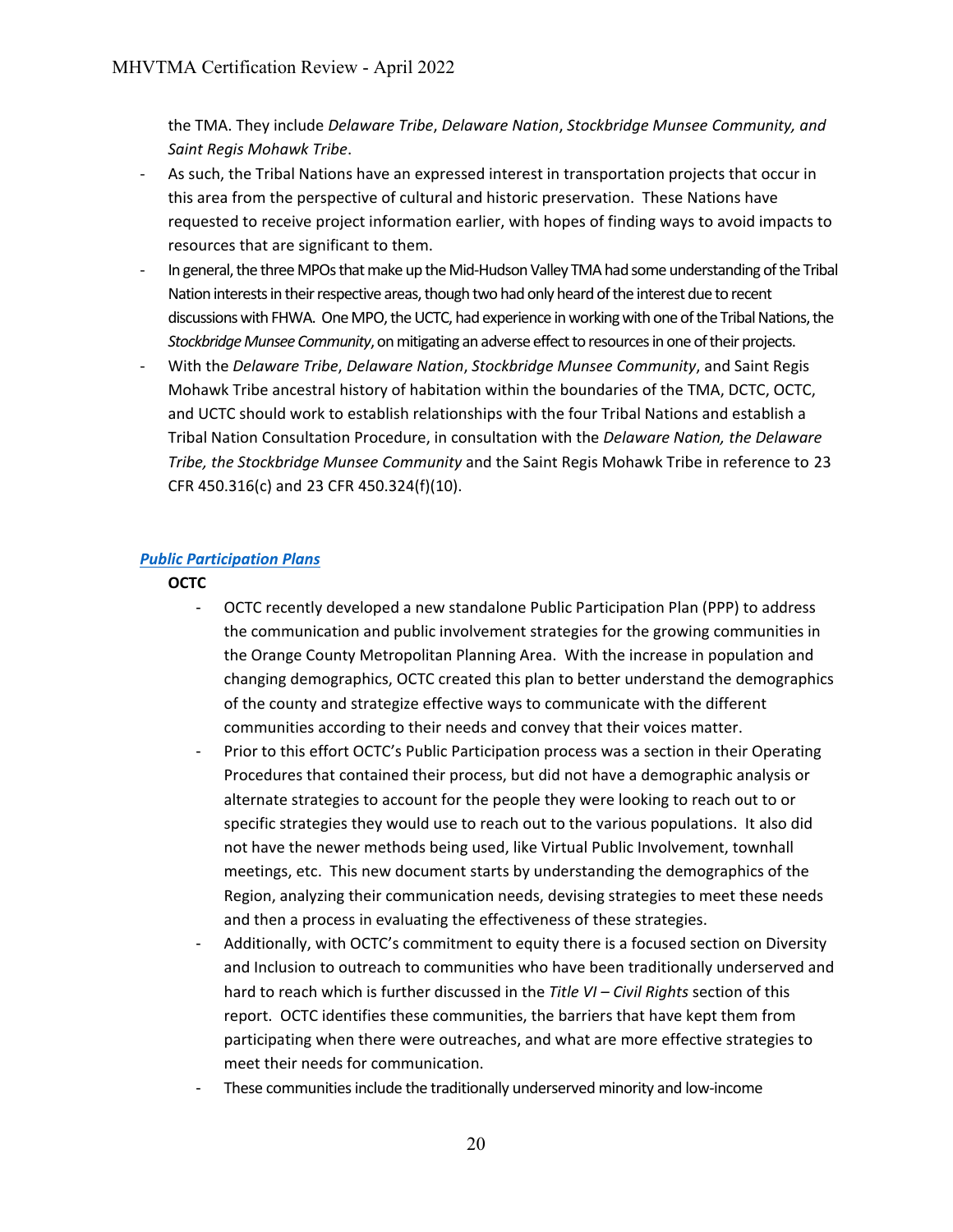populations, those who are transportation vulnerable like those with Limited-English Proficiency (LEP), and the senior citizen population (65+), individuals with disabilities, zero car households, and those whose educational attainment is less than high school. The plan includes a comprehensive toolbox with strategies to carefully communicate and provide opportunities for each of these communities to meaningfully participate in the Transportation Planning Process. The strategies contained are versatile from mailings, phone townhall meetings, in-person meetings, public outreach strategies, to Virtual Public Involvement.

The document is well written, comprehensive, and captures some of the strategies that OCTC is already using and intend to use for public involvement. This is an excellent example of the type of content that is helpful in being included in a Public Participation Plan and in alignment with FTA-FHWA'[s Planning Emphasis Area](https://www.transit.dot.gov/sites/fta.dot.gov/files/2022-01/Planning-Emphasis-Areas-12-30-2021.pdf) on Equity, Diversity & Inclusion.

#### **DCTC & UCTC**

- DCTC and UCTC's Public Involvement process is documented in each MPO's bylaws or operations plan which were updated and adopted in 2016 and 2015 respectively. The Public Involvement process addresses how the MPO will conduct public participation for various planning activities and actions, such as adoption of the Long-Range Transportation Plan, the Unified Planning Work Program, and the Transportation Improvement Program, as well as amendments to these documents.
- DCTC and UCTC recently updated their LRTPs. Each of them developed a Public Participation Plan specific to the LRTP to discuss how they would provide opportunities for the public to provide feedback to them. They outline the timeline, activities, and strategies and methods for outreach each using innovative measures for input given the current pandemic environment. Some of the highlights of these methods include virtual public involvement, taking feedback directly in the online LRTP document, and presenting the LRTP update on Spanish radio to outreach to an LEP population.
- UCTC also expressed that they obtain a lot of public input in more informal and personal ways, through direct connection with their communities at schools, community centers, churches, and piggy backing on existing events. Their method is to adapt to the community.
- As 23 CFR 450.316(a)(1)(x) cites that MPOs should periodically review the effectiveness of the procedures and strategies contained in the participation plan to ensure a full and open participation process, the Federal Team recommends that DCTC and UCTC revisit and update their public participation plans.

#### *[Title VI - Civil Rights](#page-37-0)*

- During the previous certification review, there were no recommendations or corrective actions associated with Title VI; however, there was robust discussion regarding all three Title VI programs, specifically how to analyze Title VI in relation to planning efforts and how to consider Title VI in public involvement efforts. Since that time, each of the three MPOs have moved beyond relying on their County's Title VI Plans and either created or revised their own MPO-specific Title VI materials and made great progress in implementing Title VI. These materials were reviewed in comparison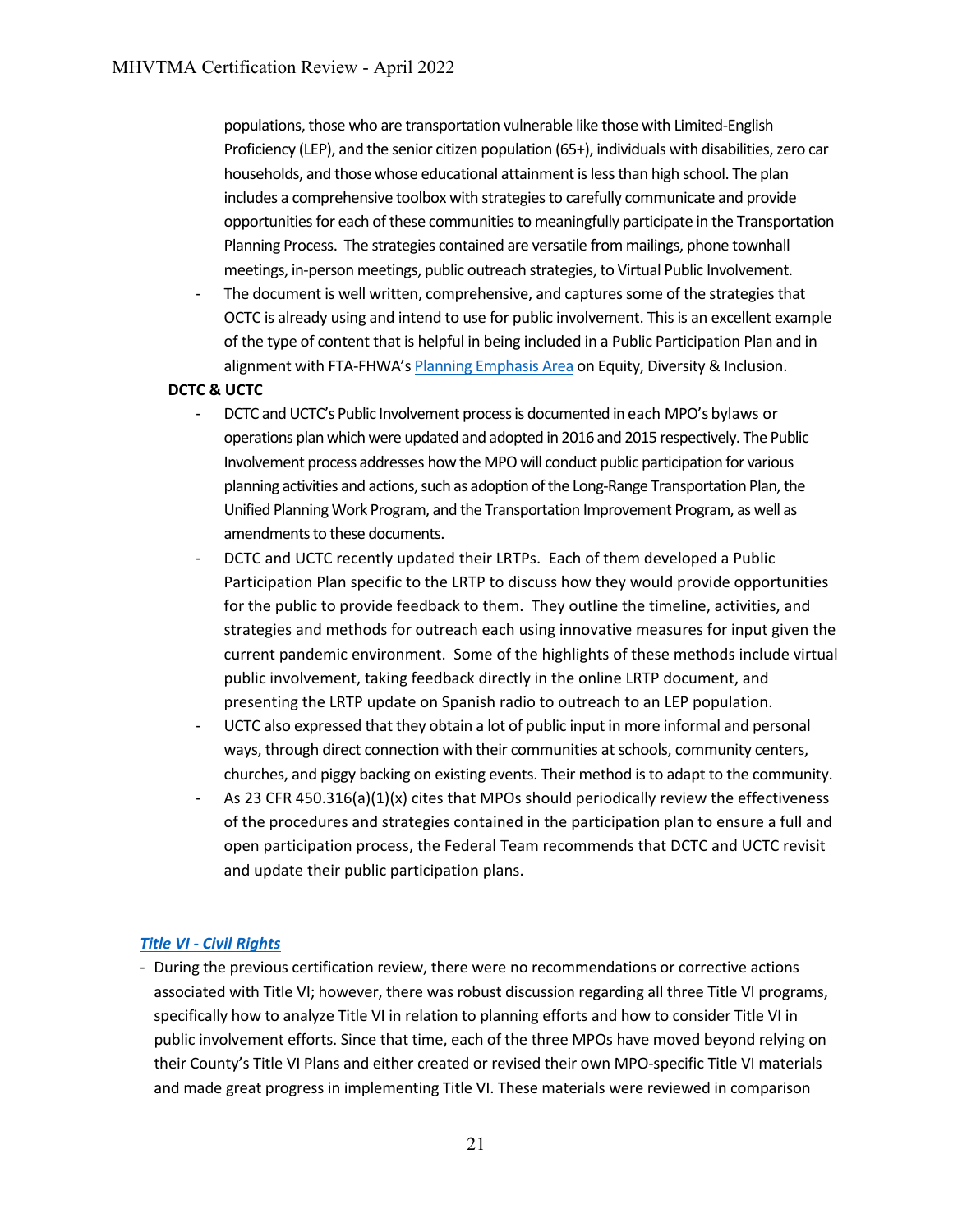with the requirements for the Title VI Plans in 23 CFR 200 (the regulations do not specify required elements for subrecipient Plans), as well as the requirements NYSDOT has defined for Title VI Plans for subrecipients. The main components include: 1) Title VI Coordinator identified by name, 2) a complaints procedure, 3) a procedure for collecting Title VI data of those impacted by the programs and services, 4) monitoring, 5) training, and 6) dissemination of information to the public.

- The Federal Team also examined how each MPO considered Title VI requirements in their planning efforts and whether they created an equity analysis to incorporate Title VI, Environmental Justice, and other population data into their planning decisions. We congratulate each of the MPOs for their diligent efforts to incorporate these considerations using meaningful methodology.
- The Federal Team also examined Limited English Proficiency procedures and public involvement as it pertains to traditionally underrepresented populations, as well as any ongoing efforts related to the Americans with Disabilities Act Transition Plans. Again, each of the MPOs has been implementing efforts to progress these programs.

#### **OCTC**

- Since the last review, OCTC has revised their agency-specific Title VI Plan, which was approved in October 2021, and was found to contain all required elements. The Policy Statement and other key information, such as the coordinator and complaint process are translated into Spanish and posted on their website, in the conference room, and posted on a bulletin board on-site.
- OCTC has been considering Title VI in their planning efforts, including in the TIP 2020- 2024, which contains EJ measures that identify areas based on demographics and overlay the projects in the TIP with EJ maps and considers the purpose of projects. This type of information has been included in the TIP narrative for the first time and is a great step.
- In addition, the LEP Plan $\left[\frac{11}{11}\right]$  was updated this year and includes a four-factor analysis, translation of vital documents, and free language assistance services, often with the assistance of voluntary translators from across the County administration.
- The draft Public Participation Plan from August 2021 was also reviewed and contains multiple elements that are proactive and responsive practices for public outreach strategies for traditionally underserved populations:
	- Identified "Hard-to-Reach" populations and strategies for involvement and created a table that identified various populations, barriers specific to each, and strategies to be responsive to those barriers. For example, for minorities who are identified as experiencing the barriers of being historically disenfranchised and having limited trust in the transportation process and government agencies, recommended strategies include peer-to-peer workshops with community leaders or groups, holding events at non-government locations, and embedding education into the surveys and using visualization techniques.
	- Recognizes that public participation is not a one-size-fits-all model that needs to be tailored for different situations, and utilization of a model that seeks to inform, consult, involve, collaborate, and empower, which is consistent with best practices for public outreach for traditionally underserved populations.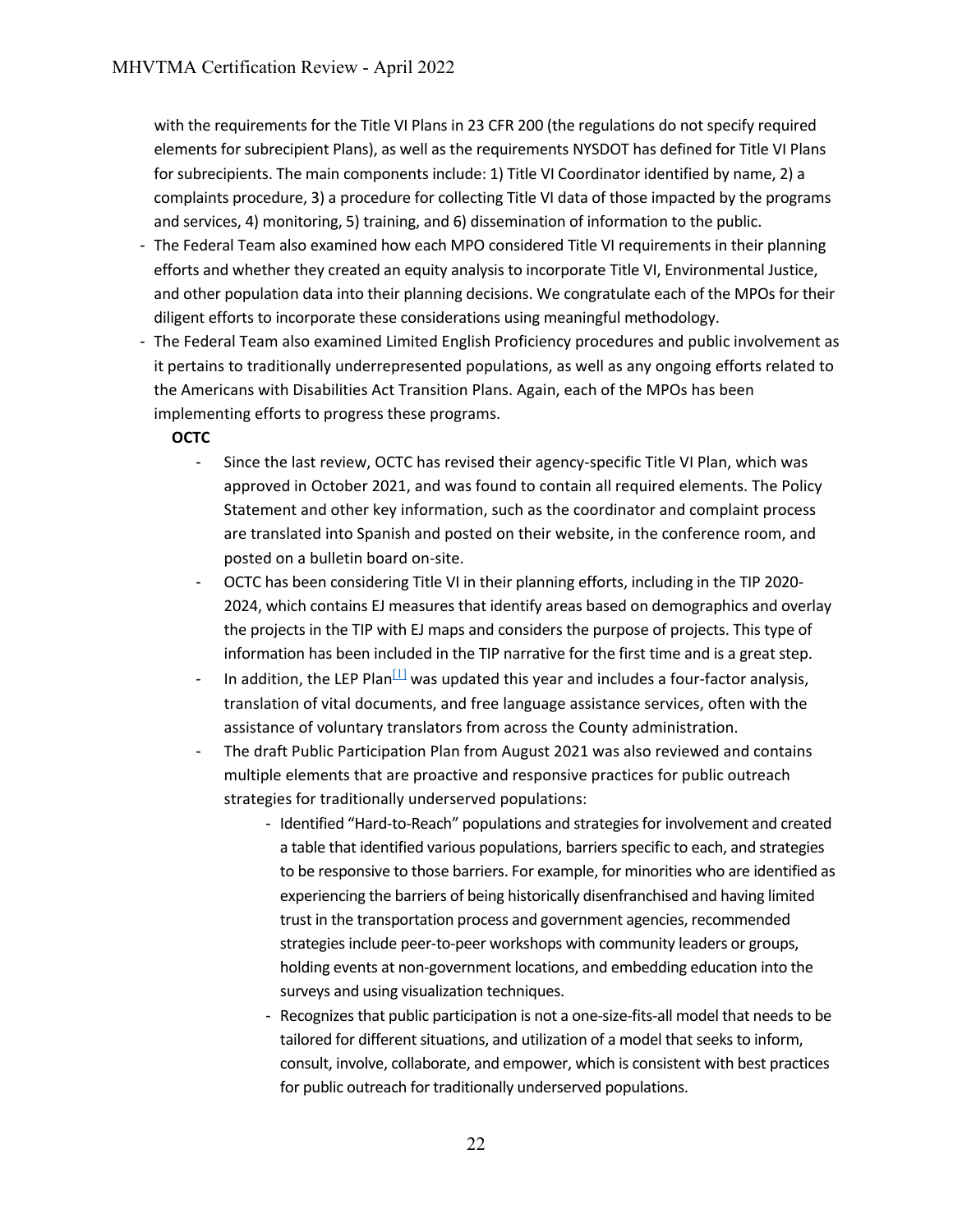- Includes a process to evaluate and update performance measures and to note the number of community events participated in geographic areas identified as hard-toreach populations and to identify if the overall approach was effective
- Includes assessment of public outreach that disaggregates minorities to provide the most tailored, specific public outreach possible
- The Federal Team also learned during discussions that staff meet to evaluate public involvement efforts to identify what works and what does not. For example, they used feedback from the LRTP outreach that indicated a need for outreach to rural communities and created an online outreach effort that increased participation to more than 100 participants who otherwise may not have been included. We also learned that many virtual public outreach efforts were utilized that will remain in place due to their success, some of which were specifically beneficial for traditionally underserved populations. For example, OCTC requested the health organization list of stakeholders for EJ communities for vaccine outreach and plans to use that network in their own EJ outreach.
- Finally, the Federal Team checked OCTC's progress with their ADA Transition Plan efforts and learned that since the previous review, they began their effort by collecting data such as digitized crosswalks, ramps, and sidewalks inventoried in GIS. The initial plan was to go out and rate the facilities; however, the pandemic delayed that effort.

#### **DCTC**

- Since the last review, DCTC created their 2018 Title VI Policy<sup>[2]</sup>, which includes many of the required elements, including: Policy Statement, Complaint information, and identified the Title VI Coordinator by role. The Federal Team encourages DCTC to draft a full plan, consistent with the findings from the previous review because some of the required elements are missing, including a Title VI Coordinator identified by name, a procedure for collecting Title VI data of those impacted by the programs and services, monitoring, training, and dissemination of information to the public. While we are aware that many of these requirements are being met, they should be documented in the Plan.
- The Federal Team was very impressed with the implementation of Title VI and Environmental Justice considerations in the *Moving Dutchess Forward* Transportation Plan, which included the creation of a detailed, robust equity analysis and recommendations to reduce equity gaps $[3]$ :
	- Identified focus areas and populations at the Census tract level, creating an Equity Index for each tract with the plan to update their data when the 2020 Census data becomes available for greater accuracy.
	- A great practice is that they disaggregated race during their focus population identification and identified populations of Black, Asian, and Hispanic among other demographic populations. They also identified high populations of residents with disabilities and LEP.
	- Program information such as high-crash locations (analysis suggests that safe access is unequal), train access (secure, long-term bike parking, sidewalks and bus service), walking and bicycling access (gaps occur in focus populations), traffic congestion (some of the most congested roads travel through the focus areas), and access to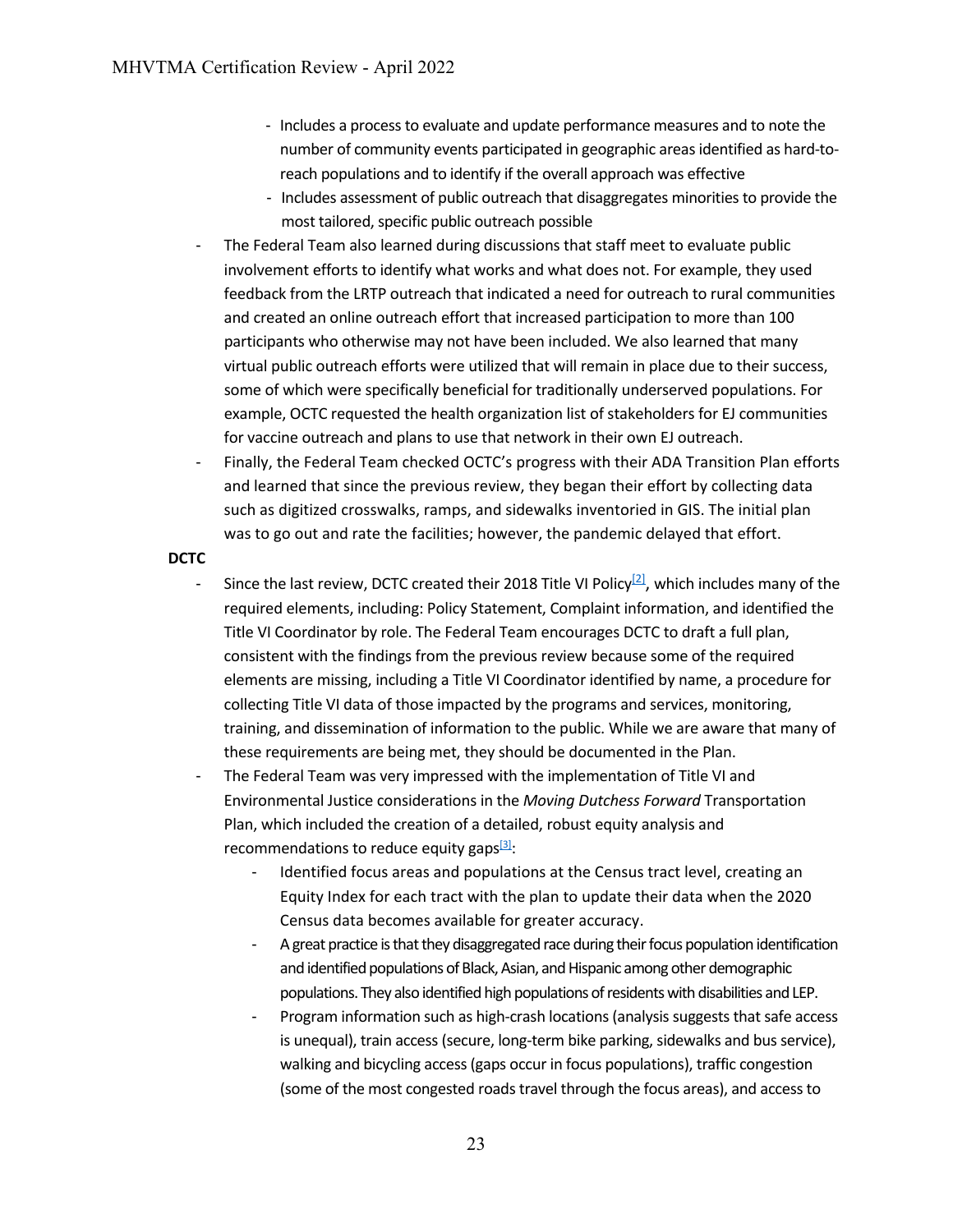basic needs (i.e. housing, jobs, education, goods and services, and recreation) were examined as they intersect with transportation projects and planning.

- A best practice is that they identified their role in addressing these identified equity gaps by identifying methods to address equity barriers for specific gaps in specific locations (i.e. to reduce safety, reliability, and access barriers on Routes 9 and 9D).
- Relationships were developed with community-based organizations in those focus areas, such as attending Poughkeepsie Healthy Black and Latinx Coalition meetings and providing priority in their selection criteria for projects that improve access in identified focus areas.
- *Notable:* The GIS demographics tool<sup>[4]</sup> that DCTC created is very useful for examining Title VI and other impacts. It combines demographic data that can be overlayed with maps reflecting crash data, transit information, and barriers to basic needs such as jobs, food, and health care facilities. Not only is this a good practice, but the technology used to visualize this information if beneficial for ease of understanding and decision making.
- General information about their public involvement, not specifically towards Title VI populations, was found in the Public Participation Plan updated in 2016 and the UPWP; however, during the review, we were told a key goal is to update the Public Participation Plan. This update anticipated including specific information about how to conduct outreach for Title VI and other traditionally underserved populations, as it would be beneficial to document and standardize those practices.
- DCTC does not appear to have a separate LEP Plan outlining specific policies for translation and interpretation services. The website features translation services and key documents, such as the LRTP Executive Summary and outreach flyers, have been translated into Spanish. Documenting standard policies and procedures could be a helpful practice to ensure consistency of appropriate implementation.
- Finally, the Federal Team checked DCTC's progress with ADA Transition Plan efforts and learned that since the previous review, DCTC's LRTP educates agencies about the need for Transition Plans and DCTC is assisting Dutchess County with its Transition Plan as well.

#### **UCTC**

- The UCTC's Title VI Plan approved March 16, 2017 was reviewed and contained many of the required elements, including a Title VI Coordinator (not identified by name but by role), a complaints procedure, and public involvement considerations. The Federal Team encourages UCTC to draft a full plan, consistent with the findings from the previous review because some of the required elements are missing, including a procedure for collecting Title VI data of those impacted by the programs and services, monitoring, training, and dissemination of information to the public. While we are aware that many of these requirements are being met, they should be documented in the Plan.
- In the LTRP 2045, an identified goal was Goal 8: Transportation Equity, which focused on developing and integrating strategies to mitigate negative effects from transportation systems that can impact various community members, with a specific focus on public outreach efforts to EJ communities. There is mention of equity as a factor for consideration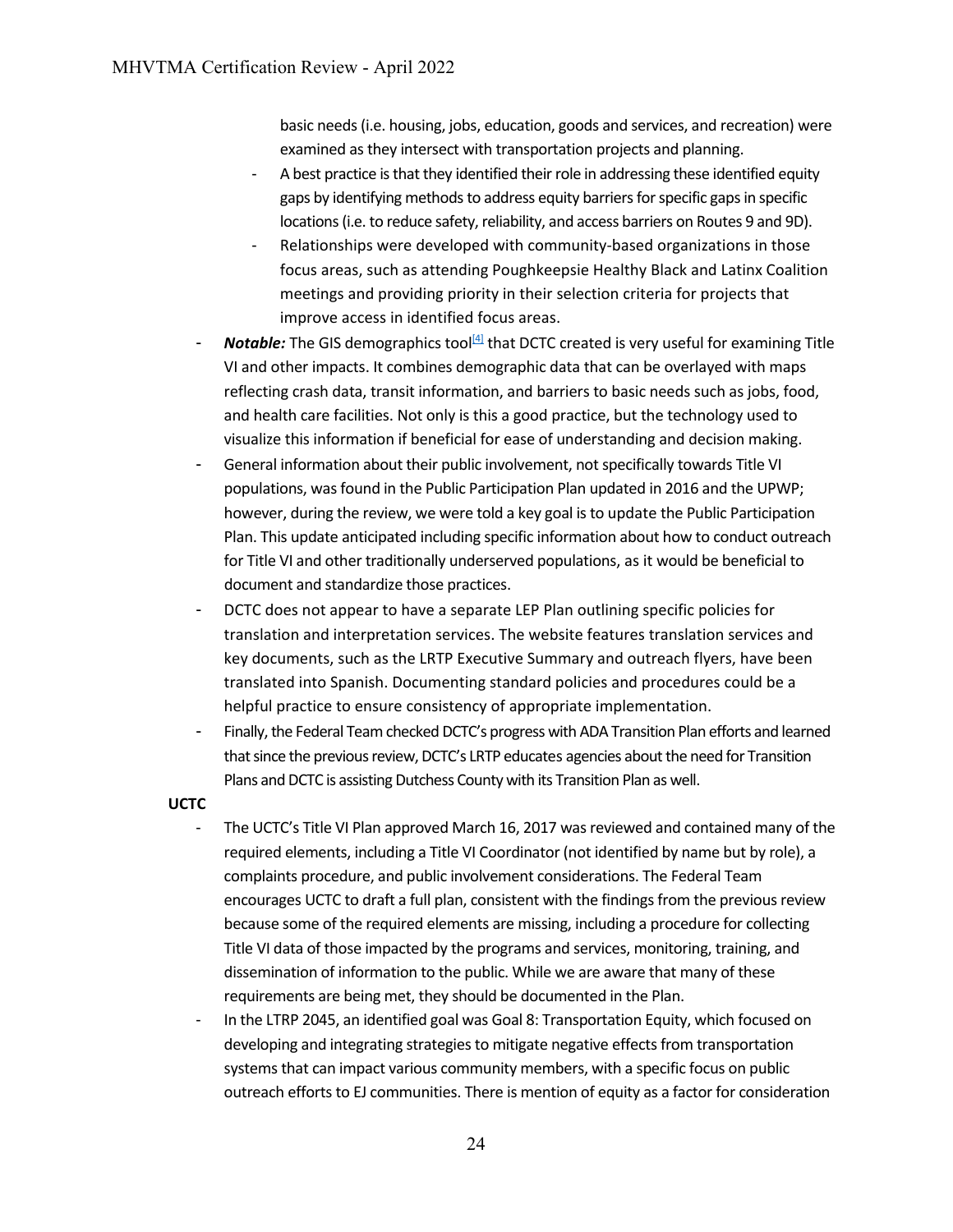in the TIP and during the review, we learned more about the procedure, which involved creating various categories to measure (i.e. disability, LEP, minority) and using that data in their assessment. UCTC is optimistic that when they can conduct a call for projects, they will be able to utilize this new selection criteria.

- UCTC's operating procedures reflect LEP procedures for interpretation services upon request and the LRTP summarizes the survey translation into Spanish. During the review, the Federal Team also learned about efforts to customize outreach for LEP needs using the Census data.
- UCTC has general public outreach information contained in its operating procedures; however, in terms of outreach specific to Title VI and traditionally underserved populations, during the review, we learned that the necessity of virtual outreach has improved their public involvement efforts because participation itself has increased and there is a sense that translation services may be more effective in virtual environments using their model because the public can choose which language and not experience two competing voices. Additionally, Kingston Community Radio provides some Spanish speaking sessions, one of which featured an interview of UCTC about the transportation planning process, which resulted in additional sessions focused on project updates since. This great partnership speaks to UCTC's goal to find trusted sources and methods and utilize those existing means to conduct effective outreach with target populations.
- Finally, the Federal Team checked UCTC's progress with their ADA Transition Plan efforts and learned that since the previous review, UCTC has completed it[s sidewalk inventory](https://ulstercounty.maps.arcgis.com/apps/dashboards/dd1f7ce49aac4ddda51c6df1712626e5)  [with condition ratings,](https://ulstercounty.maps.arcgis.com/apps/dashboards/dd1f7ce49aac4ddda51c6df1712626e5) which was completed in January 2021.

#### *Bicycle, Pedestrian, Trails*

- The extensive trail system in the Mid-Hudson Valley benefits from a supportive community of non-profit organization that advocates for this system. The three MPOs in the Mid-Hudson Valley Transportation Management Area have strong relationships with local and regional partners and have supported the development of an extensive and well-connected trail system in the region. The trail system attracts tourism, supports the local economy, and provides amenities that benefit residents. The years of work that the MPOs have put into their trail system provided a strong foundation for the statewide Empire State Trail, which was officially completed in December 2020 and runs through both Ulster and Dutchess County.
- All three MPOs are very active in statewide bicycle and pedestrian initiatives as well. For example, all three MPOs participate in NYSAMPO's Bicycle and Pedestrian Working Group, with staff from DCTC and UCTC serving as Chair and Co-Chair. All three MPOs have strong relationships with the respective transit agencies in their areas to plan for first-/last-mile bicycle and pedestrian connections for transit stops.
- The current Congestion Management Process (CMP), which was adopted in 2019, establishes several performance measures that strengthen bicycle and pedestrian accessibility in the region. This includes the mileage of bike paths and dedicated on-street bicycle facilities in the region, the number of bike parking spaces at key intermodal locations, and the percentage of sidewalk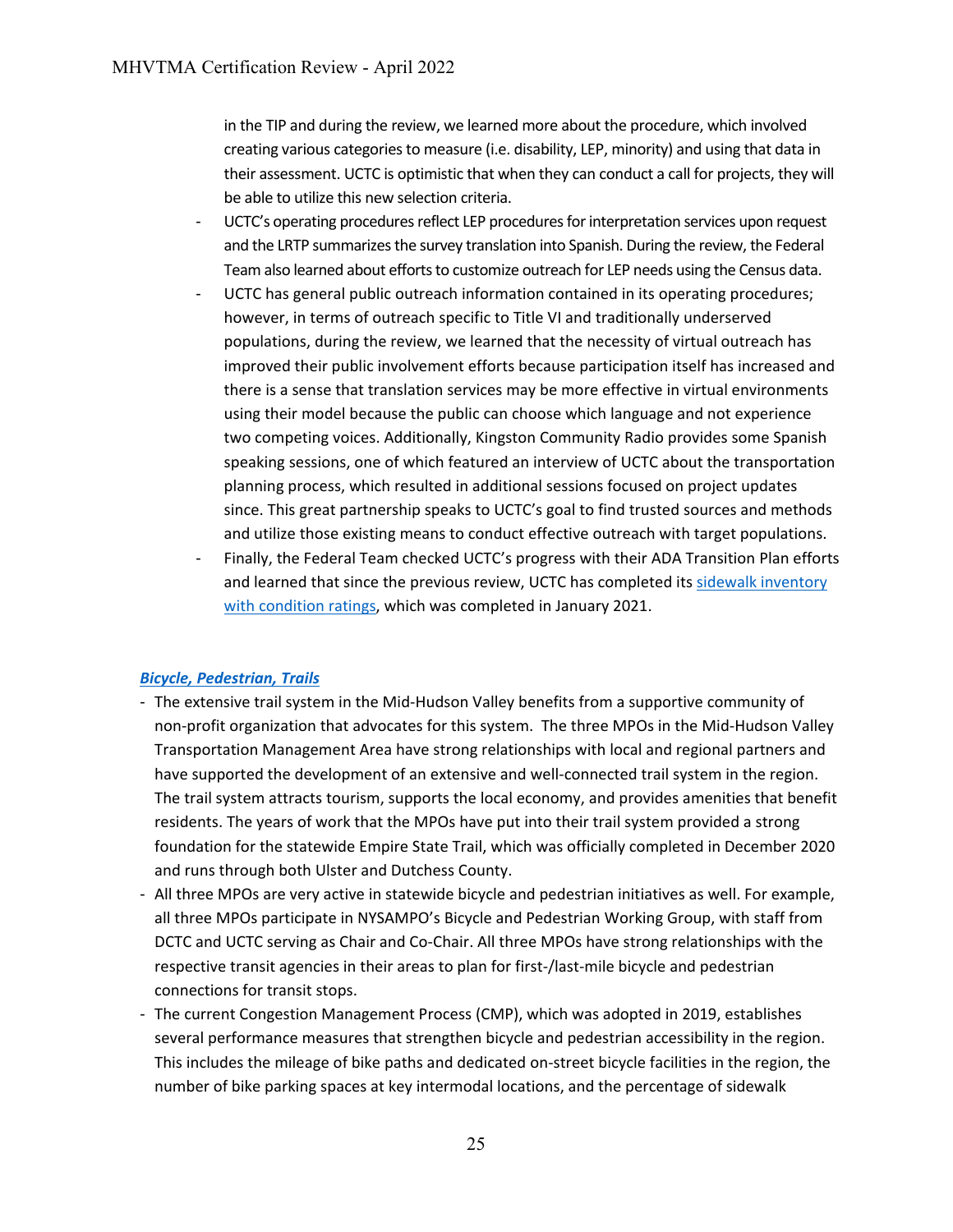coverage within a certain distance of key transit locations. All three MPOs have been proactive in digitizing their bicycle and pedestrian networks to capture where infrastructure exists, where gaps exist, and condition ratings for existing facilities. In addition, all three MPOs have some form of bicycle and pedestrian count program, which is extremely helpful for identifying what facilities are being used the most and where additional resources should be directed.

#### **DCTC**

- DCTC has done a lot of work to digitize their sidewalk and bicycle infrastructure and display this data through their digital LRTP, . The LRTP is a very data-driven plan that identifies where bicycle and pedestrian improvements are needed, particularly in high crash locations, promoting increased bicycle and pedestrian safety. DCTC also has developed a bicycle parking map/app that shows the location and type of bicycle parking in the county. This map is used during site plan reviews to identify where new bicycle parking could be installed during the development process.
- DCTC also has a Complete Streets Checklist that is used by the county during any public works project on a county-owned facility to ensure that all improvements support the county's Complete Streets policy. The checklist is very comprehensive and has been used as a model for other counties (including Orange County). DCTC has encouraged its local municipalities to adopt a similar checklist for their facilities. Other noteworthy planning initiatives that impact bicyclists and pedestrians in the region include the countywide High-End Speeding Analysis and the Bus Stop Accessibility Study.
- DCTC has a solid bicycle and pedestrian count program that includes manual counts and automated count data. The manual count program is conducted on an annual basis using volunteers and focuses on rail trails and key urban centers. Pedestrian and bicycle video counts and bicycle tube counts from their annual traffic count program supplement the manual bicyclist and pedestrian counts.
- DCTC has strong partnerships within the county and the region that help promote bicycle, pedestrian, and trails planning, including DCTC's Bicycle-Pedestrian Advisory Committee, the county's Complete Streets Committee , the Winnakee-Dutchess Trails Roundtable, statewide partners through the NYSAMPO Bicycle and Pedestrian Working Group, support for stakeholders involved in the Hudson Highlands Fjord Trail [\(https://www.hudsonfjordtrail.org/\)](https://www.hudsonfjordtrail.org/)and the local municipalities through DCTC's Local Pedestrian Planning Initiative.

#### **OCTC**

- While OCTC's bicycle and pedestrian plan is dated (1998), they are currently preparing for a plan update. OCTC has also been very intentional about incorporating bicycle and pedestrian needs into their LRTP and their TIP projects. They also have a strong Complete Streets policy and checklist.
- OCTC continues to develop their trail system. One major area of focus has been the county's Heritage Trail, a multi-modal paved trail that currently extends 18-miles from the City of Middletown to the Village of Harriman. The trail has received a lot of support from the local municipalities and the county, supporting OCTC's relationships with these partners.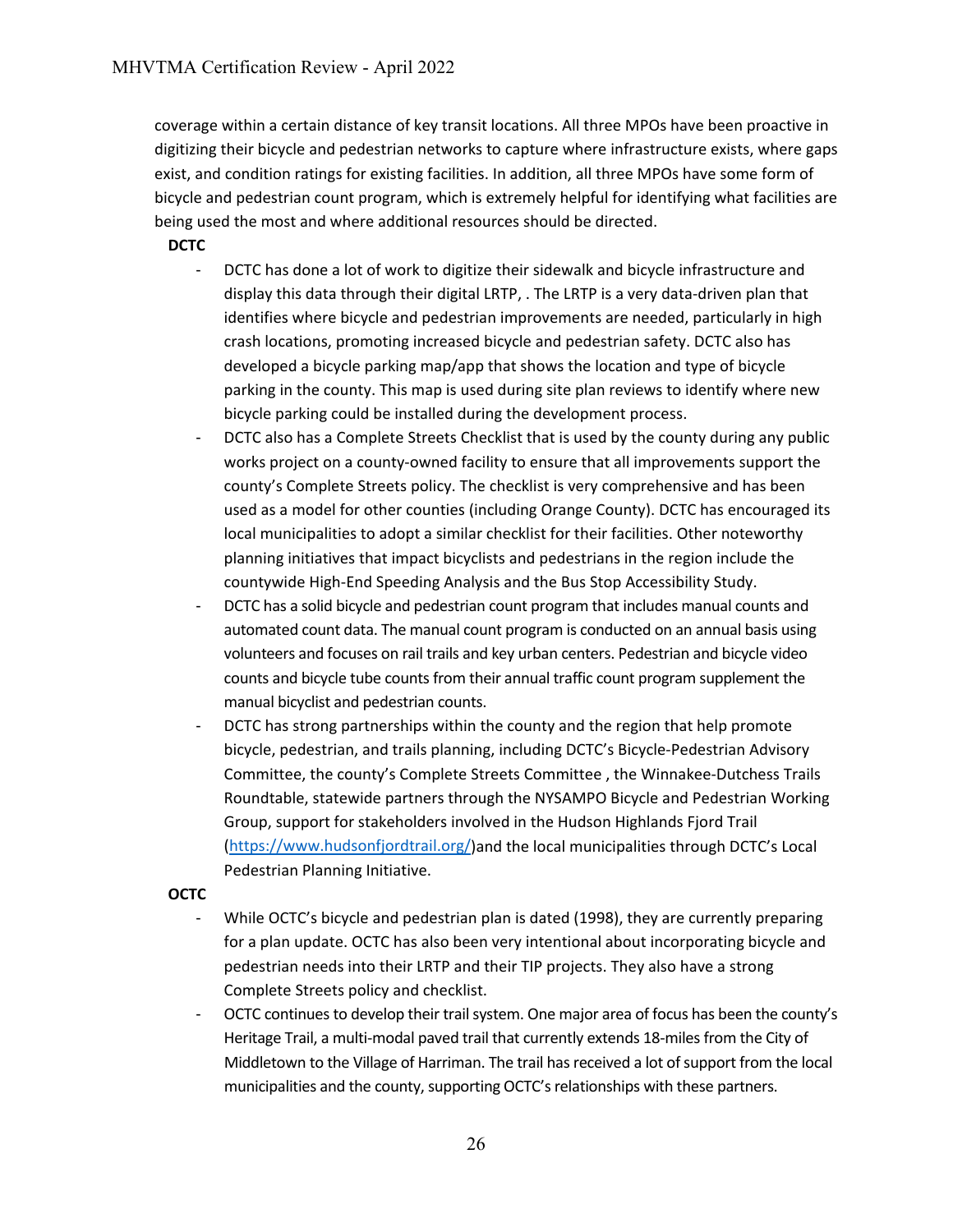- OCTC has been focused on creating a connected multi-modal network by identifying potential trail connections utilizing existing rights-of-way that would provide increased opportunities for expansion. OCTC has been working in partnership with public and private agencies, including the County Parks Department to identify where easy opportunities exist to make connections between county-owned parcels and existing parks. OCTC is also focused on developing connections to the Empire State Trail, boosting regional connectivity.
- OCTC is developing a strong data program for their bicycle and pedestrian planning efforts. They've digitized all their sidewalks and crosswalks as well as their trail system, including the mile markers along the trail which helps with emergency response. In addition to their GIS efforts, OCTC began a manual count program using volunteers which is off to a good start. These data gathering efforts will provide an excellent base for their next Bicycle and Pedestrian Plan update.

#### **UCTC**

- UCTC serves as one of the leaders in the region when it comes to trails development. The trail work that has been done to date is largely due to the strong partnerships that UCTC has built throughout the region. They worked with Ulster County Trails Advisory Committee to develop the [State of the Trails 2020 Report](https://ulstercountyny.gov/sites/default/files/documents/planning/Ulster%20County%20State%20of%20the%20Trails%20%5B2020%5D.pdf) which documents the benefits that the trail system provides the region, shares the new trail developments that have happened to date, and identifies future trail segments. UCTC is very proactive about multimodal connectivity and is working with their partners at the transit agencies in the region to identify where transit connections for the trail system are needed. All buses in the county are equipped with bicycle racks as well.
- UCTC has strong partnerships with other stakeholders in the region and is actively involved in Ulster County's Complete Streets Advisory Committee, Ulster County's Traffic Safety Board, & NYSAMPO's Bicycle and Pedestrian and Safety Working Groups. UCTC continues to assist their local municipalities with meeting ADA compliance as well, through training and by digitizing the sidewalk data for each municipality. UCTC's sidewalk digitization effort, which includes an assessment of the sidewalk condition, is part of a larger effort to collect bicycle and pedestrian data that will bolster their planning efforts. Their data collection efforts also include Miovision counts and tube counts on trail facilities as well as several permanent count stations.
- UCTC acknowledges that their current Non-Motorized Transportation Plan is old (2008) though they are still implementing the projects and strategies identified in the plan and do not anticipate conducting a plan update in the immediate future. However, as UCTC broadens their focus from trails to focus on bicycle and pedestrian needs on shared facilities, they should consider updating their plan to establish a vision and goals for active transportation at the county-level as well asidentify needs and strategies that complement their ongoing Complete Streets planning work.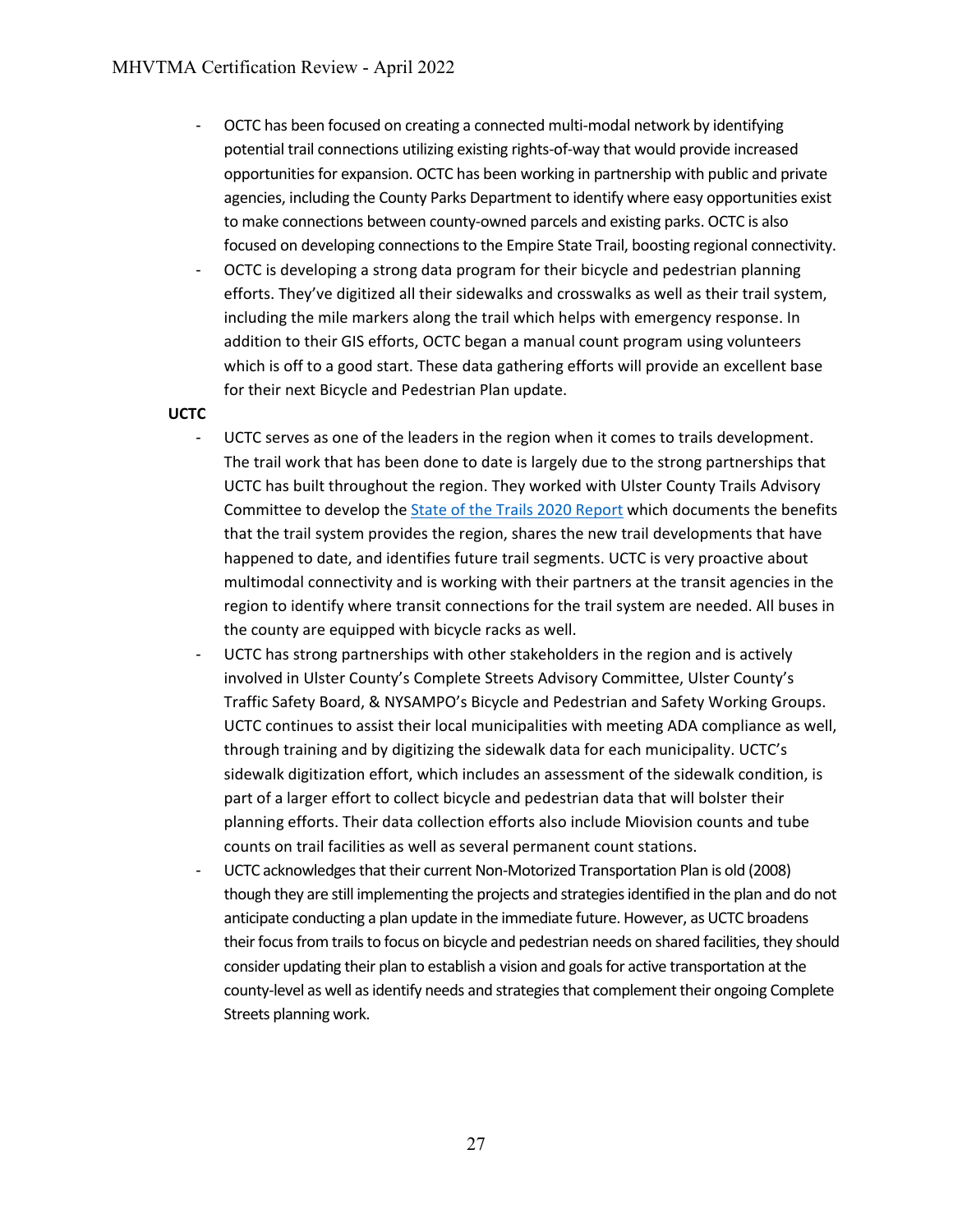#### *[Freight Planning](#page-38-0)*

- The Federal Team observes that MHVTMA is making substantial progress to address freight needs as part of the planning process. All three MPOs provided input on the 2019 New York State Freight Plan through the NYSAMPO Freight Working Group. The three MPOs have prioritized development of a Regional Freight Plan, as recommended by FHWA and FTA during the previous certification review. The MHVTMA has looked to the State Freight Plan, NCHRP Report 570: Guidebook for Freight Policy and Planning in Small- and Medium- Sized Metropolitan Areas, and NYMTC's freight planning efforts to set a context for its own Regional Freight Plan. Through OCTC's participation in the MAP Forum's Multi State Freight Working Group, the MHVTMA has also gained insight into freight issues impacting the larger Northeast Region. The TMA has recognized that the substantial expansion of warehousing and distribution centers in the region is changing the types, volumes, and modes of goods moved. In particular, all three MPOs observed that the COVID-19 pandemic changed demand for residential deliveries and highlighted the need for effective curb management.
- The MPOs have developed a work program to guide development of a Regional Freight Plan, with a substantial focus on equity and stakeholder engagement. At the current phase of the work plan, the three MPOs have divided duties among points of contact at each MPO to conduct data analysis in-house. Together, the TMA has analyzed freight-related safety data, freightrelated congestion (from the updated CMP), and commodity and mode data. The three MPOs have formed a freight work group that meets bi-weekly to track progress and continue advancing the Plan. The next steps are to refine the data analysis and complete a freight profile, identify major development projects in the region, and identify stakeholders to begin outreach. The MPOs specifically emphasized a desire to connect with the region's agricultural sector and with commercial driver's license (CDL) training companies in Orange County to ensure that the Regional Freight Plan includes a broad array of freight stakeholders. The MPOs reported that they intend to continue to do as much of the work in-house as possible, and also that they view freight data as ripe for inclusion in the ArcGIS Hub.

#### *[Intelligent Transportation Systems](#page-38-1) [– Congestion Management Process](#page-39-1)*

- The Mid-Hudson Valley TMA has developed a systematic and collaborative approach, incorporating newly developed tools and robust data sets including NPMRDS, to manage congestion within the TMA area. The most recent update to the Congestion Management Process includes methods for evaluating multimodal transportation system performance and informing the development, implementation, and assessment of congestion reduction strategies to meet regionally agreed-upon objectives. It is a data-driven, performance-based approach to congestion reduction, safety improvement, and mobility enhancement which has been thoroughly integrated into the planning process and thus meets the requirements laid out in 23 CFR Part 450 Section 320.
- Adoption of the CMP in 2019 was complemented by completion in early 2020 of two TMA-wide analyses: Multi-Modal Accessibility and Macro-Level Screening. Working closely with the data scientists of the University at Albany's Visualization and Informatics Lab (AVAIL), MPO staff were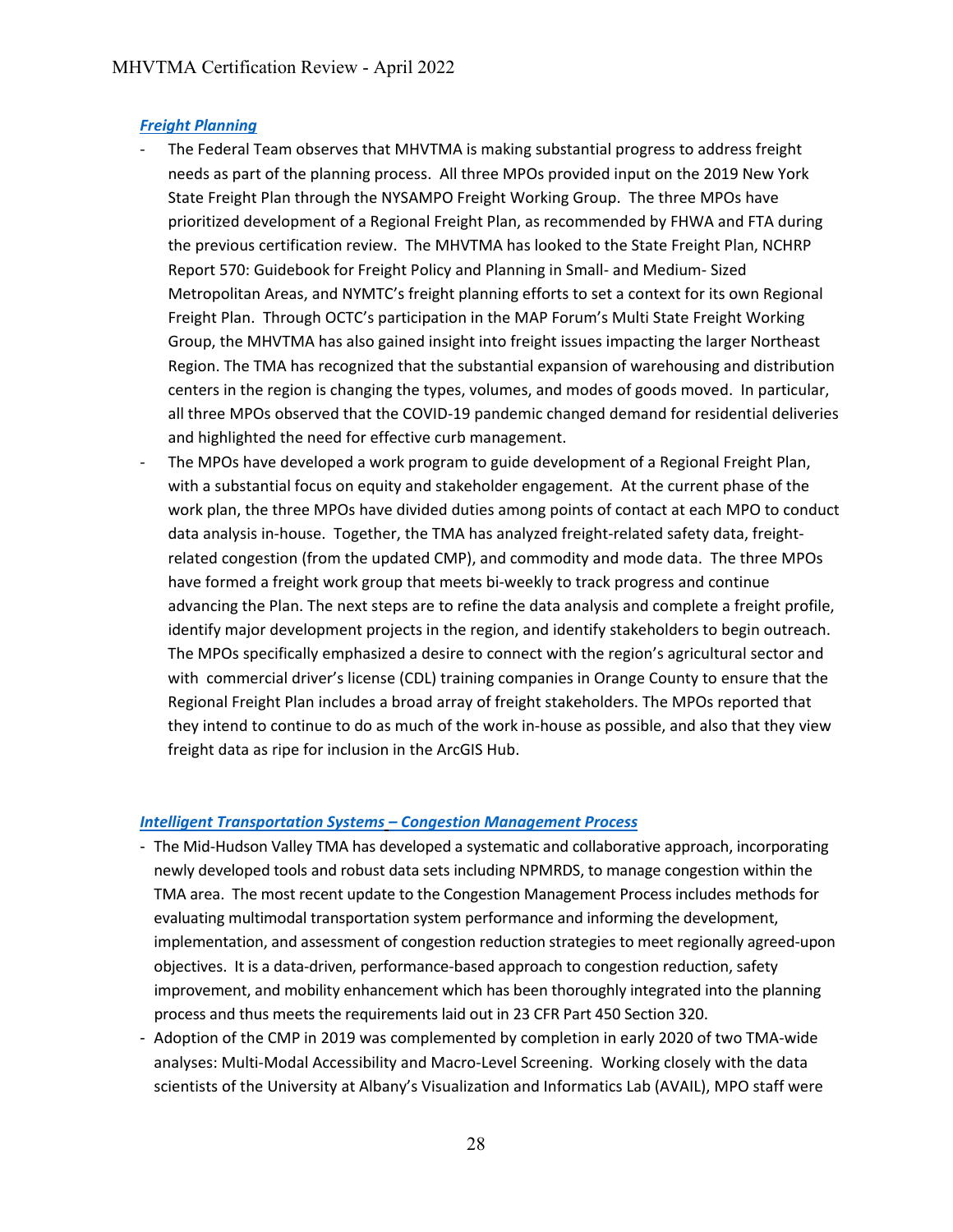able to conduct their macroscopic analysis using the AVAIL NPMRDS Macro Tool to identify high priority locations as ranked using performance measures related to highway, freight, and transit travel time, excessive delay, reliability, and on-time performance. This then was able to inform a micro-level analysis, for which DCTC used the AVAIL NPMRDS's Route Creation Tool and Reports Tool to further analyze identified locations to understand causes of congestion and generate highlevel recommendations. The Multi-Modal Accessibility technical analysis captures existing conditions, identifies network gaps impacting accessibility, and provides recommendations based on performance measures for park & ride availability, transit availability, bicycle networks, bicycle parking availability, bicycle racks on buses, and pedestrian networks. Each TMA-wide analysis lends itself to more finely grained county-level analysis and project prioritization.

- The MHVTMA MPO staff are to be commended for their data-driven Congestion Management Process approach and associated analyses that address their objectives of analyzing highway congestion, analyzing highway travel time reliability, analyzing freight congestion and reliability, analyzing transit congestion and reliability, and evaluating multi-modal accessibility. In particular, this commendation recognizes the halo effect that their efforts have had on the ability of MPOs statewide to use NPMRDS data with the constantly evolving AVAIL NPMRDS tools. MHV MPO staff interaction with the AVAIL Team and subsequent improvements to the NPMRDS tools better enabled these tools to be used for conducting analyses as part of the CMP, itself a living document.
- MHV MPO staff have shared these experiences with transportation agencies across New York State, including in a well-received presentation as part of *Planning for Reliability TSMO Seminar* through transportation systems management and operations workshop delivered by FHWA and NYSAMPO in July 2021. Their presentation provided an overview of the change in method in developing a CMP from using a limited scope of manually collected data to the great advancement in using the comprehensive set of NPMRDS data in the AVAIL tools, which allowed them to analyze data as they had never before with days, months, seasons, and years of data. They discussed how their partnership with the AVAIL Lab from the University at Albany helped to develop tools for planning practitioners specific to their needs in order to analyze and prioritize congested areas, devise strategies to address these congested areas, and develop a plan that addresses the Regional Transportation System by focusing on the key locations.
- *Notable:* Another noteworthy effort that advances the objectives of the CMP is UCTC's Traffic Signal Warrant Evaluation for the City of Kingston. UCTC was able to determine that 11 of 12 signalized intersections evaluated did not meet minimum traffic and safety warrants and identified strategies that could better serve the safety and mobility needs of the traveling public across modes. The process of implementing the recommendations of this study have already begun.
- *Notable:* Additionally, DCTC's efforts to educate local municipalities on three emerging technology trends that they've identified as having major significance for the region. Electric vehicle use has grown exponentially in the county and is projected to continue to do so, though the associated benefits are not distributed equitably. Charging infrastructure is seen as the primary barrier to greater adoption and an area where local governments can positively support equitable deployment. Benefits, threats, infrastructure needs, and equity concerns are also identified as vehicles transition to self-driving vehicles. Finally, the region is anticipated to see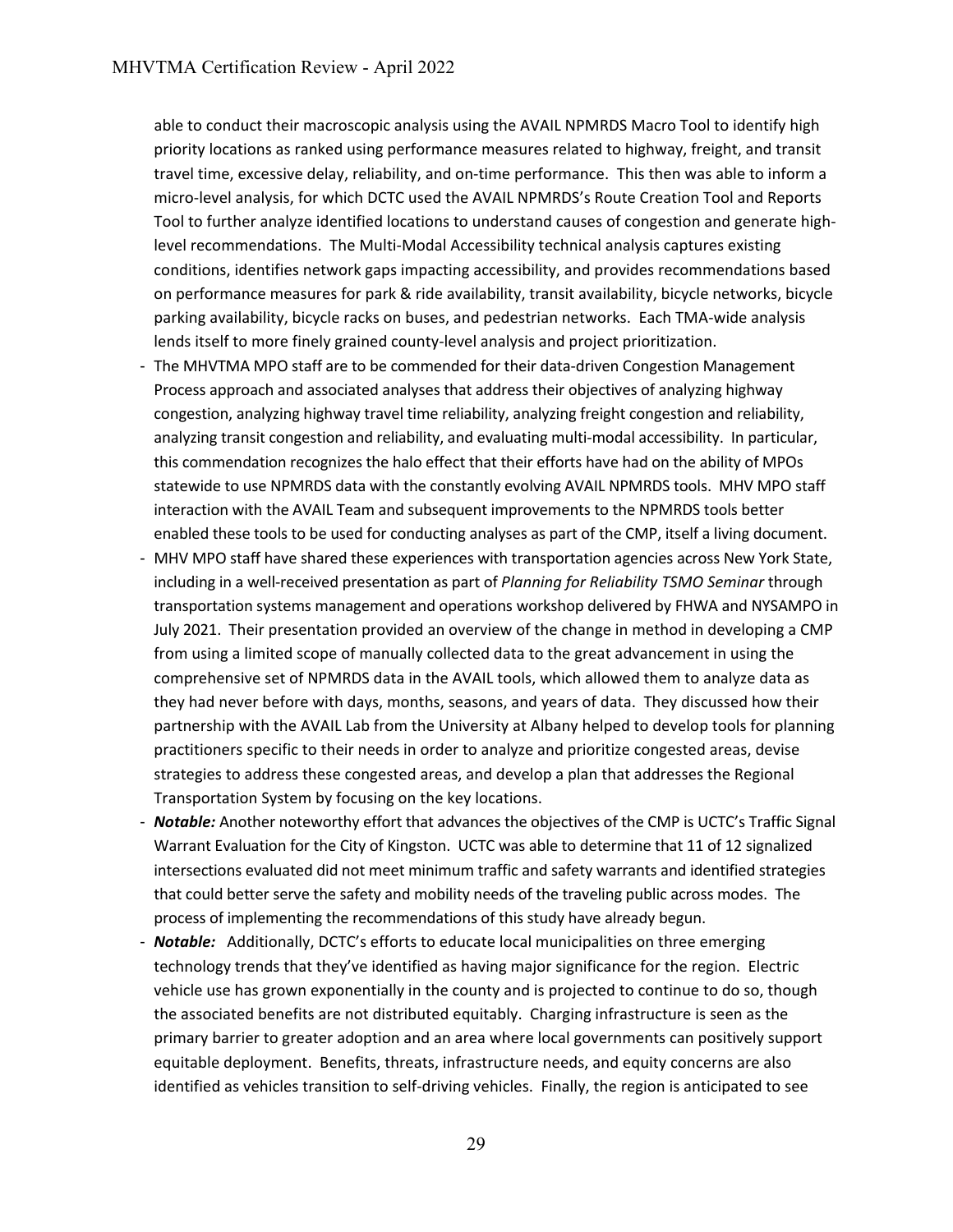increased deployment of ITS for highway and transit systems with associated increased resource demands for the operations and maintenance of these systems. This includes ITS deployments on local roads and greater need for vehicle-to-infrastructure communication. DCTC had identified roles and early steps that municipalities can take to prepare for these changes.

# *[Resiliency, and Security Planning](#page-39-0)*

- Overall, the three MPOs are very engaged in statewide, regional, and county efforts to improve resiliency of the transportation system due to extreme weather events and reliability of the transportation system in the face of other challenges. The three MPOs are active participants in New York State Association of Metropolitan Planning Organizations (NYSAMPO) Climate Change Working Group, an ongoing forum to share best practices in resiliency throughout New York State. All three MPOs work collaboratively with their host counties and provide GIS assistance to their member municipalities to map vulnerable infrastructure and the prevalence of hazards. The three MPOs also coordinate with emergency response and law enforcement personnel to help manage hazards that can degrade reliability of the transportation system, with a particular emphasis on freight reliability on east-west routes throughout the TMA.
- All three MPOs, through their UPWPs, support the implementation of recommendations of the 2013 Mid-Hudson Regional Sustainability Plan, which covers a large region that includes the TMA. All three MPOs also work to address the goals of the Climate Leadership and Community Protection Act (CLCPA), which includes an 85% Reduction in GHG Emissions by 2050. All three MPOs support technology to reduce greenhouse gas emissions, including promoting electric vehicle (EV) infrastructure (such as charging stations)<sup>[7](#page-32-0)</sup>.

**DCTC**

- DCTC is currently gathering GIS data needed for their planned transportation infrastructure vulnerability study. The groundwork for this vulnerability study was set in their most recent LRTP, through a Flood Vulnerability Map. The anticipated study will build on the existing mapping work and serve as a living tool that captures vulnerabilities and major events in the county and can be updated as needed. DCTC is currently building a scope of services for the study using UCTC's scope as a model. DCTC will work with Dutchess County Public Works, NYSDOT, MTA, and local partners to develop this vulnerability study and to incorporate climate change in transportation projects.
- DCTC also advises Dutchess County on their Climate Smart Communities work (NYSERDA) and helped the county reach Bronze status. Communities at the local level are also pursuing Climate Smart Communities recognition and DCTC is assisting with this process as needed.

# **OCTC**

The Orange County Planning Department recently started their Countywide Resilience Plan in Summer of 2021, where OCTC and the County DPW are stakeholders. The plan focuses on data gathering and GIS tools; the resulting information will be incorporated

<span id="page-32-0"></span> $7$  Equity in access to EVs is important for a just transition to a green economy. MHV may want to consider the gaps in access to EV for people of color and low income.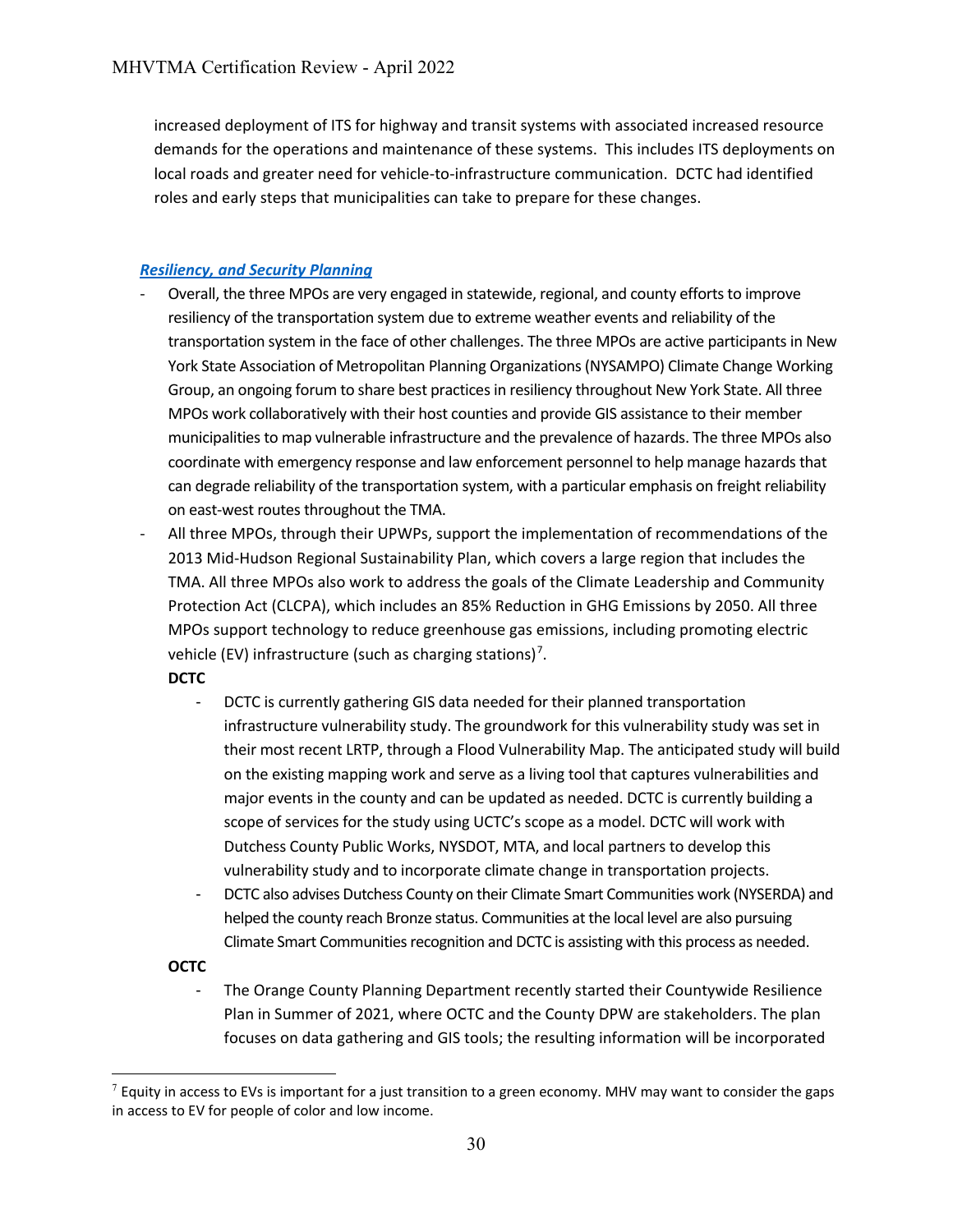into the ArcHUB. OCTC anticipates that the final plan recommendations and GIS data will help guide project prioritization for future TIP project selection.

- OCTC is also actively promoting the adoption of EV infrastructure. OCTC staff created an EV Charging Station Suitability GIS toolbox that combines and ranks multiple datasets for cluster locations in Orange County to more easily and efficiently identify areas that may be suitable for installing new EV charging stations.
- OCTC has strong relationships with regional and local stakeholders on resiliency issues, as evidenced by their participation in the Resiliency Working Group with the MAP forum and their support for the Orange County Planning Department's grant from the NYS Department of Conservation (NYSDEC) NYS Climate Smart Community Grant Program to perform a community Greenhouse Gas Inventory (GHGI) and a County-wide Climate Action Plan (CAP).

**UCTC**

- UCTC recently began their countywide Transportation Infrastructure Resiliency and Vulnerability Assessment Planning Study. This plan will continue the resiliency work already established by th[e UCTC Year 2045 Long Range Transportation Plan.](https://ulstercountyny.gov/transportation-council/long-range-transportation-plan) The LRTP identifies possible performance measures to track emissions reductions over time and improve the transportation system for all modal users.
- UCTC also has strong relationships with local and regional stakeholders. UCTC has direct participation in Ulster County's Climate Smart Communities Recertification process, including development of GHGI and review and development of other transportationrelated scoring criteria. Beginning in Summer 2021, UCTC also provided direct support and technical guidance to assist with an application to the NYSERDA Electric Mobility Challenge.

#### *[Performance-Based Planning](#page-40-0) and Programming*

- The three MPOs in the MHVTMA continue to effectively coordinate with NYSDOT and their transit agencies to meet federal performance-based planning and programming requirements. In terms of TMA-wide performance management, the MPOs have primarily developed regionwide performance measures through their updated Congestion Management Process(CMP). These measures include highway congestion and reliability, freight congestion and reliability, transit congestion and reliability, and multimodal accessibility. The Federal Team examined performance-based planning and programming practices for each MPO individually in detail.
- *Performance Based Planning and Programming Agreements:* The Federal Team found each MPO (DCTC, OCTC, UCTC), the transit providers within their respective MPAs, and NYSDOT are coordinating on data sharing, target setting, and performance reporting as outlined in their 2018 standalone PBPP agreements. All three MPOs have continued to agree to support state targets for FHWA-required measures where applicable rather than set their own.
- *TIP:* As required in 23 CFR 450.326(d), DCTC, OCTC and UCTC all have sections of their current TIPs that adequately describe the impacts that the program of projects in the TIP will have on achievement of the adopted performance targets for the Federally required measures.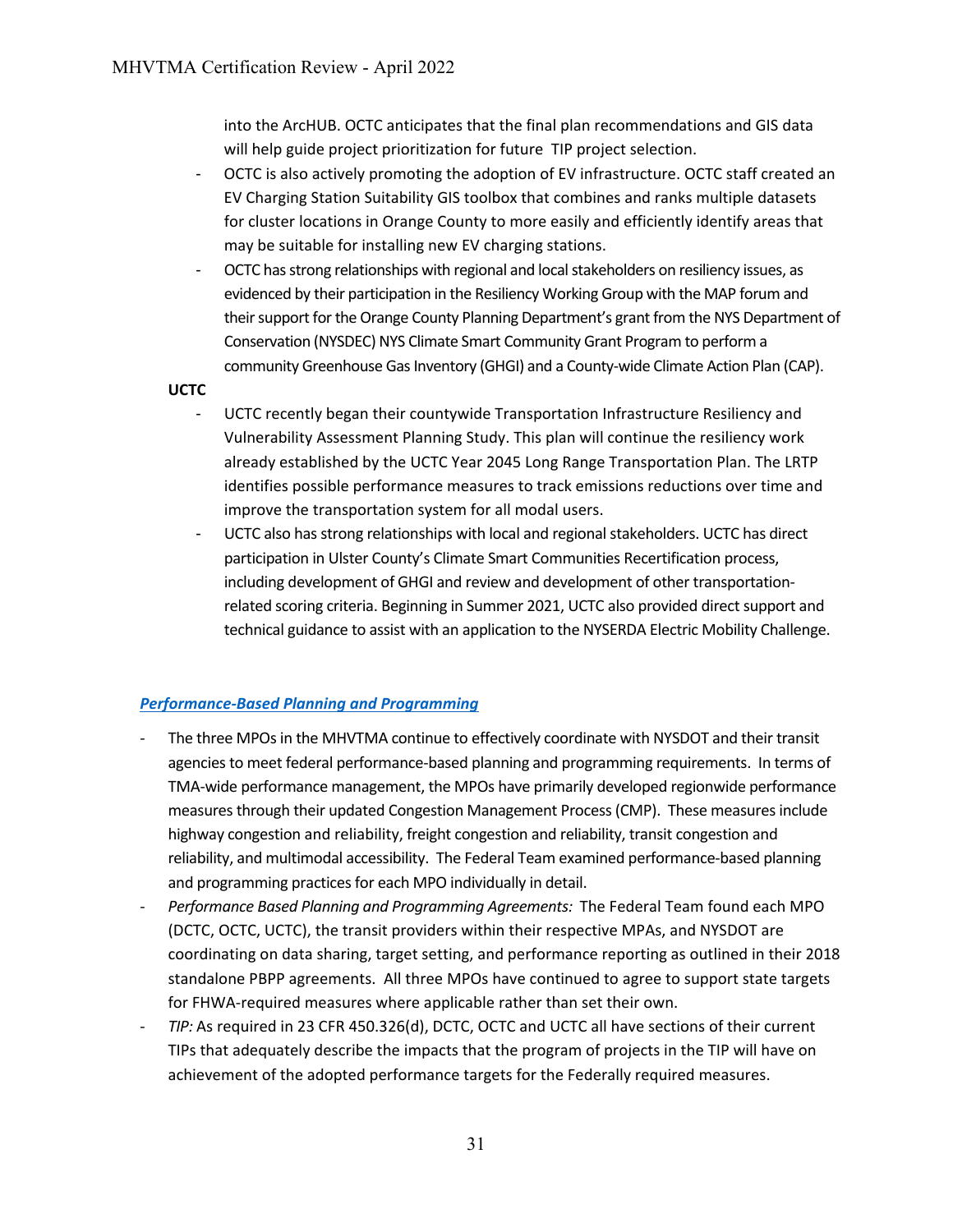- *LRTP:* As required in 23 CFR 450.324(f)(4), DCTC, OCTC, and UCTC all have system performance reports that adequately detail the performance of the transportation system in relation to achievement of the adopted performance targets for the Federally required measures. All three reports use statewide data for the Federally required measures.

# **DCTC**

- In its web-based LRTP , DCTC took a systematic approach to developing and displaying performance measures. DCTC recognized that they could not reliably and consistently update data for many of the performance measures selected during previous LRTPs, and such measures were not always tied to the goals of the Plan. During development of its LRTP, DCTC considered what data it had access to, and the MPO's capability of displaying, sharing, and mapping that data. DCTC also considered how the performance measures that were developed tied to the Plan's themes of addressing barriers to safe and reliable access, access to basic needs, and transportation equity. For the selected measures, DCTC created infographics and interactive maps in a web-based format to visually communicate performance data. Because of the web-based format, these graphics can be updated and revised more frequently to incorporate significant changes that occur in Dutchess County.

# **OCTC**

- Since the previous Certification Review, OCTC has made strides in using the ArcGIS Online to store and communicate performance data. As a member of the MAP Forum, OCTC has worked with NYMTC, NJTPA, and the other MPOs in the consortium to share and display data effectively, including through the ArcGIS Hub. Most notably, OCTC has used ArcGIS Online to communicate information for the West Central Transportation and Land Use Connection Study.
- In their role as County employees, OCTC staff also collected, compiled, and contributed the required performance data on the County's transportation network towards Orange County's certification under the LEED for Communities rating system. The data on the accessibility and connectivity of both the highway and transit networks helped Orange County to achieve LEED Silver certification in May of 2021.

# **UCTC**

- UCTC has used a performance management approach to successfully advance safety planning within its MPA. While UCTC has not issued a new call for projects recently, the MPO has used safety performance measures to inform roadway safety plans and the Pedestrian Safety Action Plan (PSAP) for Kingston. These data-driven plans have enabled UCTC's member agencies to access HSIP funding, which helps UCTC to simultaneously address safety issues on both the state and local road systems.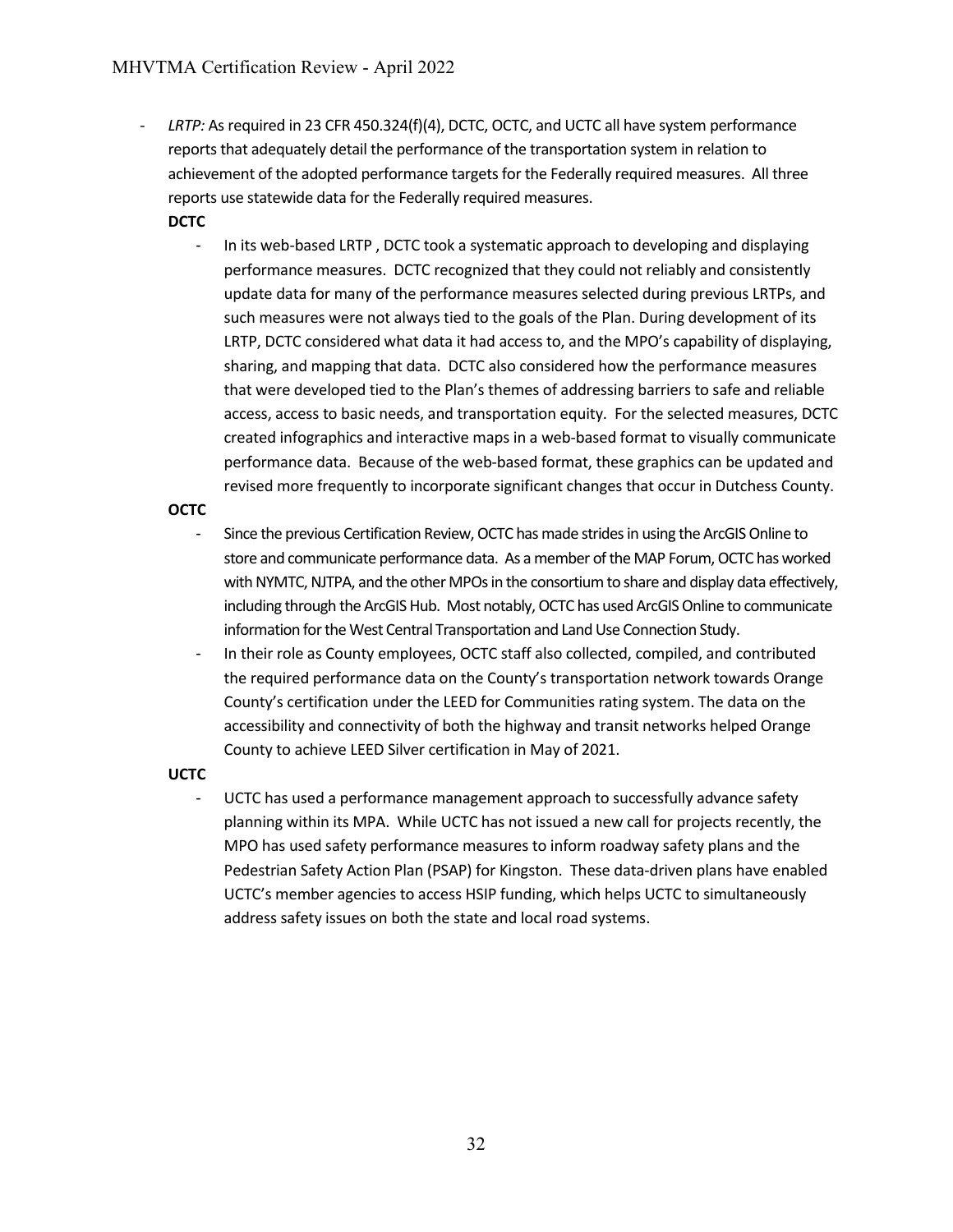# <span id="page-35-0"></span>**Metropolitan Transportation Plan – Long Range Transportation Plan**

*23 U.S.C. 134(c), (h) & (i) and 23 CFR 450.324 set forth requirements for the development and content of the Metropolitan Transportation Plan (MTP). Among the requirements are that the MTP address at least a 20 year planning horizon and that it includes both long and short range strategies that lead to the development of an integrated and multi-modal system to facilitate the safe and efficient movement of people and goods in addressing current and future transportation demand.*

The MTP is required to provide a continuing, cooperative, and comprehensive multimodal transportation planning process. The plan needs to consider all applicable issues related to the transportation systems development, land use, employment, economic development, natural environment, and housing and community development. 23 CFR 450.324(c) requires the MPO to review and update the MTP at least every four years in air quality nonattainment and maintenance areas and at least every 5 years in attainment areas to reflect current and forecasted transportation, population, land use, employment, congestion, and economic conditions and trends.

Under 23 CFR 450.324(f), the MTP is required, at a minimum, to consider the following:

- *Projected transportation demand*
- *Existing and proposed transportation facilities*
- *Operational and management strategies*
- *Congestion management process*
- *Capital investment and strategies to preserve transportation infrastructure and provide for multimodal capacity*
- *Design concept and design scope descriptions of proposed transportation facilities*
- *Potential environmental mitigation activities*
- *Pedestrian walkway and bicycle transportation facilities*
- *Transportation and transit enhancements*
- *A financial plan*

# <span id="page-35-1"></span>**TIP Development and Project Selection**

*23 U.S.C. 134(c), (h) & (j) set forth requirements for the MPO to cooperatively develop a Transportation Improvement Program (TIP). Under 23 CFR 450.326, the TIP must meet the following requirements:*

- *Must cover at least a four-year horizon and be updated at least every four years.*
- *Surface transportation projects funded under Title 23 U.S.C. or Title 49 U.S.C., except as noted in the regulations, are required to be included in the TIP.*
- *Make progress toward achieving the performance targets.*
- *A description of the anticipated effect of the TIP toward achieving the performance targets (to the maximum extent practicable).*
- *List project description, cost, funding source, and identification of the agency responsible for carrying out each project.*
- *Projects need to be consistent with the adopted MTP.*
- *Must be fiscally constrained.*
- *The MPO must provide all interested parties with a reasonable opportunity to comment on the proposed TIP.*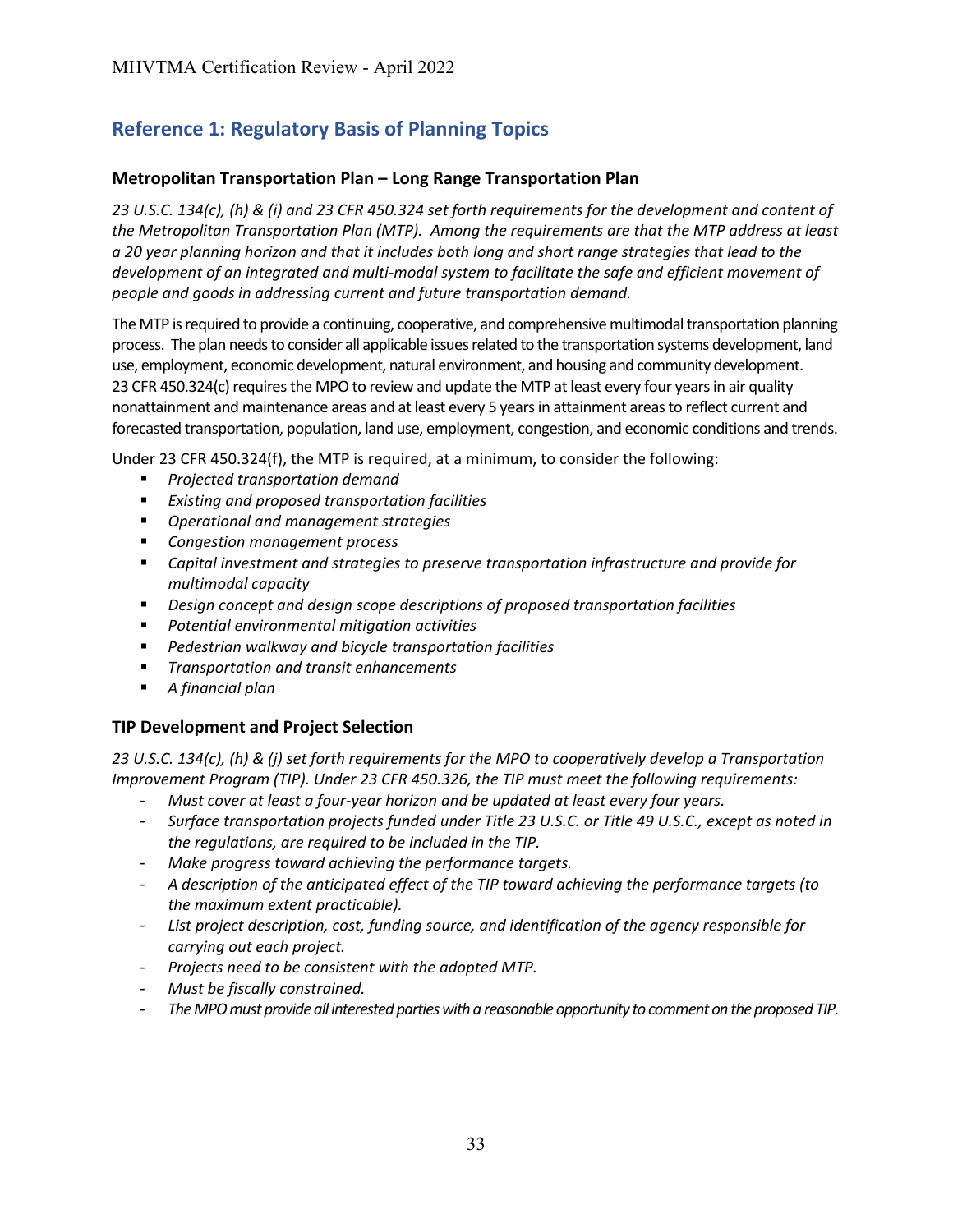# <span id="page-36-2"></span>**Regionally Significant Project**

*23 CFR 450.104 "Regionally significant project" means a transportation project (other than projects that may be grouped in the TIP and/or STIP or exempt projects as defined in EPA's transportation conformity regulations (40 CFR part [93, subpart A\)](https://www.ecfr.gov/current/title-40/part-93/subpart-A)) that is on a facility that serves regional transportation needs (such as access to and from the area outside the region; major activity centers in the region; major planned developments such as new retail malls, sports complexes, or employment centers; or transportation terminals) and would normally be included in the modeling of the metropolitan area's transportation network. At a minimum, this includes all principal arterial highways and all fixed guideway transit facilities that offer an alternative to regional highway travel. 23 U.S.C. 134(j)(3)(B)(i), 23 CFR 450.326(f) The TIP shall contain all regionally significant projects requiring an action by the FHWA or the FTA whether or not the projects are to be funded under title 23 U.S.C. Chapters 1 and 2 or title 49 U.S.C. Chapter 53 (e.g., addition of an interchange to the Interstate System with State, local, and/or private funds and congressionally designated projects not funded under* 

*23 U.S.C. or 49 U.S.C. Chapter 53). For public information and conformity purposes, the TIP shall include all regionally significant projects proposed to be funded with Federal funds other than those administered by the FHWA or the FTA, as well as all regionally significant projects to be funded with non-Federal funds.*

# <span id="page-36-3"></span>**Environmental Mitigation/Planning Environmental Linkage**

*23 U.S.C. 134(i)(2)(D)23 CFR 450.324(f)(10) requires environmental mitigation be set forth in connection with the MTP. The MTP is required to include a discussion of types of potential environmental mitigation activities for the transportation improvements and potential areas to carry out these activities, including activities that may have the greatest potential to restore and maintain the environmental functions affected by the plan.*

*23 U.S.C. 168 and Appendix A to 23 CFR Part 450 provide for linking the transportation planning and the National Environmental Policy Act (NEPA) processes. A Planning and Environmental Linkages (PEL) study can incorporate the initial phases of NEPA through the consideration of natural, physical, and social effects, coordination with environmental resource agencies, and public involvement. This will allow the analysis in the PEL study to be referenced in the subsequent NEPA document once the project is initiated, saving time and money with project implementation.*

# <span id="page-36-0"></span>**Transit**

*49 U.S.C. 5303 and 23 U.S.C. 134 require the transportation planning process in metropolitan areas to consider all modes of travel in the development of their plans and programs. Federal regulations cited in 23 CFR 450.314 state that the MPO in cooperation with the State and operators of publicly owned transit services shall be responsible for carrying out the transportation planning process.*

# <span id="page-36-1"></span>**Continuing, Cooperative, & Comprehensive**

*23 U.S.C. 134(c)(3) and 23. CFR 350.306(b) states that the metropolitan transportation planning process of developing the plans and TIPs shall provide for consideration of all modes of transportation and shall be continuing, cooperative, and comprehensive to the degree appropriate, based on the complexity of the transportation problems to be addressed in the implementation of projects, strategies, and services that will address the [10 planning factors].*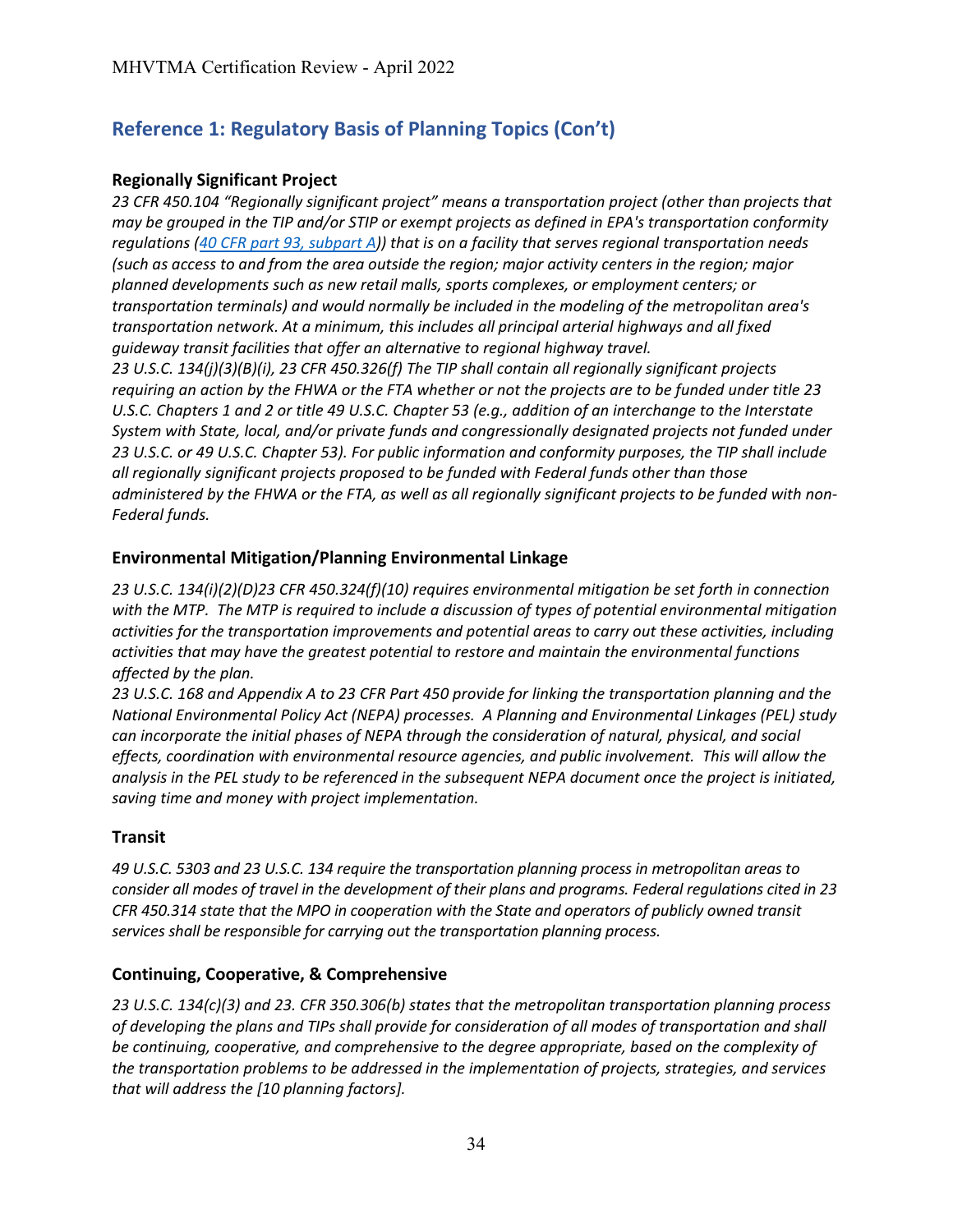# <span id="page-37-1"></span>**Tribal Consultation**

*23 CFR 450.316(c) Interested parties, participation, & consultation. When the MPA includes Indian Tribal lands, the MPO shall appropriately involve the Indian Tribal government(s)in the development of the metropolitan transportation plan and the TIP.* 

*23 CFR 450.324(f)(10) Development and content of the metropolitan transportation plan. A discussion of types of potential environmental mitigation activities… The MPO shall develop the discussion in consultation with applicable Federal, State, and Tribal land management, wildlife, and regulatory agencies. The MPO may establish reasonable timeframes for performing this consultation;*

# <span id="page-37-2"></span>**Public Participation**

*Sections 134(i)(6), 134(j)(1)(B) of Title 23 and Section 5303(i)(5) and 5303(j)(1)(B) of Title 49, United States Code, require a Metropolitan Planning Organization (MPO) to provide adequate opportunity for the public to participate in and comment on the products and planning processes of the MPO. The requirements for public involvement are detailed in 23 CFR 450.316, which requires the MPO to develop and use a documented participation plan that includes explicit procedures and strategies to include the public and other interested parties in the transportation planning process.* 

*Specific requirements include giving adequate and timely notice of opportunities to participate in or comment on transportation issues and processes, employing visualization techniques to describe metropolitan transportation plans and TIPs, making public information readily available in electronically accessible formats and means such as the world wide web, holding public meetings at convenient and accessible locations and times, demonstrating explicit consideration and response to public input, and periodically reviewing the effectiveness of the participation plan.*

# <span id="page-37-0"></span>**Civil Rights (Title VI, EJ, LEP, ADA)**

*Title VI of the Civil Rights Act of 1964, prohibits discrimination based upon race, color, and national origin. Specifically, 42 U.S.C. 2000d states that "No person in the United States shall, on the ground of race, color, or national origin, be excluded from participation in, be denied the benefits of, or be subjected to discrimination under any program or activity receiving Federal financial assistance." In addition to Title VI, there are other Nondiscrimination statutes that afford legal protection. These statutes include the following: Section 162 (a) of the Federal-Aid Highway Act of 1973 (23 U.S.C. 324), Age Discrimination Act of 1975, and Section 504 of the Rehabilitation Act of 1973/Americans with Disabilities Act (ADA) of 1990. ADA specifies that programs and activities funded with Federal dollars are prohibited from discrimination based on disability.* 

*Executive Order #12898 (Environmental Justice) directs federal agencies to develop strategies to address disproportionately high and adverse human health or environmental effects of their programs on minority and low-income populations. In compliance with this Executive Order, USDOT and FHWA issued orders to establish policies and procedures for addressing environmental justice in minority and low-income populations. The planning regulations, at 23 CFR 450.316(a)(1)(vii), require that the needs of those "traditionally underserved" by existing transportation systems, such as low-income and/or minority households, be sought out and considered.*

*Executive Order # 13166 (Limited-English-Proficiency) requires agencies to ensure that limited English proficiency persons are able to meaningfully access the services provided consistent with and without unduly burdening the fundamental mission of each federal agency.*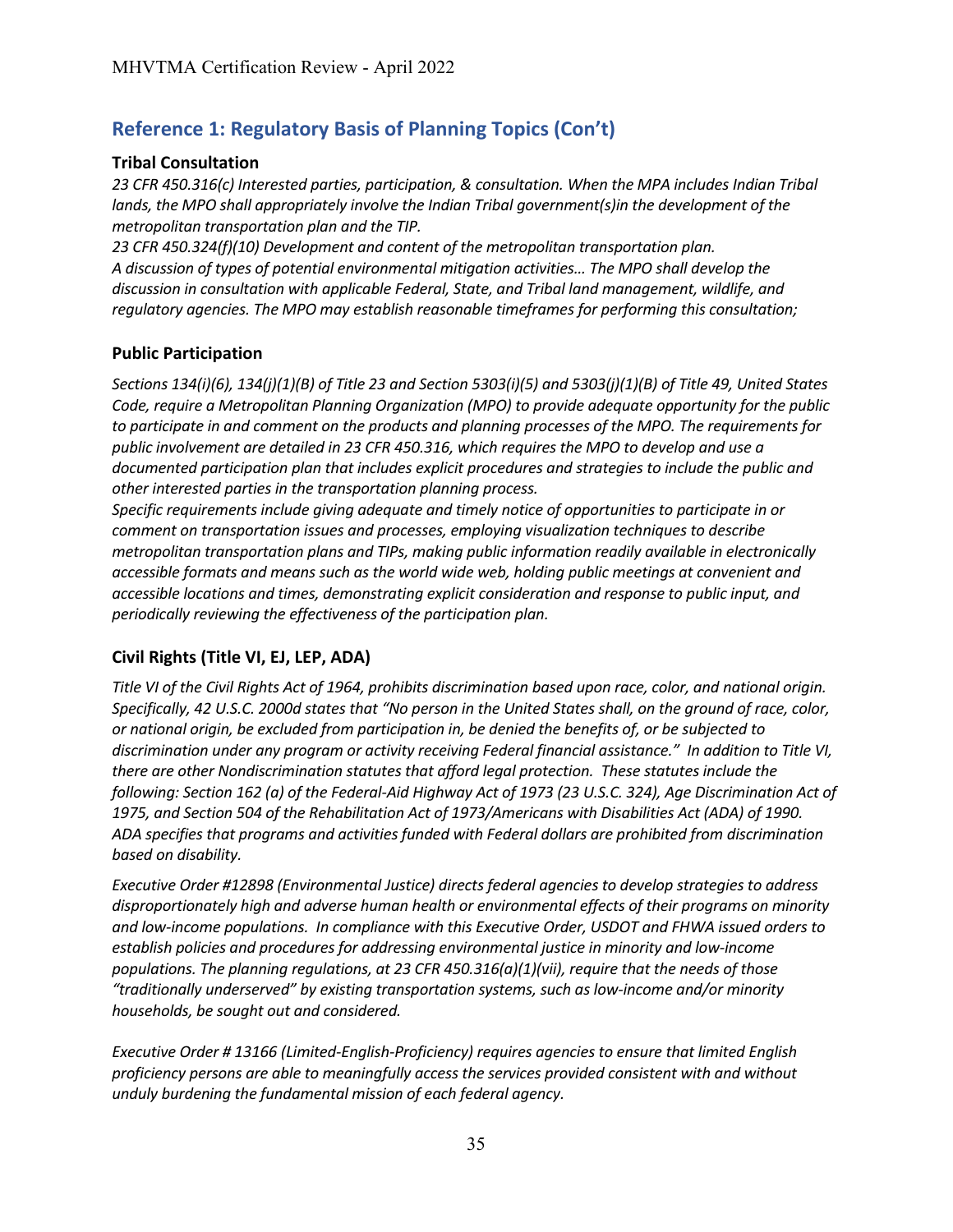# **Nonmotorized Planning/Livability**

*23 U.S.C. 217(g) states that bicyclists and pedestrians shall be given due consideration in the comprehensive transportation plans developed by each MPO under 23 U.S.C. 134. Bicycle transportation facilities and pedestrian walkways shall be considered, where appropriate, in conjunction with all new construction and reconstruction of transportation facilities.*

*23 CFR 450.306 sets forth the requirement that the scope of the metropolitan planning process "will increase the safety for motorized and non-motorized users; increase the security of the transportation system for motorized and nonmotorized users; and protect and enhance the environment, promote energy conservation, improve the quality of life.*

# <span id="page-38-0"></span>**Freight**

*MAP-21 established in 23 U.S.C. 167 a policy to improve the condition and performance of the national freight network and achieve goals related to economic competitiveness and efficiency; congestion; productivity; safety, security, and resilience of freight movement; infrastructure condition; use of advanced technology; performance, innovation, competition, and accountability, while reducing environmental impacts.* 

*In addition, 23 U.S.C. 134 and 23 CFR 450.306 specifically identify the need to address freight movement as part of the metropolitan transportation planning process.* 

# <span id="page-38-1"></span>**Intelligent Transportation Systems**

*The FHWA Final Rule and FTA Policy on Intelligent Transportation Systems (ITS) Architecture and Standards, issued on January 8, 2001 and codified under 23 CFR Part 940 ITS Architecture and Standards, requires that all ITS projects funded by the Highway Trust Fund and the Mass Transit Account conform to the national ITS architecture, as well as to U.S. DOT-adopted ITS standards. 23 CFR 940 states that:* 

- *At the issuance date (January 8, 2001) of the Final Rule/Policy, regions and MPOs implementing ITS projects that have not advanced to final design by April 8, 2005, must have a regional ITS architecture in place. All other regions and MPOs not currently implementing ITS projects must develop a regional ITS architecture within four years from the date their first ITS project advances to final design.*
- *All ITS projects funded by the Highway Trust Fund (including the Mass Transit Account), whether they are stand-alone projects or combined with non-ITS projects, must be consistent with the provisions laid out in 23 CFR 940.*
- *Major ITS projects should move forward based on a project-level architecture that clearly reflects consistency with the national ITS architecture.*
- *All projects shall be developed using a systems engineering process.*
- *Projects must use U.S. DOT-adopted ITS standards as appropriate.*
- *Compliance with the regional ITS architecture will be in accordance with U.S. DOT oversight and Federal-aid procedures, similar to non-ITS projects.*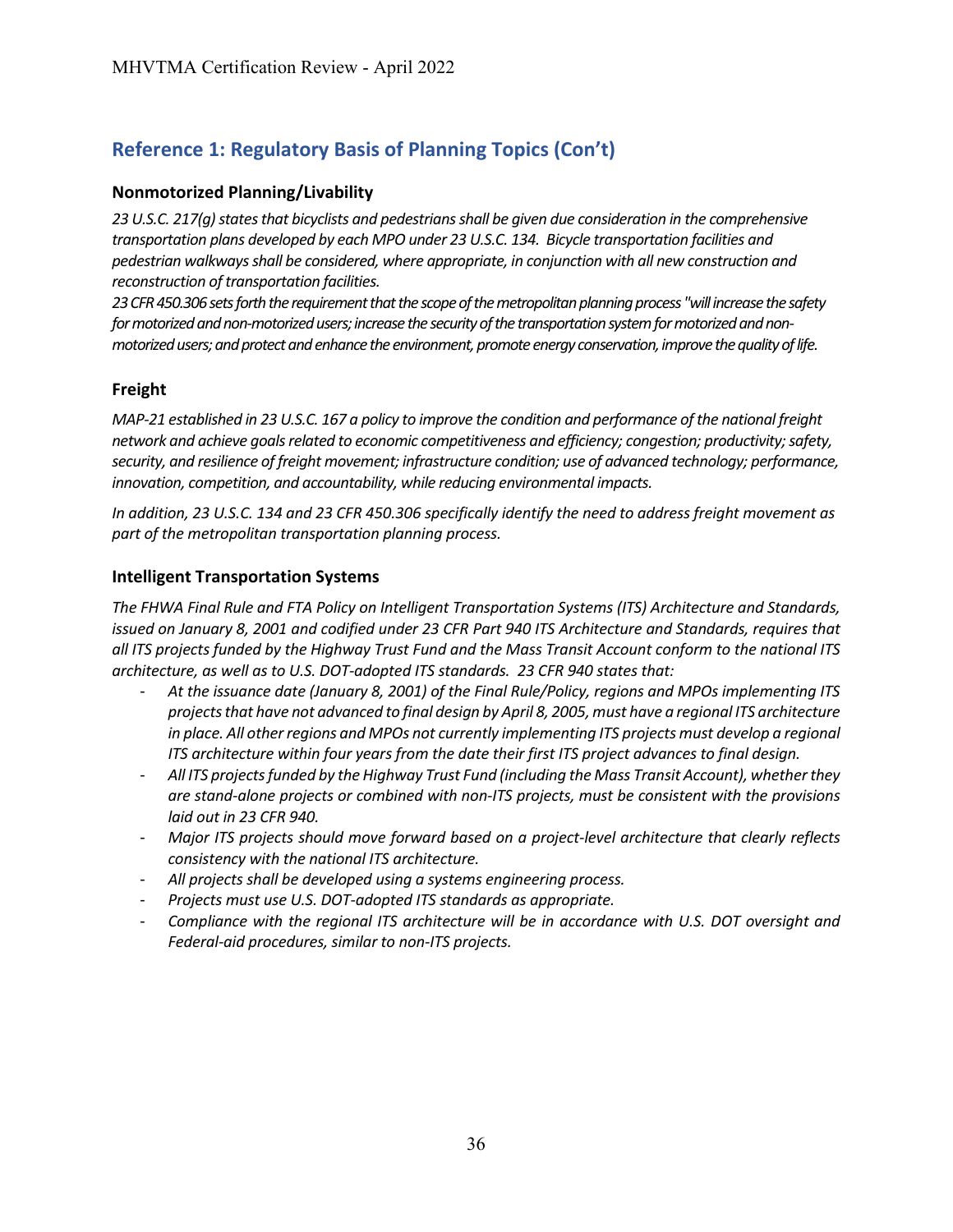# <span id="page-39-1"></span>**Congestion Management Process**

*23 U.S.C. 134(k)(3) and 23 CFR 450.322 set forth requirements for the congestion management process (CMP) in TMAs. The CMP is a systematic approach for managing congestion through a process that provides for a safe and effective integrated management and operation of the multimodal transportation system. TMAs designated as non-attainment for ozone must also provide an analysis of the need for additional capacity for a proposed improvement over travel demand reduction, and operational management strategies.*

*23 CFR 450.324(f)(5) requires the MTP include Management and Operations (M&O) of the transportation network as an integrated, multimodal approach to optimize the performance of the existing transportation infrastructure. Effective M&O strategies include measurable regional operations goals and objectives and specific performance measures to optimize system performance.*

# <span id="page-39-0"></span>**Transportation Security Planning**

*U.S.C. 134(h)(1)(C) requires MPOs to consider security as one of ten planning factors. As stated in 23 CFR 450.306(b)(3), the Metropolitan Transportation Planning process provides for consideration of security of the transportation system.*

*The regulations state that the degree and consideration of security should be based on the scale and complexity of many different local issues. Under 23 CFR 450.324(h), the MTP may include emergency relief and disaster preparedness plans and strategies and policies that support homeland security, as appropriate.*

# **Performance Based Planning and Programming**

*23 U.S.C. 150(b) identifies the following national goals for the focus of the Federal-aid highway program: Safety, Infrastructure Condition, Congestion Reduction, System Reliability, Freight Movement and Economic Vitality, Environmental Sustainability, and Reduced Project Delivery Delays. Under 23 U.S.C. 134(h)(2), the metropolitan planning process shall provide for the establishment and use of a performance-based approach to transportation decision-making to support the national goals, including the establishment of performance targets.*

*23 CFR 450.306(d) states that each MPO shall establish performance targets to support the national goals and track progress towards the attainment of critical outcomes. Each MPO shall coordinate with the relevant State to ensure consistency, to the maximum extent practicable, and establish performance targets not later than 180 days after the State or provider of public transportation establishes its performance targets. The selection of performance targets that address performance measures described in 49 U.S.C. 5326(c)and 49 U.S.C. 5329(d) shall be coordinated to the maximum extent practicable, with public transportation providers to ensure consistency with the performance targets that public transportation providers establish under 49 U.S.C. 5326(c)and 49 U.S.C. 5329(d). Additionally, each MPO shall integrate the goals, objectives, performance measures, and targets from other performance-based plans and programs integrated into the metropolitan transportation planning process.*

*23 CFR 450.314(h) states that the MPO, the State, and the public transportation operator shall jointly develop specific written provisions PBPP, which can either be documented as part of the metropolitan planning agreements or in some other means.*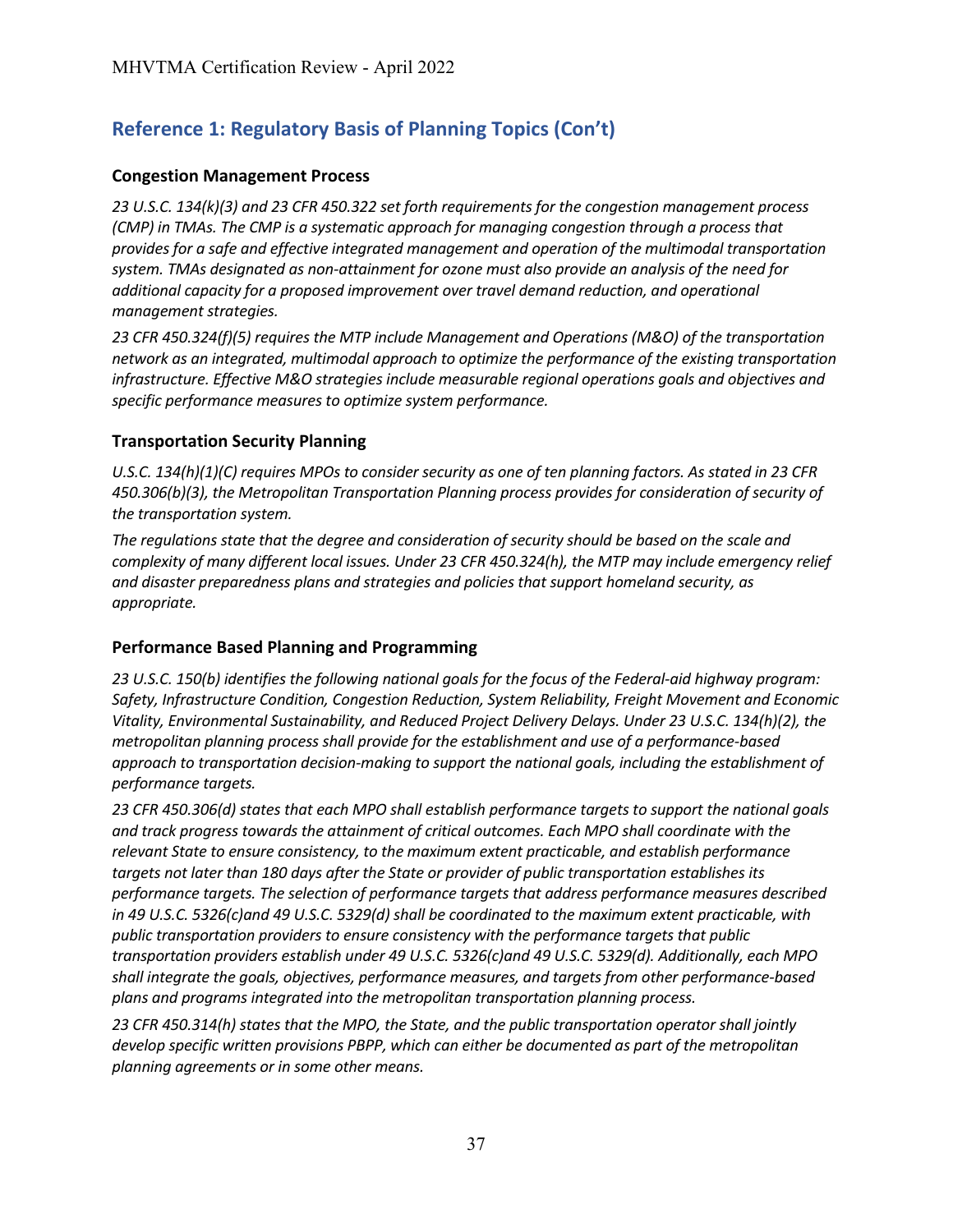# <span id="page-40-0"></span>**Performance Based Planning and Programming (con't)**

*23 CFR 450.324(f) states that MTPs shall include descriptions of the performance measures and performance targets used in assessing the performance of the transportation system, a system performance report evaluating the condition and performance of the transportation system with respect to the performance targets, and progress achieved in meeting the performance targets in comparison with system performance recorded in previous reports.*

*23 CFR 450.326(d) states that the TIP shall include, to the maximum extent practicable, a description of the anticipated effect of the programmed investments with respect to the performance targets established in the MTP, the anticipated future performance target achievement of the programmed investments, and a written narrative linking investment priorities to those performance targets and how the other PBPP documents are being implemented to develop the program of projects.*

*23 CFR 450.340 states that MPOs have two years from the effective dates of the planning and performance measures rule to comply with the requirements.*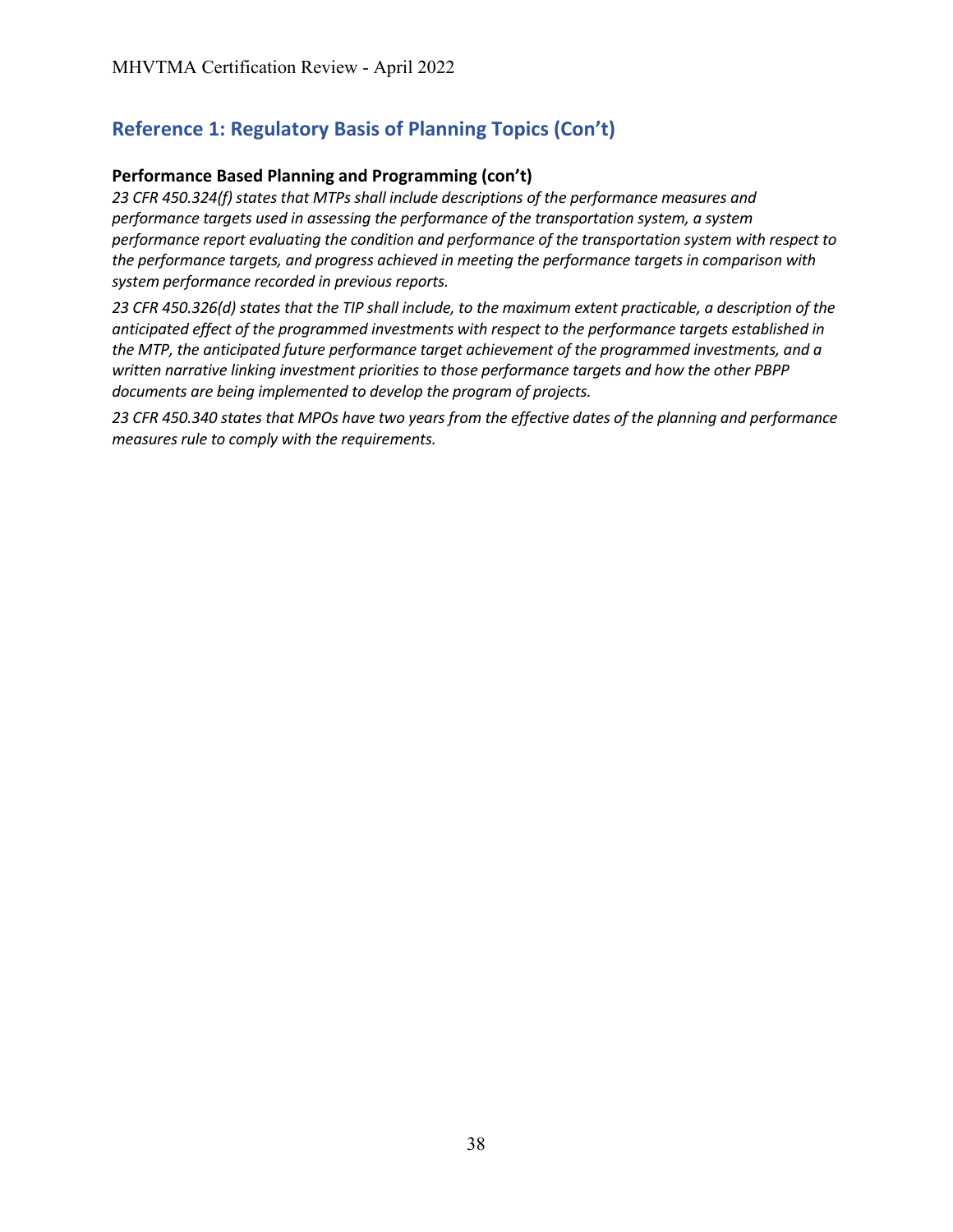# **Reference 2: Acronyms**

| 3C               | The Continuing, Cooperative, and Comprehensive planning process   |
|------------------|-------------------------------------------------------------------|
| AADT             | <b>Average Annual Daily Traffic</b>                               |
| <b>ADA</b>       | Americans with Disabilities Act                                   |
| <b>ARP</b>       | American Rescue Plan                                              |
| <b>ATMS</b>      | Advanced Traffic Management System (ITS)                          |
| <b>AVAIL</b>     | Albany Visualization and Informatics Lab                          |
| <b>BPAC</b>      | Bicycle and Pedestrian Advisory Committee                         |
| <b>CAA</b>       | Clean Air Act                                                     |
| <b>CAP</b>       | <b>Climate Action Plan</b>                                        |
| <b>CARES Act</b> | Coronavirus Aid, Relief, and Economic Security                    |
| <b>CDL</b>       | <b>Commercial Driver's License</b>                                |
| <b>CFR</b>       | Code of Federal Regulations - the regulations of federal agencies |
| <b>CLCPA</b>     | Climate Leadership and Community Protection Act                   |
| <b>CMAQ</b>      | Congestion Mitigation/Air Quality Improvement Program             |
| <b>CMP</b>       | <b>Congestion Management Process</b>                              |
| CRRSAA           | Coronavirus Response and Relief Supplemental Appropriations Act   |
| <b>CSCMP</b>     | <b>Council of Supply Management Professionals</b>                 |
| <b>DCTC</b>      | <b>Dutchess County Transportation Council</b>                     |
| <b>DCPT</b>      | <b>Dutchess County Public Transit</b>                             |
| <b>EDC</b>       | <b>Every Day Counts</b>                                           |
| EJ.              | <b>Environmental Justice</b>                                      |
| EV               | <b>Electric Vehicle</b>                                           |
| <b>FAST Act</b>  | Fix America Surface Transportation Act                            |
| <b>FFY</b>       | <b>Federal Fiscal Year</b>                                        |
| <b>FHWA</b>      | Federal Highway Administration                                    |
| <b>FTA</b>       | <b>Federal Transit Administration</b>                             |
| <b>GE</b>        | <b>General Electric</b>                                           |
| <b>GHG</b>       | <b>Greenhouse Gas</b>                                             |
| <b>GHGI</b>      | Greenhouse Gas Inventory                                          |
| GIS              | Geographic Information System                                     |
| <b>HELP</b>      | Highway Emergency Local Patrol                                    |
| <b>HSIP</b>      | Highway Safety Improvement Program                                |
| <b>HSTP</b>      | Human Services Transportation Plan                                |
| <b>ITS</b>       | <b>Intelligent Transportation System</b>                          |
| LEED             | Leadership in Energy and Environmental Design                     |
| LEP              | Language English Proficiency                                      |
| <b>LEPC</b>      | Local Emergency Planning Committees                               |
| <b>LRTP</b>      | Long-Range Transportation Plan (see also MTP)                     |
| $MAP-21$         | Moving Ahead for Progress in the 21 Century                       |
| <b>MAP Forum</b> | Metropolitan Area Planning (MAP) Forum                            |
| <b>MHSTCC</b>    | Mid-Hudson South Transportation Coordinating Committee            |
| <b>MHV</b>       | Mid-Hudson Valley                                                 |
| <b>MHVTMA</b>    | Mid-Hudson Valley Transportation Management Area                  |
| <b>MPA</b>       | Metropolitan Planning Area                                        |
| <b>MPO</b>       | Metropolitan Planning Organization                                |